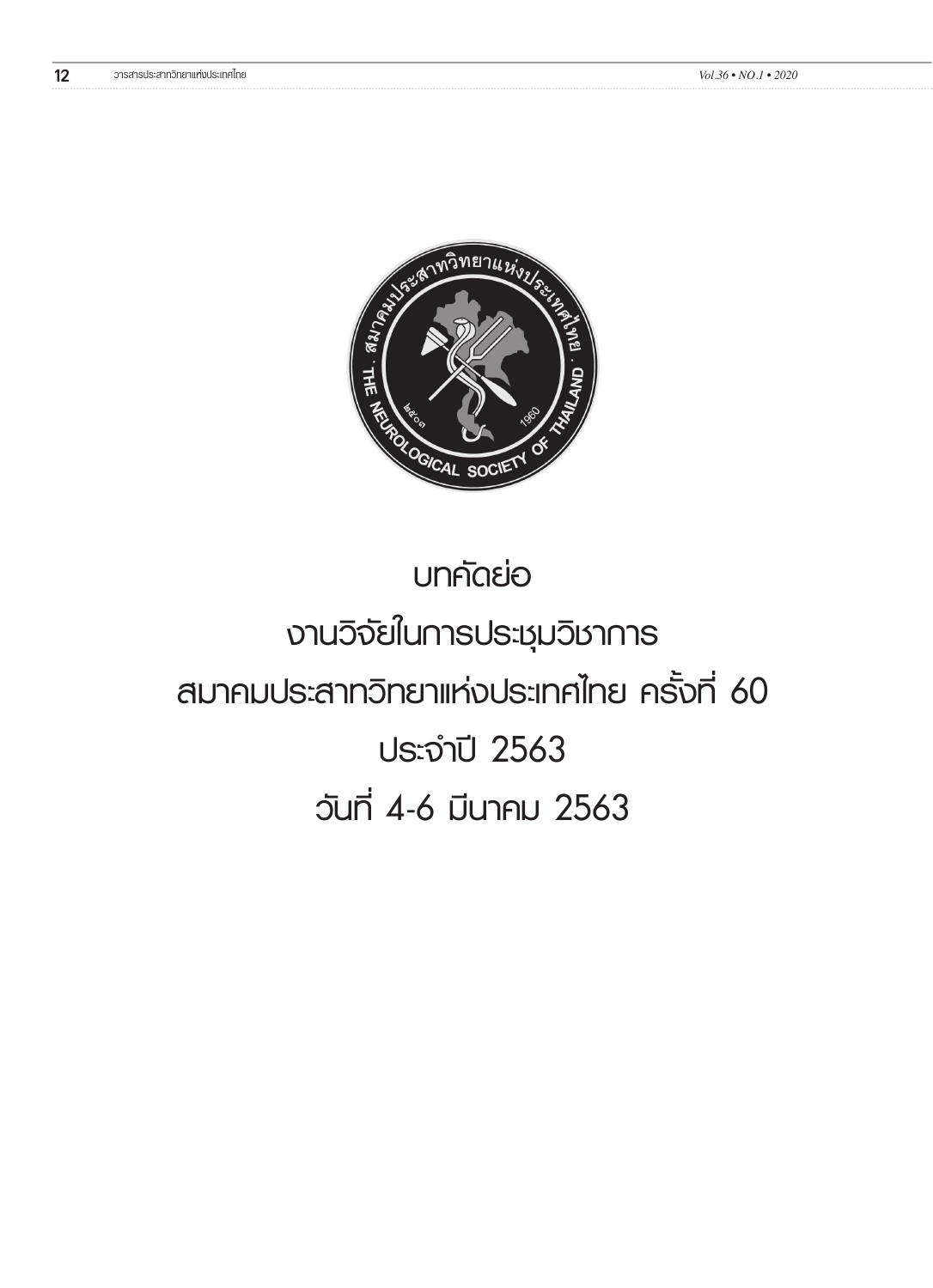**Introduction:** Since the discovery of aquaporin-4 IgG (AQP-4) antibody in 2004. The incidence of neuromyelitis optica spectrum disease (NMOSD) in Thailand continue to rise. However, the local demographic and clinical data of this diseaseis still scarce.

**Objectives:** To present data on NMOSD patients with regards to demographics, clinical presentation, laboratory investigation, and treatment outcome.

**Materials and Methods:** We reviewed records of 49 patients diagnosed with NMOSD with positive AQP-4 antibody test results who received treatment at King Chulalongkorn Memorial Hospital between January 2010 and September 2019. We retrieved data on demographics, underlying illnesses, laboratory test results, clinical characteristics, treatment prognosis, and related complications. Statistical analyses included descriptive analyses and univariate and multivariate logistic regression analyses of factors associated with EDSS score improvement and relapse of NMOSD.

**Results:** Patients were mostly female (87.8%) with the mean  $(\pm SD)$  age of 44.46  $\pm$  16.16 years. Patients had 57.4% reduction in EDSS score after treatment compared to before treatment. One-third (36.7%) of patients relapsed within the first year of treatment, with the mean  $(\pm$  SD) duration to first relapse was  $12.8 \pm 19.3$  months. Increase in EDSS score was associated with clinical presentation of bilateral optic neuritis (Adjusted OR = 6.1; 95% CI 0.94-39.6) and adverse events during course of treatment (Adjusted OR = 5.73; 95% CI 1.51-21.81). Relapse was associated with only bilateral optic neuritis (Adjusted OR = 16.92; 95% CI 1.87-152.77).

**Conclusion:** We presented factors associated with clinical outcomes of NMOSD patients from the tertiary care hospital in Thailand. This can be useful for prognostic assessment and management of each patients. Our study excluded NMOSD patients without AQP-4 antibody test results, and the potential selection bias due to this exclusion should be taken into consideration.

Factors Associated with Clinical Outcomes of NMOSD Patients in King Chulalongkorn Memorial Hospital

### Pharanpong Taemeeyapradit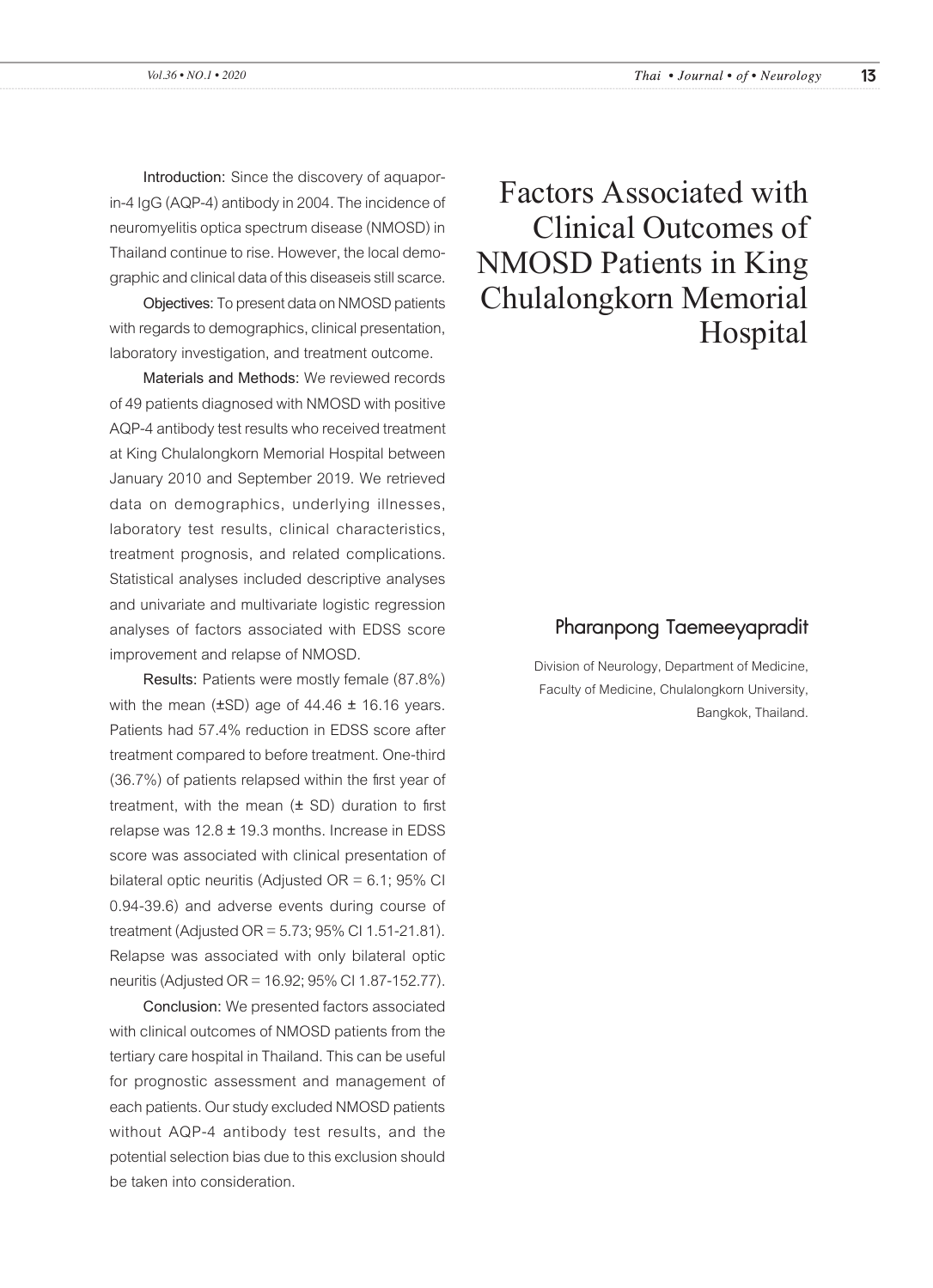**Background:** Obstructive sleep apnea (OSA) is another reversible cause of mild cognitive impairment (MCI). There are evidences that OSA associated with decline of brain cortex. The pattern of cortical thinning in OSA associated MCI has not been well characterized.

**Objectives:** To assess pattern of cortical thinning in MCI patients with OSA (MCI-OSA).

**Material and Methods:** MCI-OSA and age associated (MCI-AA) patients were recruit from Neurocognitive Clinic Chulalongkorn Hospital. The baseline characteristics of were compared. All patients had magnetic resonance images (MRI) performed. We analyzed MRI to determine difference in cortical atrophy pattern between the two groups. Firstly, cortical surfaces were reconstructed from individual MRI. Cortical thickness measurement was then reconstructed. Finally, the cortical thickness comparison between the two groups was performed using vertex-byvertex general linear model (GLM) and standard t-test.

**Results:** Compared to MCI-AA, MCI-OSA patients has larger brain volume (p=0.002). Using GLM, we found 3 large clusters in the left anterior cingulate, the left and right lateral occipital cortices that were significantly thinner in MCI-OSA (p<0.001, p=0.005, p=0.001, respectively). Using t-test, we found 11 cortical regions with different thicknesses between the two groups. Only the left anterior cingulate cortex remained significantly thinner in the MCI-OSA group using both methods.

**Conclusion:** We demonstrated that MCI-OSA patients had significant thinning of left anterior cingulate gyrus as compared to MCI-AA despite having larger brain volume.

Pattern of Cortical Thinning in Patients with Mild Cognitive Impairment Associated with Obstructive Sleep Apnea Compared to Patients with Age Associated Mild Cognitive Impairment

#### Poosanu Thanapornsangsuth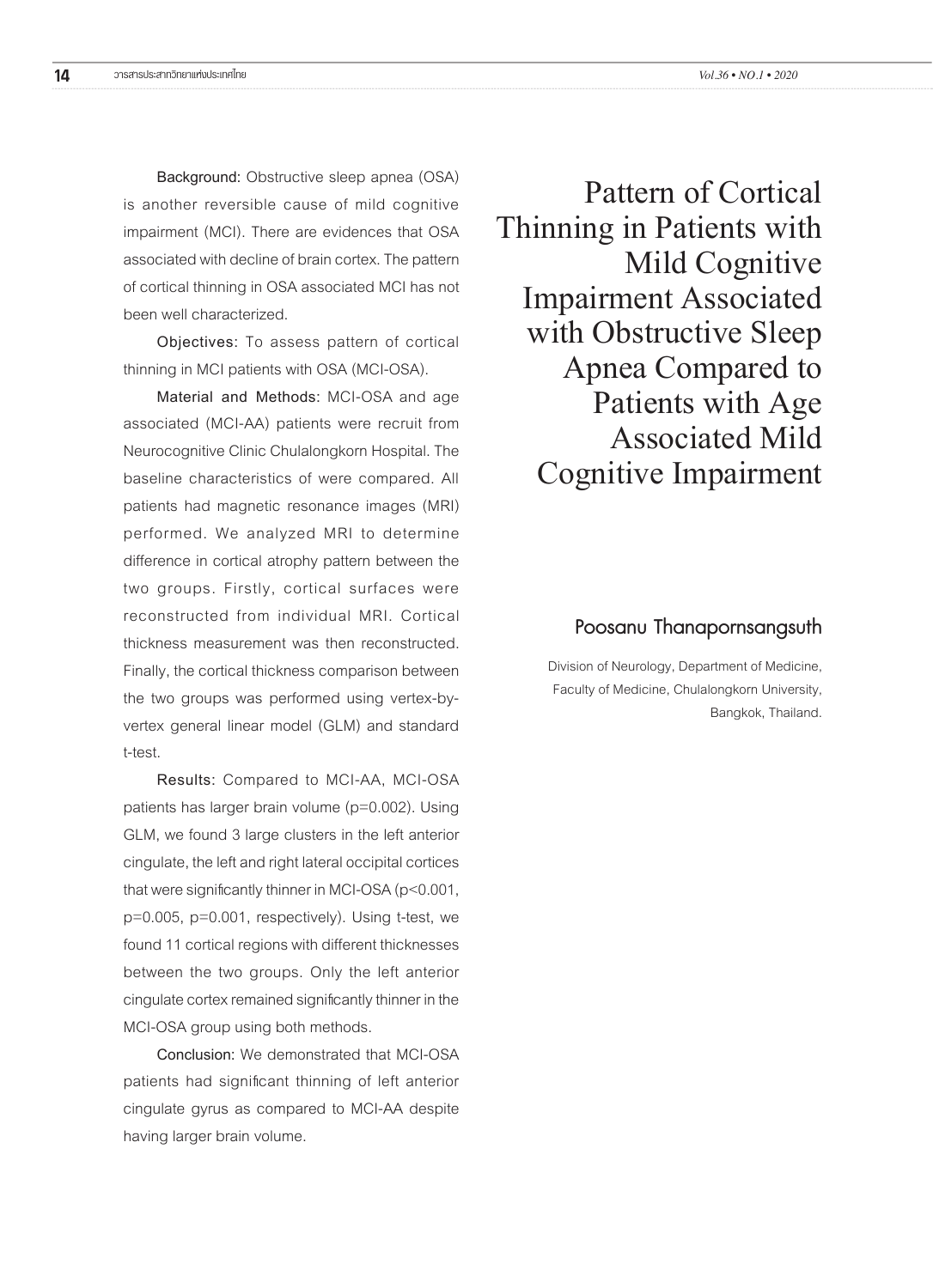**Background:** Fatigue is one of the most frequent non-motor complaints in Parkinson's disease which had great impact on patient's cognition, performance and quality of life. Due to lack of objective measurement of cognitive fatigue, this problem was hard to solve and ignored by physicians in clinical practice.

**Objective:** To determine cognitive fatigue in Parkinson's patient after attention demanding task and stress and to investigate predictors of cognitive fatigue.

**Materials and Methods:** We perform a quasiexperimental study of 40 non dementia Parkinson's patients and 40 control subjects to determine different of cognitive performance before and after cognitive stress. The accuracy and reaction time (answer time) used to solve stroop color test was used to measure cognitive performance and PVSAT was used to be cognitive loading stress. Independent T test was used to determine the difference between groups. Baseline characteristic, TMSE score, PSQI score and PDQ-8 score were recorded to determine association between these variables and cognitive performance by linear regression model.

**Results:** The percentage change of minimal and mean answer time between pre- and post-cognitive load was significantly higher in Parkinson's group than in control group ( $p = 0.047$ ) ( $p = 0.008$ ) respectively. In linear regression model, age, TMSE score and PSQI score were not factors contributed to the change of percentage. The complaining symptoms, disease duration, disease staging were not predictors of increased answer time. There was also a significant positive correlation between PSQI score and PDQ-8 score in Parkinson's group ( $r = 0.66$ ,  $p < 0.001$ ).

**Conclusion:** Fatigue is an important non-motor symptom in Parkinson's patients which affect cognitive performance. We demonstrated impairment of ability to maintain cognitive performance in stroop task after cognitive stress in Parkinson's patients compared to controls. This may be an essential clue in development of tools to measure cognitive fatigue objectively.

# Cognitive Fatigue from Attention Cognitive Load in Parkinson's Disease

### Sedthapong Chunamchai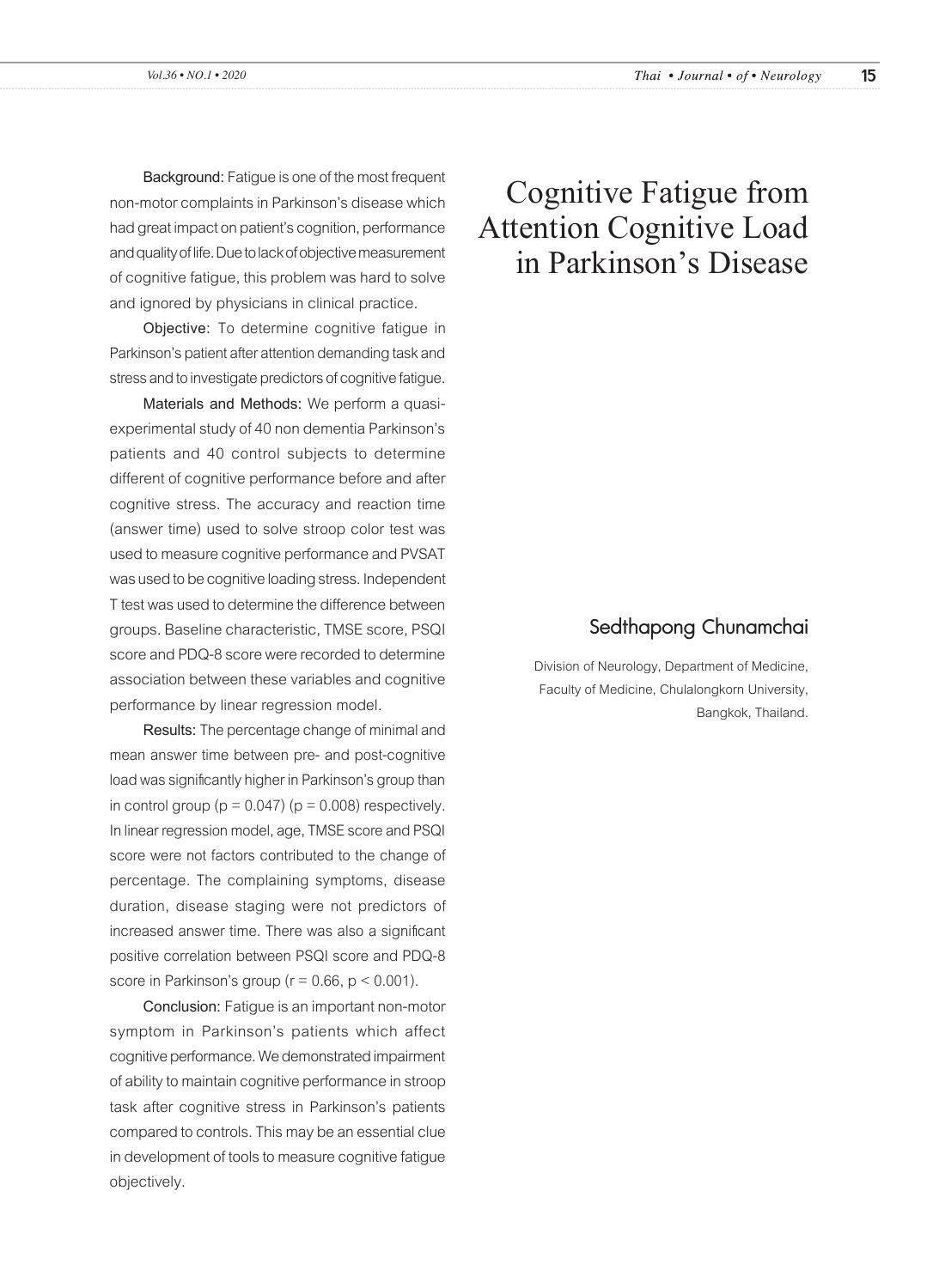**Introduction:** Impaired motor dexterity is one type of bradykinesia commonly observed in Parkinson's disease (PD). An objective assessment with a keyboard typing test might be a useful tool rather than a subjective finger tapping test to detect these abnormalities in PD.

**Objectives:** To evaluate finger dexterity in Parkinson's disease (PD) by a keyboard typing test.

**Materials and Methods:** 59 PD patients, 47 age-matched controls were recruited in the study. Objective evaluation of finger dexterity was assessed by an in-house typing kit that was connected to a keyboard to determine a typing performance. A side-by-side typing was evaluated for the dexterity of the distal limb while a far-reach typing was determined for the proximal part. Objective outcomes including accumulative frequency, typing velocity, accumulative error, accumulative repetition of keys and digraph duration were analyzed and compared between groups.

**Results:** PD patients had significantly lower accumulative frequency and typing velocity than controls in both side-by-side (p=0.02, 0.03) and far-reach typing (p=0.003, <0.001). The digraph duration and digraph rate were significantly higher in PD than controls (side-by-side;p=0.001, 0.004 and far-reach typing; p<0.001 respectively). The accumulative repetition of typing keys was significantly greater only in side-by-side typing (p=0.03) in PD than controls Typing velocity and digraph rate were moderately correlated with HY stage, UPDRS part III and bradykinetic scales.

**Conclusion:** Our study demonstrated the utility of the keyboard typing test as the objective evaluation of impaired finger dexterity in PD, leads to a promising screening and rating tool of bradykinesia in the future.

# Impaired Finger Dexterity in Parkinson's Disease: The Utility of Keyboard Typing Test

### Apiwoot Kerddonfag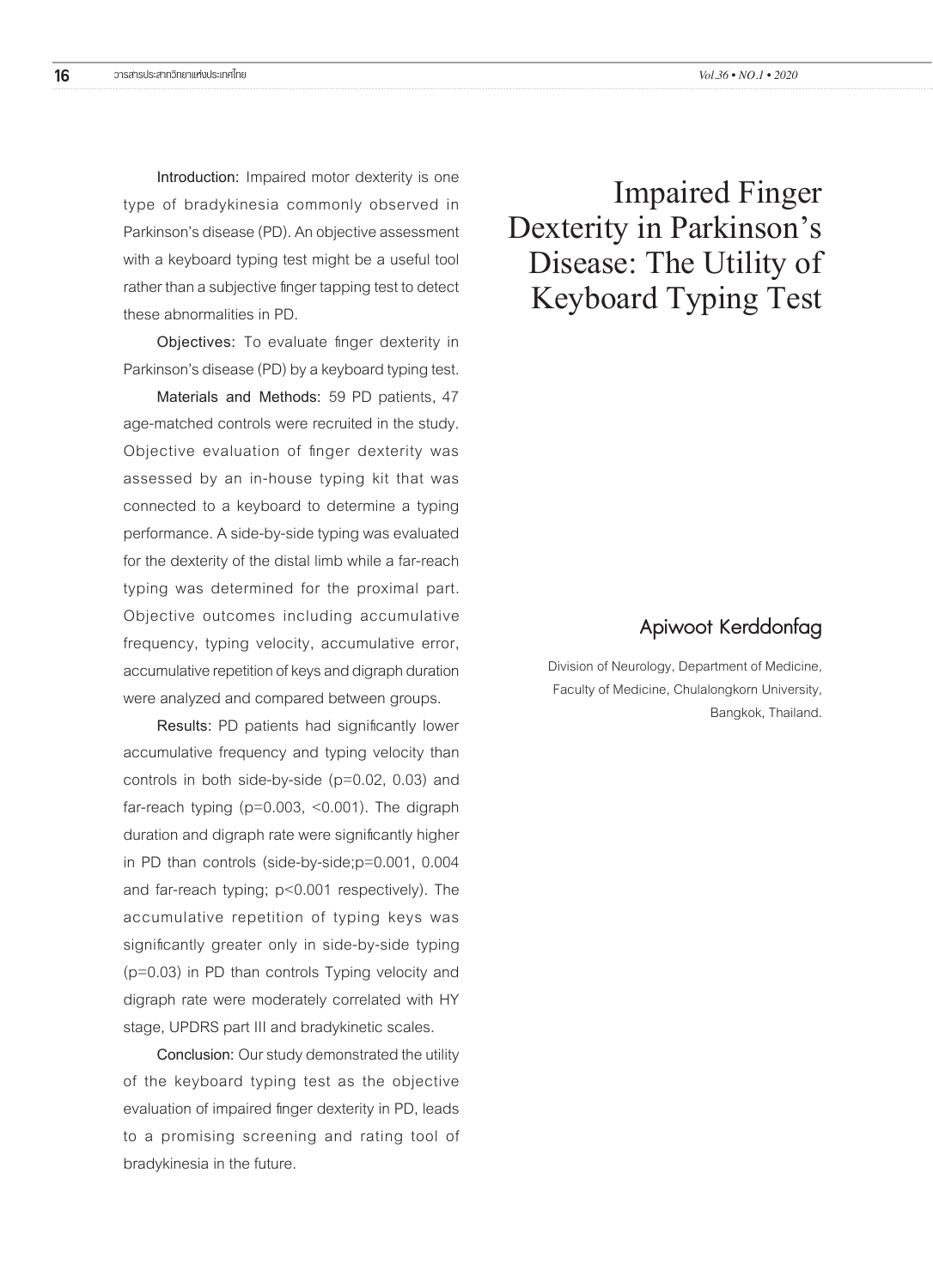**Background:** Motor fluctuation is a problem occurred in most Parkinson's disease (PD) patients within a few years after diagnosis and start the treatment. Effect of medication can be varied between good symptoms control (on period) and return of motor symptoms (off period). Whereas it reduces the motor symptoms efficiently, its effect on autonomous nervous system is not clear. Pupil light reflex (PLR) may reflect autonomic dysfunction in PD. Currently, there is no conclusion about PLR impairment in PD patients and whether improvement of PLR during levodopa challenge.

**Objective:** To determine the difference in pupillary diameter during off and on period in Parkinson's disease by using pupillometry and evaluate changing in the pupil diameter during PLR as an early clinical biomarker for identification of on period in PD patients.

**Materials and Methods:** This study was a crosssectional study involving 30 PD patients who were Levodopa-responsive patients refers to switch motor symptoms between on and off period. The pupillometry test was record by the EyeMax<sup>™</sup> video, then analyzed events the change in pupil diameter size as a percentage change according to the specific formula. The light stimulation was performed 3 times for 'off' and 'on' periods.

**Results:** Participants had a mean age of 57.47 years (SD 10.97) and a mean disease duration was 8.7 years (SD 8.31). The significant different in pupillary size were identified between off and on period for both eyes (*p* < 0.05). However, when comparing ocular parameters between PD without postural instability and with postural instability groups, there were no different in average percentage of changing of pupil diameter size of PLR between 'off' and 'on' period (*p*> 0.05)

**Conclusion:** Our study demonstrated the significant change in pupil size in PLR after levodopa challenge. Changing in pupillary diameter during PLR may become as an early clinical biomarker for identification of on period in PD patients.

The Study of Different in Pupillary Diameter between Off and On Period in Parkinson's Disease by Using Pupillometry Test

### Thawinee Cheewamaitreewong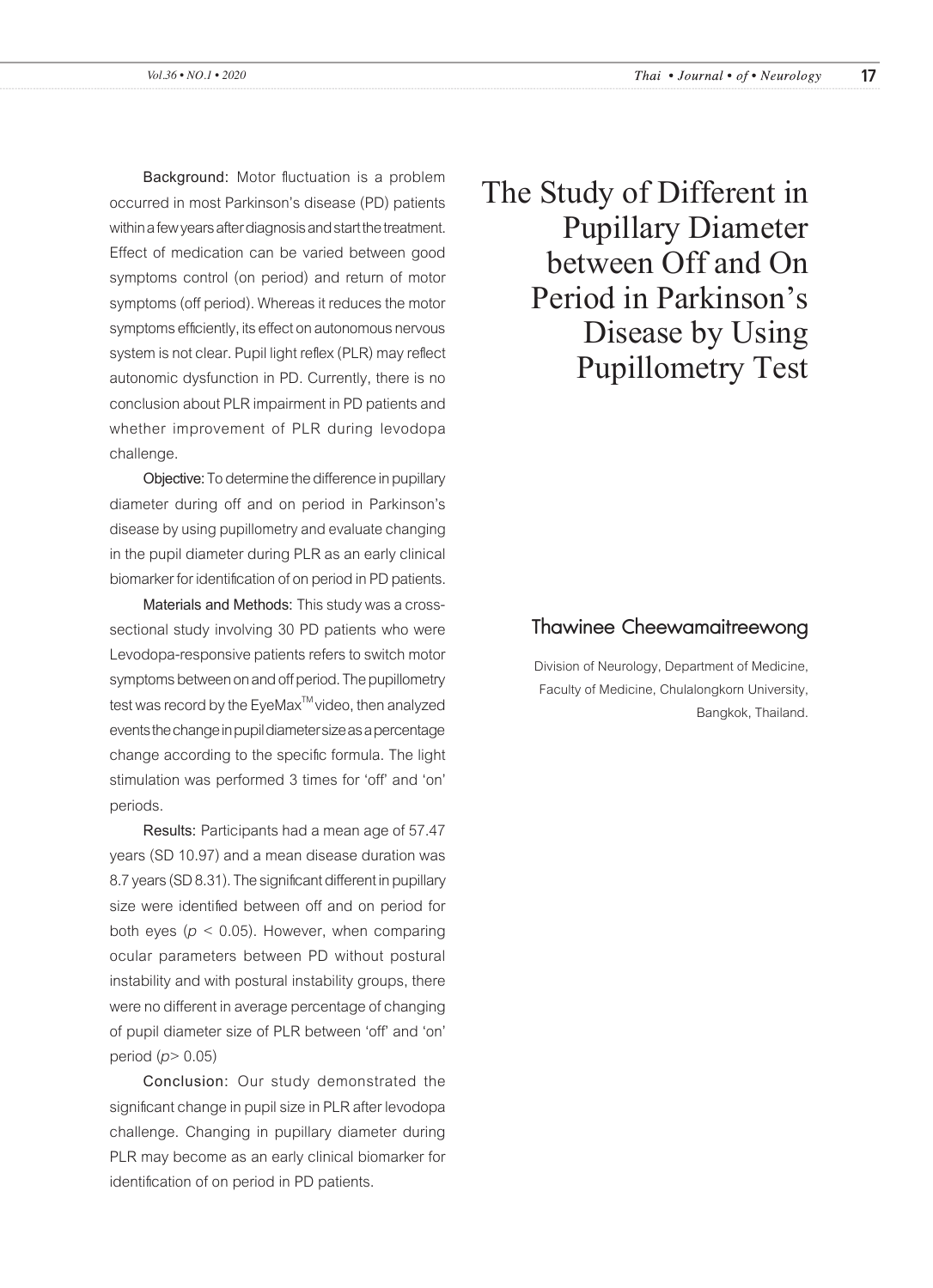**Introduction:** Reading ability affect to daily life among individuals. Reading performance in Parkinson's patients is influenced by many factors such as impairing of eye movement, visual acuity, color discrimination including cognitive dysfunction.

**Objectives:** To delineate the font sizes, styles, and color that effect to reading performance in patients with Parkinson's disease.

**Materials and Methods:** This study was a cross-sectional study involving 20 PD patients and 20 healthy control (HC) participants. The eye movement was tracked by the Argus science ET mobile eye tracking device. The standard testing protocols (ten pages of reading task) were applied in all subjects. Clinical demographics, rating scales, and eye movement parameters (reading duration, delay time, fixing duration, accuracy and eye movement pattern) were collected for further analysis.

**Results:** Participants consisted of 20 PD patients and 20 HC subjects. There were no difference in age between two groups. By comparing among PD and HC were identified the significant difference in delay time and fixing duration. PD showed significant higher delay times than HC in black color (*p*=0.006) and purple color (*p*=0.012). PD showed significantly shorter fixing duration than HC in 4 colors including blue (*p*=0.028), orange (*p*=0.021), purple (*p*=0.004), and green (*p*=0.028).Comparison among 3 font types and 7 colors in PD, "JS Angsumalin" showed the lowest total reading duration compared to other font types with no regard to font color (*p* <0.05). Orange, purple and green showed the lowest total reading duration compared to other font colors with no regard to font type (*p*<0.05). In all font types, black showed the longest total reading duration compared to other font colors (*p*<0.05).

Exploring the Efficacy of Font Sizes, Styles, and Color Upon Reading Abilities in Patients with Parkinson's Disease: A Study of Newspaper Readability

**Conclusion:** Based on our study, PD showed significant deficiency in reading ability compared to age-matched HC. Among PD, JS Angsumalin font type in orange or purple or green was the most suitable font type and color. In addition, black was not a suitable font color for PD patients, even though it is commonly used in all kinds of printed materials. In case of needing to use black color for printing,"JS Angsumalin" was the most suitable font type to enhance reading ability among PD patients.

### Pajaree Yokumporn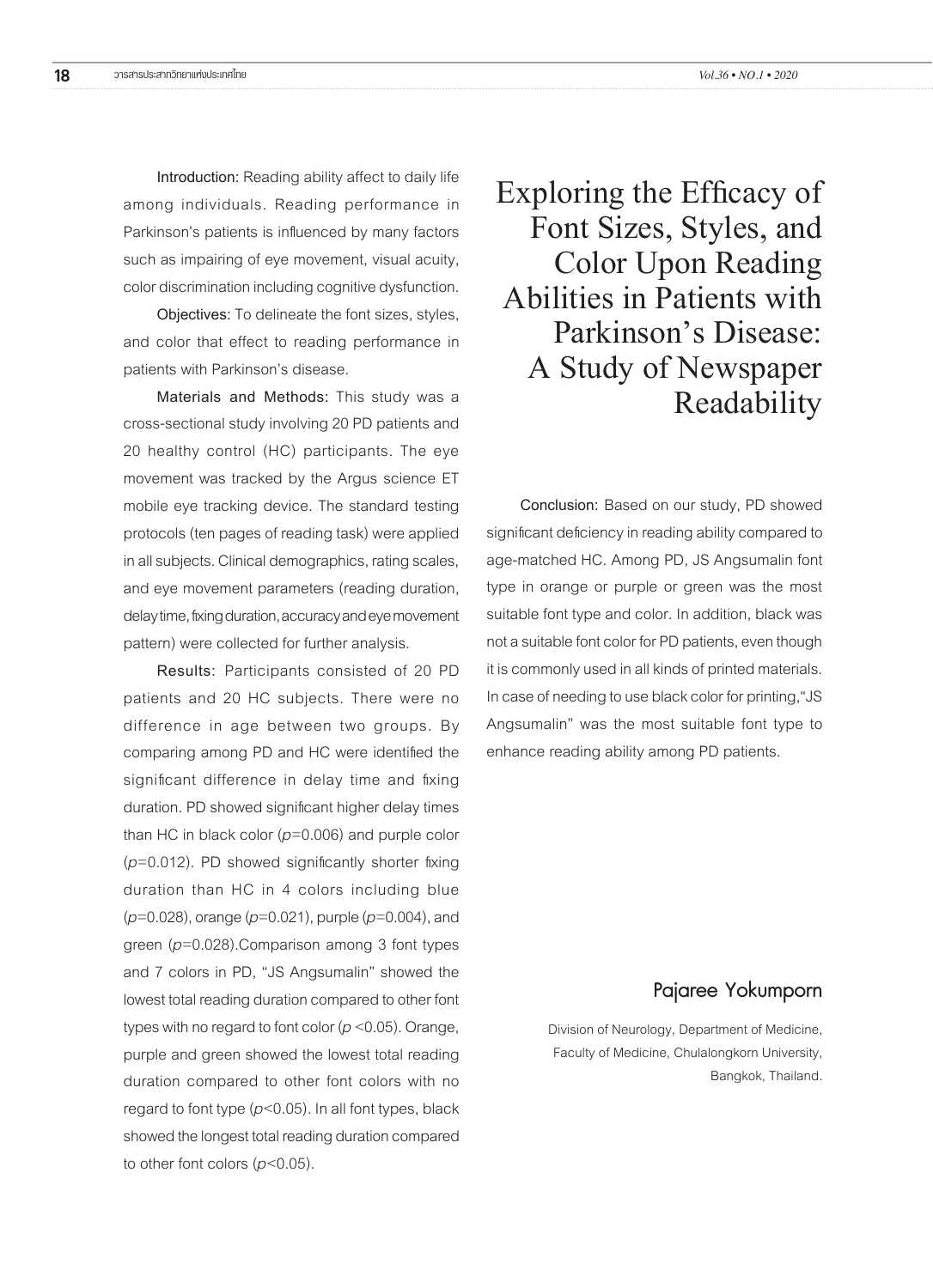**Introduction:** Early thrombolytic therapy in acute ischemic stroke has proven to reduce the stroke morbidity. Previous studies were showed minimal rate of early arrival in time (<4.5 hours). Delay in hospital arrival after acute stroke is a main reason for an exclusion from receiving rt-PA, associated with less favorable outcome.

**Objectives:** To evaluate factors which are associated with early arrival in time of acute ischemic stroke patients in 4.5 hours.

**Materials and Methods:** An observational cross-sectional study involving 200 patients was conducted between July to December 2019 at King Chulalongkorn Memorial Hospital, Bangkok, Thailand. The data was collected by direct interview using a questionnaire designed to study factors such as demographic data, distances, transportation, stroke severity using the NIHSS, stroke awareness and knowledge of symptoms.

**Results:** 200 patients were included. 63% of patients were able to know symptoms of stroke but only 39% arrived the hospital within 4.5 hours. Early arrival in time less than 4.5 hours was significantly associated with 1) age < 45 years, 2) awareness (urgency), 3) the use of ambulance transportation and 4) clear of symptoms onset.

**Conclusion:** Age < 45 years, awareness (urgency), the use of ambulance transportation and clear of symptoms onset are associated with early arrival in time less than 4.5 hours in patients with acute ischemic stroke.

# Impact Factors for Early Arrival in Time of Acute Ischemic Stroke Patients within 4.5 Hours

### Hataichanok Lerdwarayut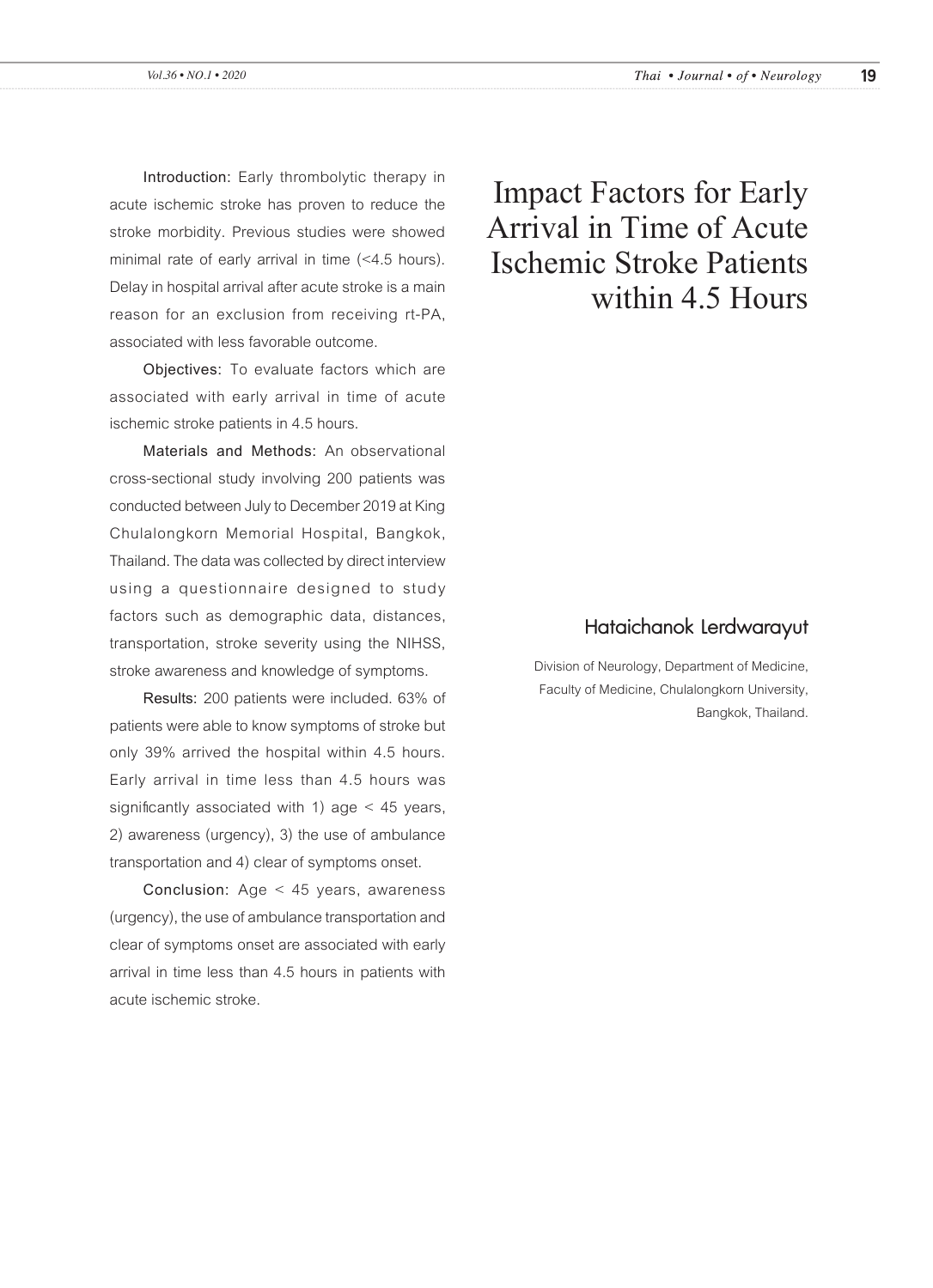**Introduction:** Motor complications (MC) is one of the most important problem in patients with advanced Parkinson's disease (PD). A paper PD diary has been used as a standard tool for self-detecting MC in PD patients but had several limitations. A novel, simplified and symptom-based version of the electronic PD diary has been developed by our center.

**Objectives:** To determine the feasibility of the simplified and symptom-based electronic PD diary and compare with the standard paper diary.

**Materials and Methods:** A smartphone application with medication alarms and symptom-based selfassessments for different functional states of MC was developed to evaluate ON/OFF and dyskinesia in PD patients with MC. A training session for the application usage was conducted prior to using the home-based electronic PD diary. Each participant completed the electronic and the standard PD paper simultaneously at least 1 week for comparison.

**Results:** A total of 17 non-demented PD patients with MC with stable medication regimens were recruited in our study. The total ON/OFF/ dyskinesia time were not significantly different between the paper and the electronic version (p=0.08, 0.06, 0.50, respectively). The percentage correlations of the functional states between the paper and the electronic PD diary was 80.2 %. The accuracy of the electronic PD diary was 81.1% with sensitivity and specificity of 89.8% and 68.5% respectively.

**Conclusion:** Our pilot study demonstrated that the smartphone application of the symptom- based electronic PD diary is feasible for assessment of functional states of MC in PD patients with good accuracy compared to the standard paper.

The Feasibility of the Simplified and Symptom-based Version of Electronic Parkinson's Disease Diary in Comparison with the Standard Paper Diary

### Oranuch Chuapakdee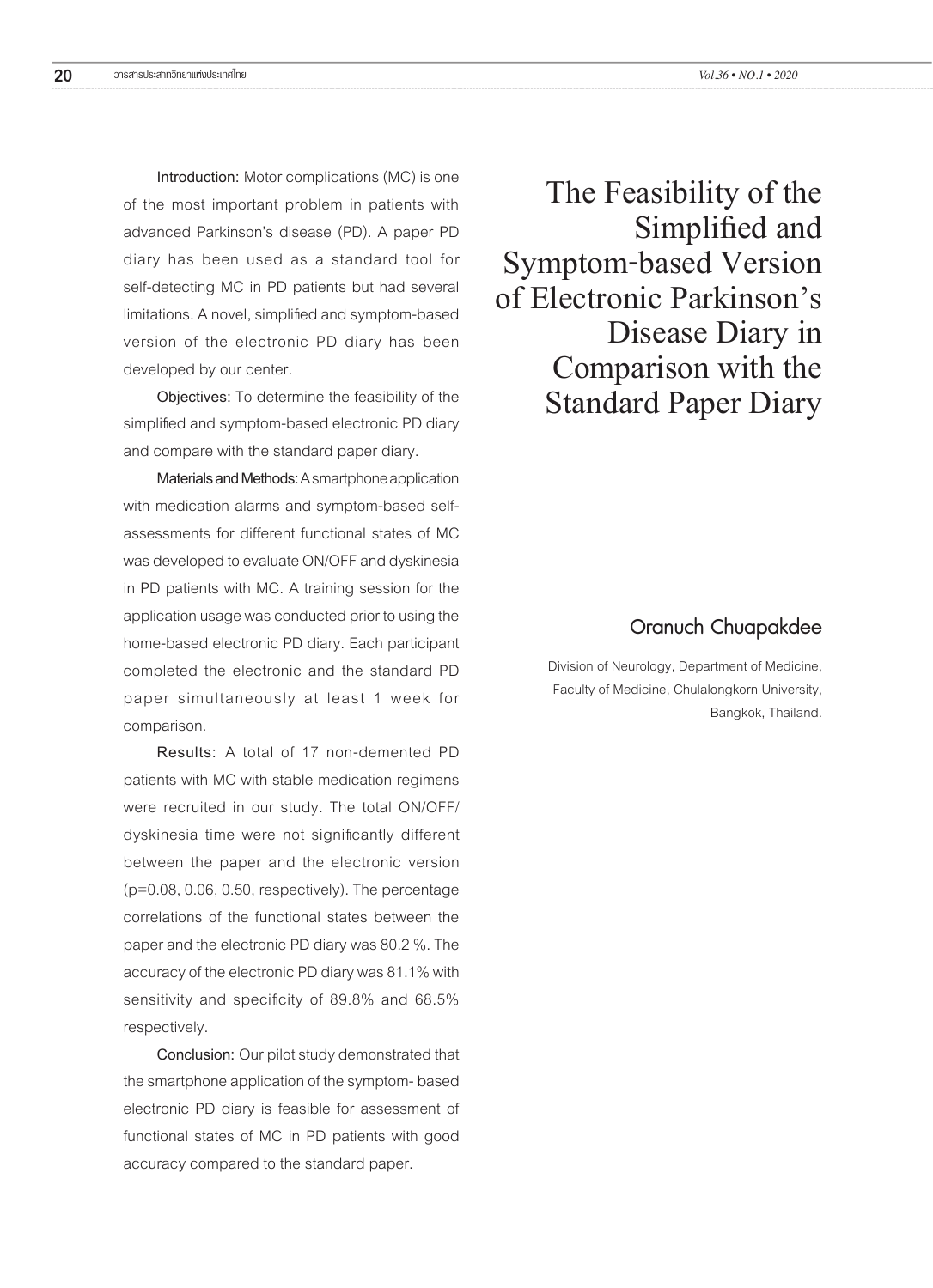**Introduction:** Orthostatic hypotension and cognitive dysfunction are among the most troublesome non-motor symptoms in Parkinson's disease. As orthostatic hypotension and cognitive dysfunction are often co-existed but whether the relationship is still unclear.

**Objectives:** To investigate the association of orthostatic hypotension and cognitive dysfunction in Parkinson's disease patients, and to compare the cognitive function tests in Parkinson's disease patients with and without orthostatic hypotension in Chiang Mai University hospital.

**Materials and Methods:** This cross-sectional comparative study included 49 Parkinson's disease patients. Blood pressure was measured at rest in the supine position then at 1 and 3 minutes after standing up. Cognitive functions were assessed by using the Thai Mental State Examination (TMSE) and Montreal cognitive assessment (MoCA) Thai version.

**Results:** Orthostatic hypotension was objectively confirmed in 13 out of 49 Parkinson's disease patients (26.5%). The prevalence of cognitive dysfunction (defined by MoCA score < 25) was 38 out of 49 patients (77.6%). The prevalence of major cognitive dysfunction (defined by TMSE score <24) was 9 out of 49 (18.4%). There was no significant difference in cognitive dysfunction between the non-orthostatic and the orthostatic hypotension groups ( $P = 1.000$ ). Median MoCA score was 20 in the non-orthostatic group (IQR 17.00-24.00) and 21 in the orthostatic group (IQR 16.00-24.00) ( $P =$ 0.874). Median TMSE score was 26 in the non-orthostatic group (IQR 24.50-28.00) and 26 in the orthostatic group (IQR 25.00-29.00) ( $P = 0.882$ ).

**Conclusion:** There was no correlation between orthostatic hypotension and cognitive dysfunction in PD patients. Cardiovascular autonomic dysfunction and cognitive impairment may progress independently. Prevalence of cognitive dysfunction in the study was very high so this emphasizes the importance of cognitive dysfunction screening in Parkinson's disease patients.

The Correlation of Orthostatic Hypotension and Cognitive Dysfunction in Patients with Parkinson's Disease: A Cross-sectional Comparative Study

# Kittithatch Booncharoen

Division of Neurology, Department of Internal Medicine, Faculty of Medicine, Chiang Mai University, Chiang Mai, Thailand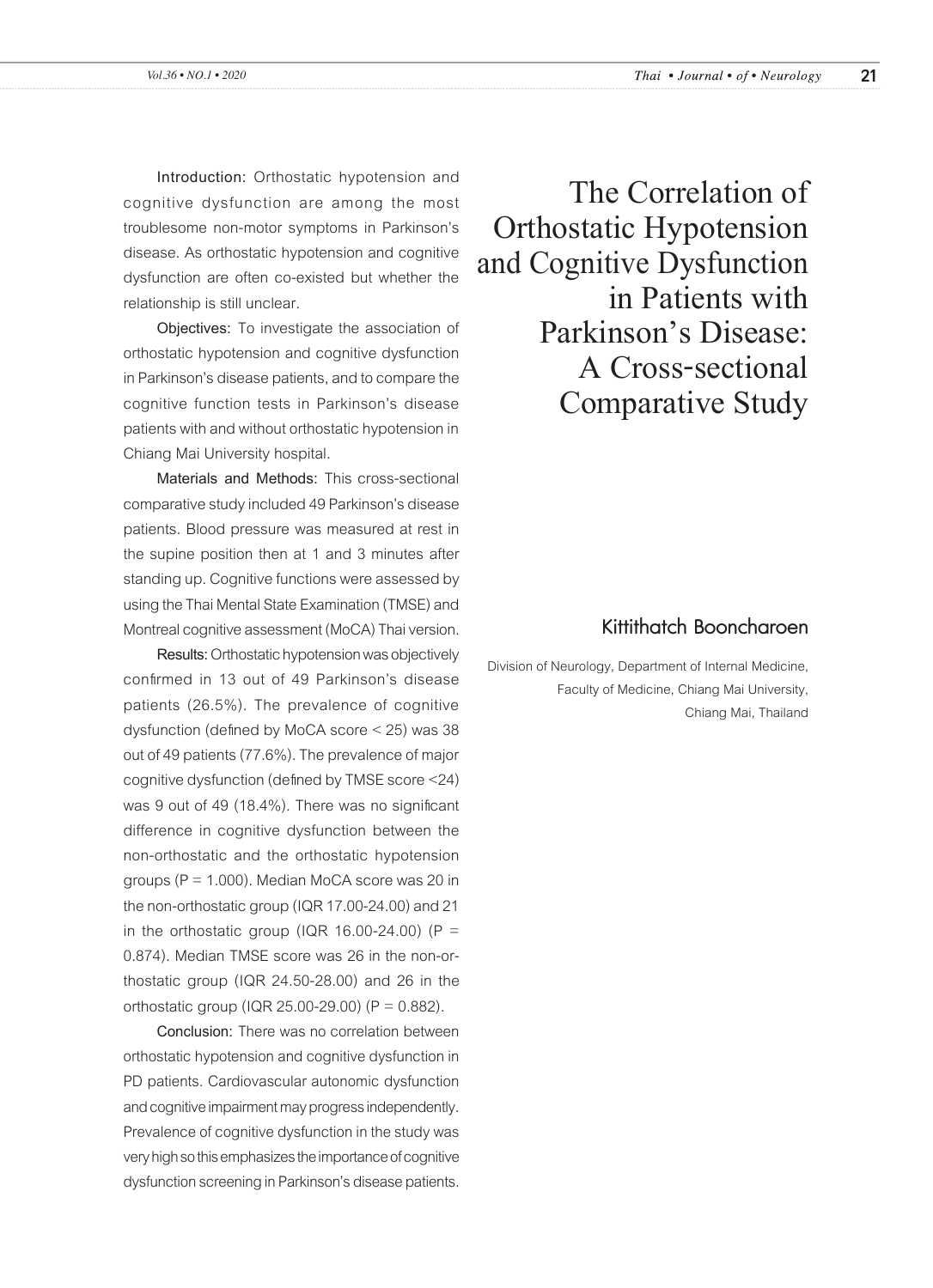**Introduction:** Dystonia is a movement disorder characterized by involuntary muscle contraction resulting in twisting, tremulous movements and/or abnormal posture. This condition impairs both quality and speed of voluntary movement. Recent studies have shown that, apart from the motor symptoms, there were many non-motor features in patients with primary dystonia which were increasingly recognized as an important determinant regarding quality of life.

**Objectives:** To evaluate the prevalence of non-motor symptoms in patients with primary focal and segmental dystonia and their impact on quality of life (QOL).

**Materials and Methods:** Cross-Sectional Analytic Study. Forty-two patients age ≥ 18 years with primary focal or segmental dystonia were enrolled. Motor symptoms were evaluated by the Fahn Marsden dystonia rating scale (FMDRS). Thai Hospital Anxiety and Depression Scale (HADS), Thai Montreal Cognitive Assessment scale (MoCA), Thai Pittsburgh Sleep Quality Index (PSQI), Visual Analogue Scale (VAS) were used to evaluate non-motor symptoms. QOL was assessed by the WHOQOL-BREF-THAI.

**Results:** 10 patients (23.8%) had depression, 13 patients (31%) had anxiety, 36 patients (81%) had cognitive impairment, 33 patients (78.8%) had impaired quality of sleep, 30 patients(71.4%) had pain perception ranging from mild to severe which pain severity was found to have a significant concordance to higher depression scores, p value 0.005. High FMDRS scores were significantly associated with anxiety and impaired sleep quality with a p value 0.023 and 0.038 respectively, correlation coefficient was 0.349 and 0.321 respectively. Overall QOL remained preserved in all patients but 11 patients (26.2%) had poor QOL in

Study of Non-motor Symptoms in Thai Patients with Primary Focal or Segmental Dystonia: Prevalence and Impact on Quality of Life

the social relationship domain and 2 patients (4.8%) had poor QOL in the physical and psychological domains. Depression, anxiety and impaired quality of sleep had a significant impact on both overall and sub-domains of QOL with p value of 0.006, 0.001, 0.014 and contingency coefficient of -0.418, -0.508 and -0.375 respectively.

**Conclusion:** Prevalence of non-motor symptoms was high in focal and segmental dystonia and they had a greater impact on an individual's quality of life than that of motor symptoms.

### Ornanong Udomsirithamrong

Division of Neurology, Department of Internal Medicine, Faculty of Medicine, Chiang Mai University, Chiang Mai,Thailand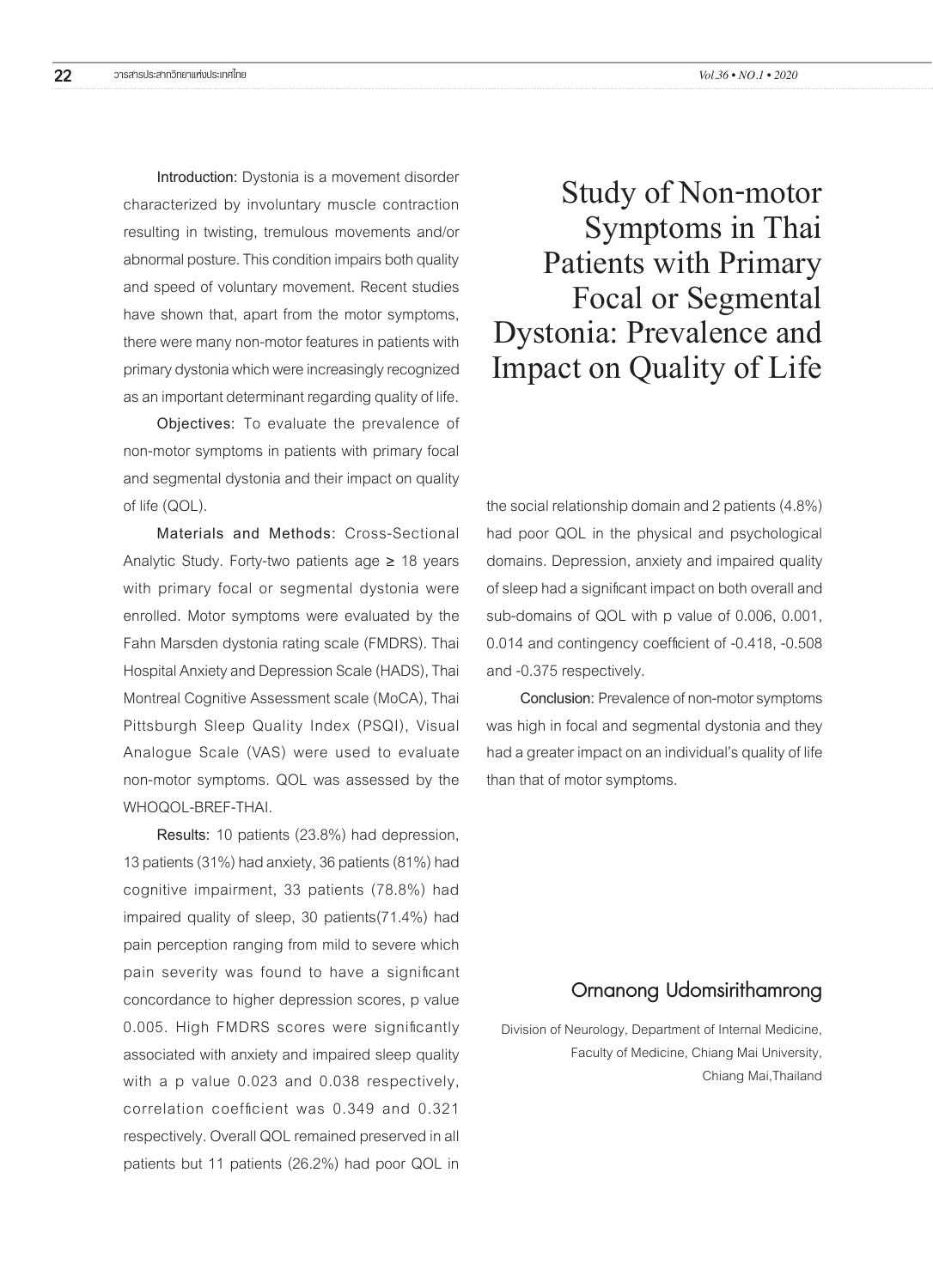**Background and Objective:** Recent studies have shown a high prevalence of *Helicobacter pylori* (HP) infection in Parkinson's disease (PD) that could affect levodopa absorption, resulting in motor fluctuations. This study aimed to evaluate the prevalence, associated factors of HP infection, and the effect of HP eradication on clinical symptoms of PD with motor fluctuations in advanced PD patients.

**Materials and Methods:** A prospective cohort study including 40 PD patients with motor fluctuations was conducted. The <sup>13</sup>C-urea breath test was used to diagnose a current HP infection. All patients with HP infection received standard triple therapy for 2 weeks. Demographic data, the Unified Parkinson's Disease Rating Scale (UPDRS) motor score, levodopa onset time, wearing-off symptoms, daily on-off time, non-motor symptoms score, gastrointestinal symptoms score, quality of life score, and HP status were evaluated at baseline and 6-week follow-up.

**Results:** Twenty-two patients (55.0%) had a current HP infection. Patients with HP positive had a statistically significantly younger age, age of onset, poorer ADL scale, higher dose of anticholinergic, longer levodopa onset time, and higher frequency of tremor-associated wearing off symptoms than HP negative patients. Seventeen patients (77.3%) with confirmed HP eradication showed a significant decreasing daily 'off' time with increasing total 'on' time, improving total wearing-off symptoms, and GI symptoms scores from their baseline.

**Conclusions:** Our study showed a high prevalence of HP infection in advanced PD patients. Younger age, tremor-associated wearing off, and anticholinergic uses were related to HP infection. Eradication of HP can improve PD symptoms with motor fluctuations.

Effects of *Helicobacter Pylori* Eradication on Symptoms of Parkinson's Disease with Motor Fluctuations

### Thanakarn Sriphanom

Division of Neurology, Department of Internal Medicine, Thammasat University, Pathumthani, Thailand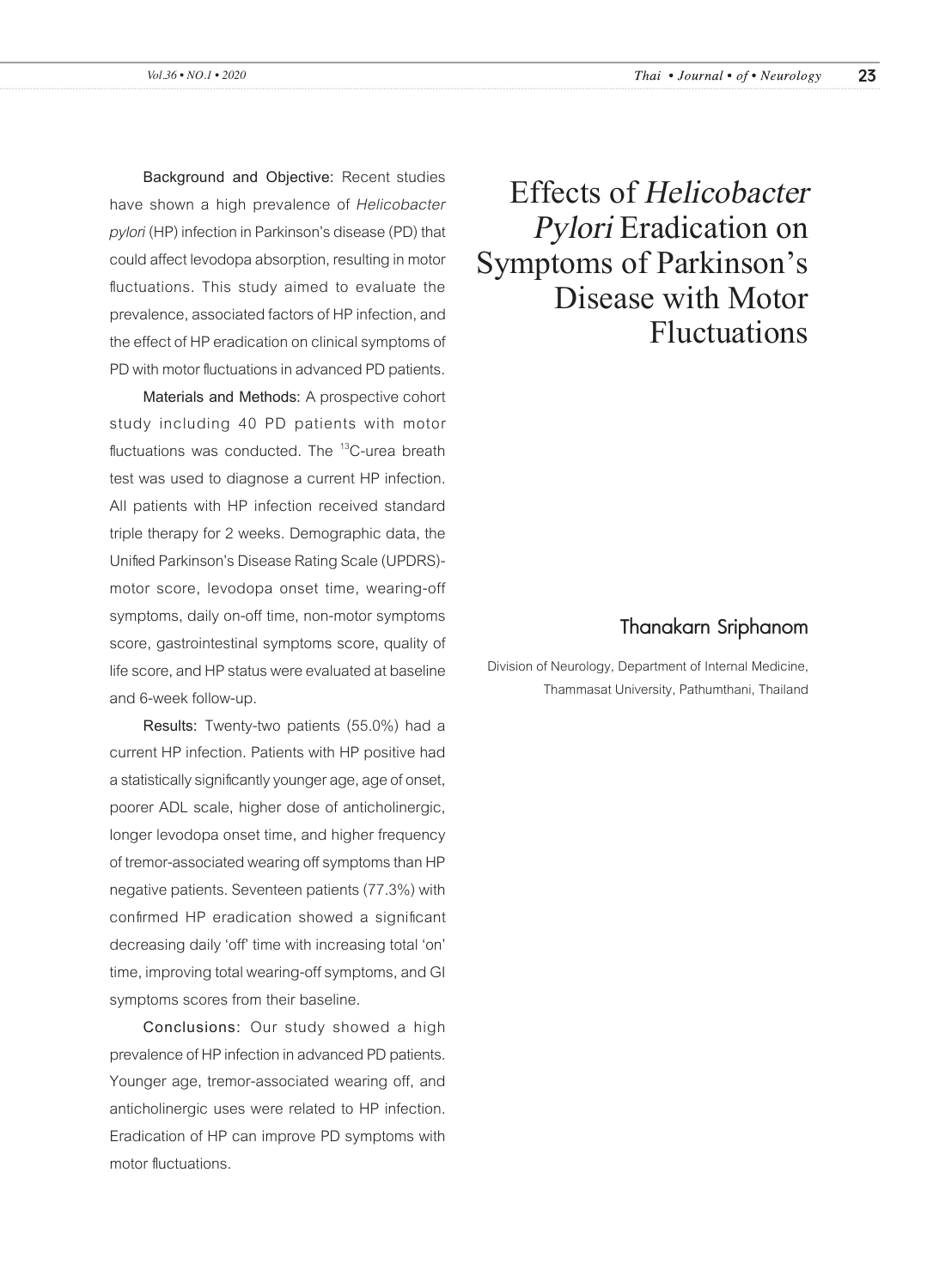**Objective**: To assessed clinical outcomes in patients with large ischemic stroke based on collateral status and occlusion sites, evaluated by multiphase CTA and predictors of favorable outcome at 3 months.

**Method**s: Patients with anterior circulation, acute ischemic stroke caused by large vessel occlusion presented within 4.5 hours after onset were evaluated with multiphase CTA before treatment. Collateralization was studied. Clinical outcome was assessed by modified Rankin scale (mRS) at 3 months. Predictors of favorable outcome (mRS 0-2) was analyzed.

**Results**:95 patients were included. Mean age was 66 years. Mean NIHSS was 15. The mean time from symptom onset to multiphase CTA was 152.23 minutes. Mean ASPECTS score was 7. Intravenous thrombolysis was given in 71 patients (71%) and mechanical thrombectomy was performed in 5 patients (5%). Favorable outcome was found in 35 patients (37%) at 3 months. 48 patients (51%) had intermediate-good collateralization. Multivariate analysis revealed that the favorable outcome was associated with younger age (<70 years) (odds ratio [OR] 7.46, 95% confidence interval [CI] 1.99- 27.7,*p*=0.003) and location of occlusion. Patients with acute ischemic stroke, caused by middle cerebral artery (M1,M2 segment) occlusion had more proportion of favorable outcome as compared with those with internal carotid artery occlusion (53.33% vs 8.82%, OR 6.57, 95%CI 1.326-32.25, *p*=0.021). While patients with intermediate-good collateral circulation showed a trend of having favorable outcome as compared to those with poor collateralization (47.91% vs 25.53%, OR 1.22, 95%CI 0.32-4.60, *p*=0.76).

**Conclusions:**Favorable outcome was found in 37% of patients with acute ischemic stroke caused by large vessel occlusion. Younger age and location of occlusion were the predictive factors of favorable outcome.

Relationship between Collateral Circulation, Occlusion Site and the Outcomes of Acute Ischemic Stroke due to Large Vessel Occlusion

### Vatcharasorn Panpattanakul

Division of Neurology, Department of Internal Medicine, Thammasat University, Pathumthani, Thailand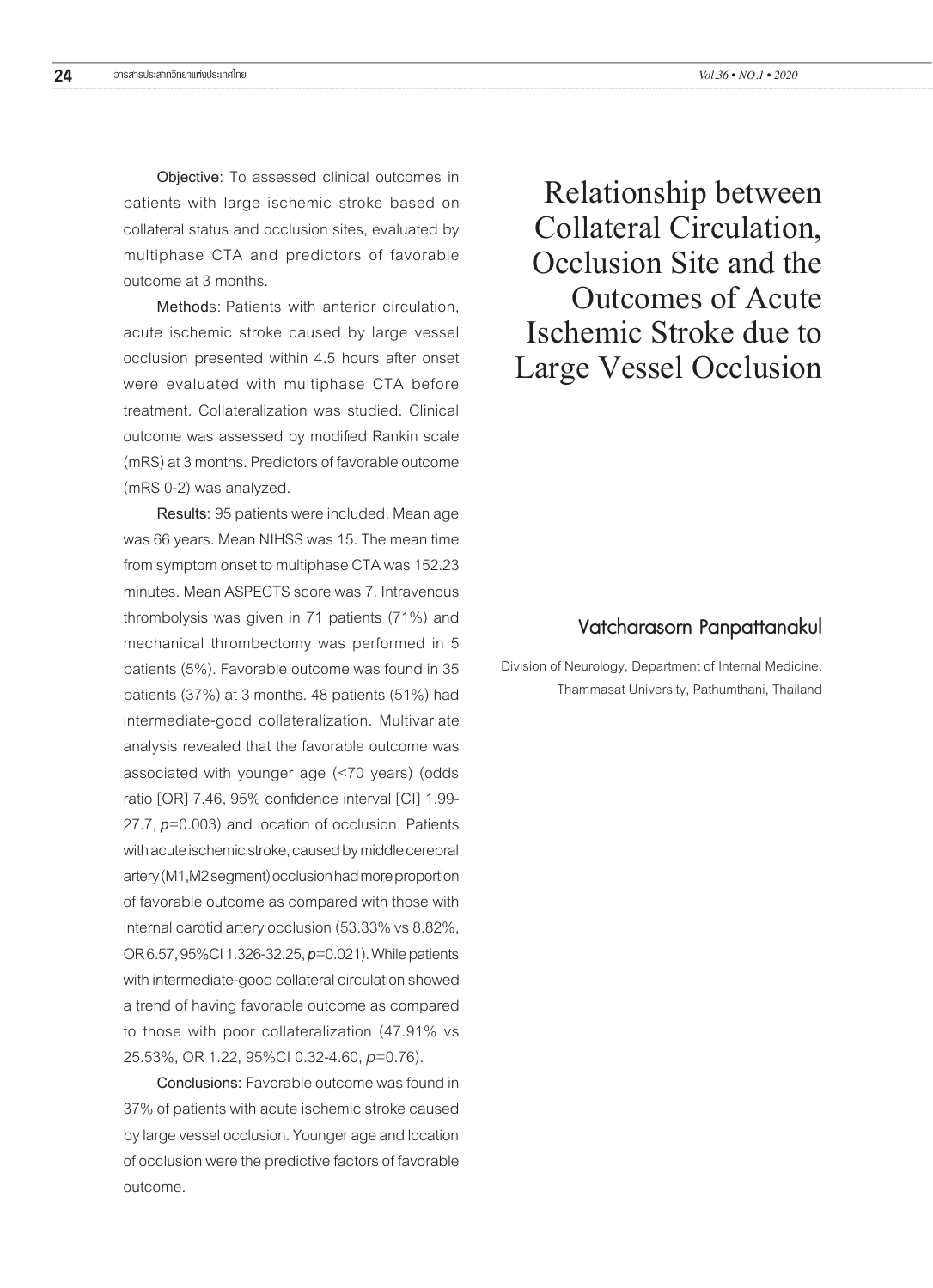**Background:** Minor ischemic stroke (NIHSS ≤5) or transient ischemic attack (TIA) are associated with a substantial risk of recurrent stroke and potential disabling**.**

**Objectives:** This study aimed to assess the predictive factors of unfavorable outcomes in Thai patients with minor ischemic stroke and TIA.

**Methods:** Patients with minor ischemic stroke and TIA were prospectively included. Baseline characteristics, stroke subtypes, white matter lesions, clinical course during admission, treatment and outcomes of patients at 3 months were studied. Factors which were associated with unfavorable outcome (modified Ranking scale of 2-6) were analyzed.

**Results:** There were 293 patients. Minor ischemic stroke and TIA were diagnosed in 265 (90%) and 28 (10%) patients, respectively. Mean age were 64 years. Unfavorable outcome was found in 69 patients (24%). Multivariate analysis revealed that prestroke disability (mRS  $\geq$  3) (odds ratio [OR] 12.82, 95% confidence interval [CI] 2.94-55.55, p-value < 0.001), moderate to severe white matter lesions (OR 2.06, 95% CI 1.05-4.03, P = 0.03) and clinical progression of stroke during admission (OR 12.65, 95% CI 5.34-29.41, P < 0.001) were associated with the unfavorable outcome.

**Conclusions:** Unfavorable outcome occurred in a quarter of patients who presented with minor ischemic stroke/TIA. Baseline disability, white matter lesions and clinical progression during admission were related to the unfavorable outcome.

Predictors of Unfavorable Outcome in Minor Ischemic Stroke/TIA in Thai Patients at Thammasat University Hospital

# Apiluk Wesanonthawech

Division of Neurology, Department of Internal Medicine, Thammasat University, Pathumthani, Thailand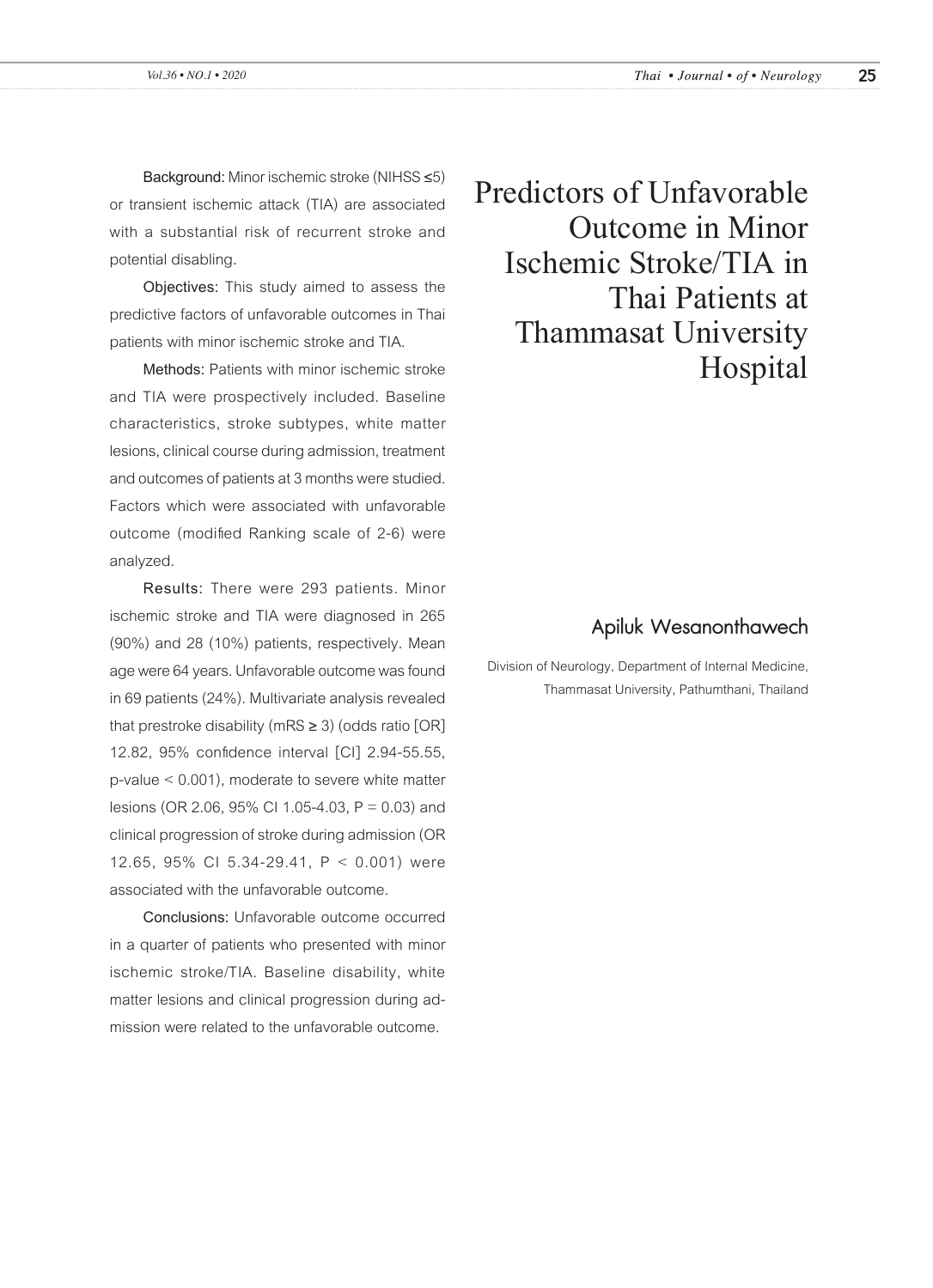**Objectives:** To study bioavailability of oral micronized progesterone that convert to allopregnanolone (an inhibitory neurosteroid) and determine its efficacy and safety in treating Thai patients with refractory status epilepticus (RSE).

**Materials and Methods:** A prospective interventional study was conducted at Phramongkutklao Hospital. Patients diagnosed with RSE on midazolam infusion were assigned to receive oral progesterone 200 mg every 8 hours via nasogastric tube for 5 days. Standard treatments for RSE were maintained. Serum allopregnanolone levels were monitored. Outcomes including seizure terminations, hospital stays, mortality rates, and accumulated midazolam dosage were analyzed and compared with historical cohort.

**Results:** Total of 6 patients receiving oral micronized progesterone (intervention group), and 6 patients incontrol group were compared. Demographic data between groups were not different, mean age of 63 and 62.3 years old, respectively. It was shown that oral micronized progesterone clearly converted to allopregnanolone. Allopregnanolone significantly shorten the duration of RSE, 25.5 hours vs. 58.4 hours, *p*-value 0.004. The average duration of hospital and ICU stays were 57 days, 28.7 days for intervention group and 58.7 days and 44.5 days for control group, *p*-value 0.929 and 0.399, respectively. The mortality rate of intervention group was lower in intervention group, 33.3% vs. 66.7%, *p*-value 0.513. The intervention group required lower total accumulated midazolam infusion dosage, 87.5 mg vs. 330.4 mg, *p*-value 0.394. No any clinical adverse events nor worsening of laboratory profiles were reported.

**Conclusion:** Allopregnanolone, converted from oral micronized progesterone, demonstrated efficacy and safety in treating refractory status epilepticus.

Role of Inhibitory Neurosteroid as an Adjunctive Treatment in Refractory Status Epilepticus (phase IIa study): Efficacy, Safety, and Bioavailability of Allopregnanolone Converting from Oral Micronized Progesterone

#### Puntawat Ruttanajirundorn

Department of Neurology, Phramongkutklao Hospital, Bangkok, Thailand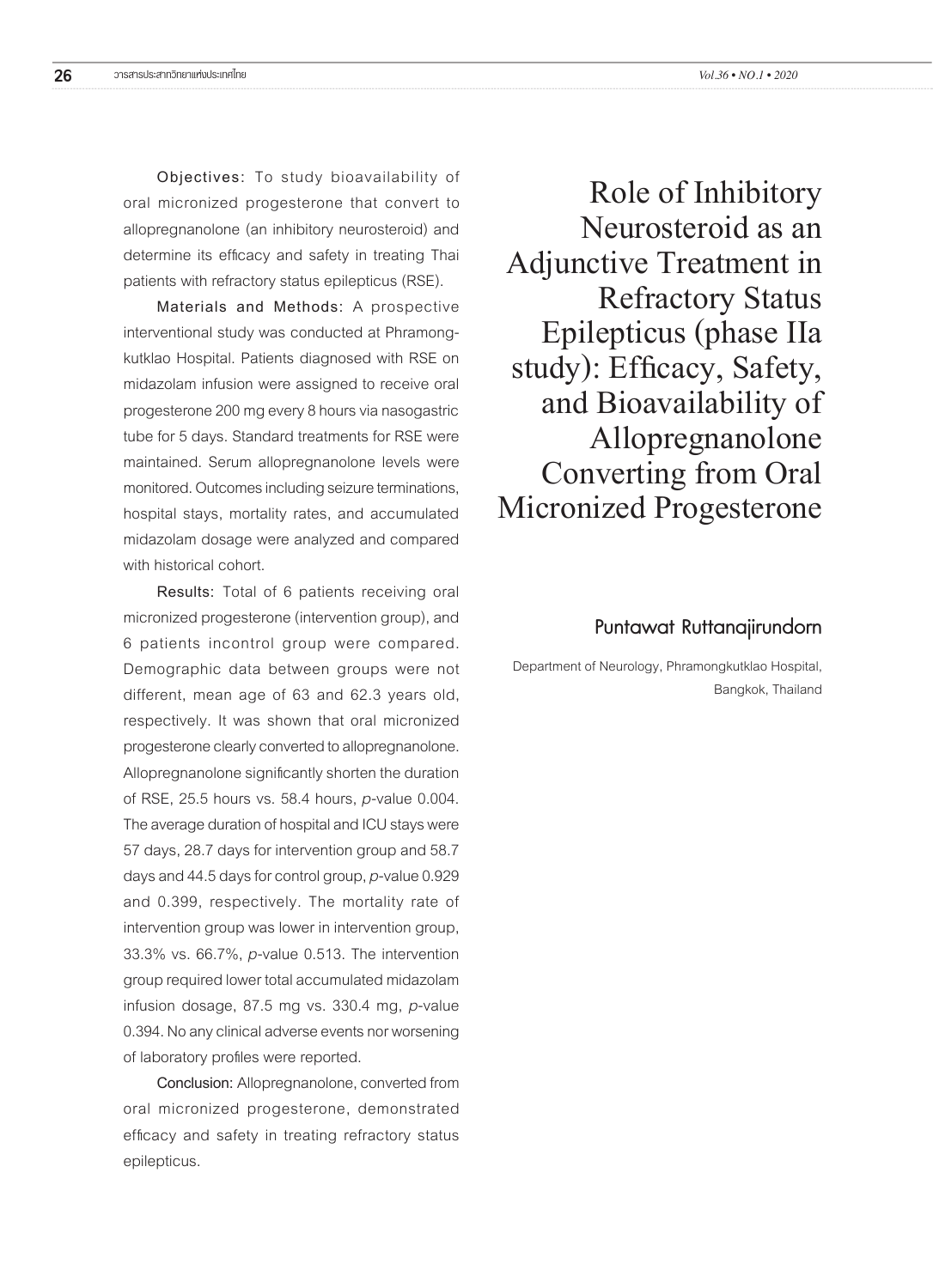**Background:** Levetiracetam (LEV) is primarily eliminated by kidney. In patients with kidney failure on hemodialysis (HD), LEV level reduces significantly.

**Objectives**: We aimed to conduct a pharmacokinetics study and to determine appropriate supplemental dosage for our Thai epilepsy population undergoing intermittent hemodialysis.

**Methods**: This was a single center prospective investigational cohort study; recruiting adult epilepsy patients with clinically indicated for intermittent hemodialysis. Intravenous LEV maintenance dose was given before hemodialysis. Serum LEV levels were monitored at 8 points over pre-dialysis, dialysis and post-dialysis periods. The supplement LEV dose (half of the maintenance dose) was administered at 1 hour after hemodialysis.

Results: Total of 12 patients, mean age was 64-year-old (SD 18), range 24-86, and male was 4 (33.3%). Maintenance LEV dosage was 1,000-1,500 mg/day. All the patients had serum LEV within therapeutic range (12-46  $\mu$ g/mL) at C<sub>trough</sub> level, C<sub>peak</sub> level and just before starting hemodialysis. During intrahemodialysis period, the LEV levels were declined gradually over the time. At the end of hemodialysis, 5 patients (41.7%) had sub-therapeutic LEV levels. There was no predictor related to sub-therapeutic LEV level. After injections of supplemental LEV dose, serum LEV level of all the patients reached therapeutic level.

**Conclusion:** Intermittent hemodialysis dramatically eliminates levetiracetam. Supplemental dose as 50% of the maintenance dosage is recommended for maintaining levetiracetam therapeutic level.

Pharmacokinetics of Levetiracetam in Thai Epilepsy Patients undergoing Intermittent Hemodialysis

# Pharanwit Anundilokrit

Department of Neurology, Phramongkutklao Hospital, Bangkok, Thailand.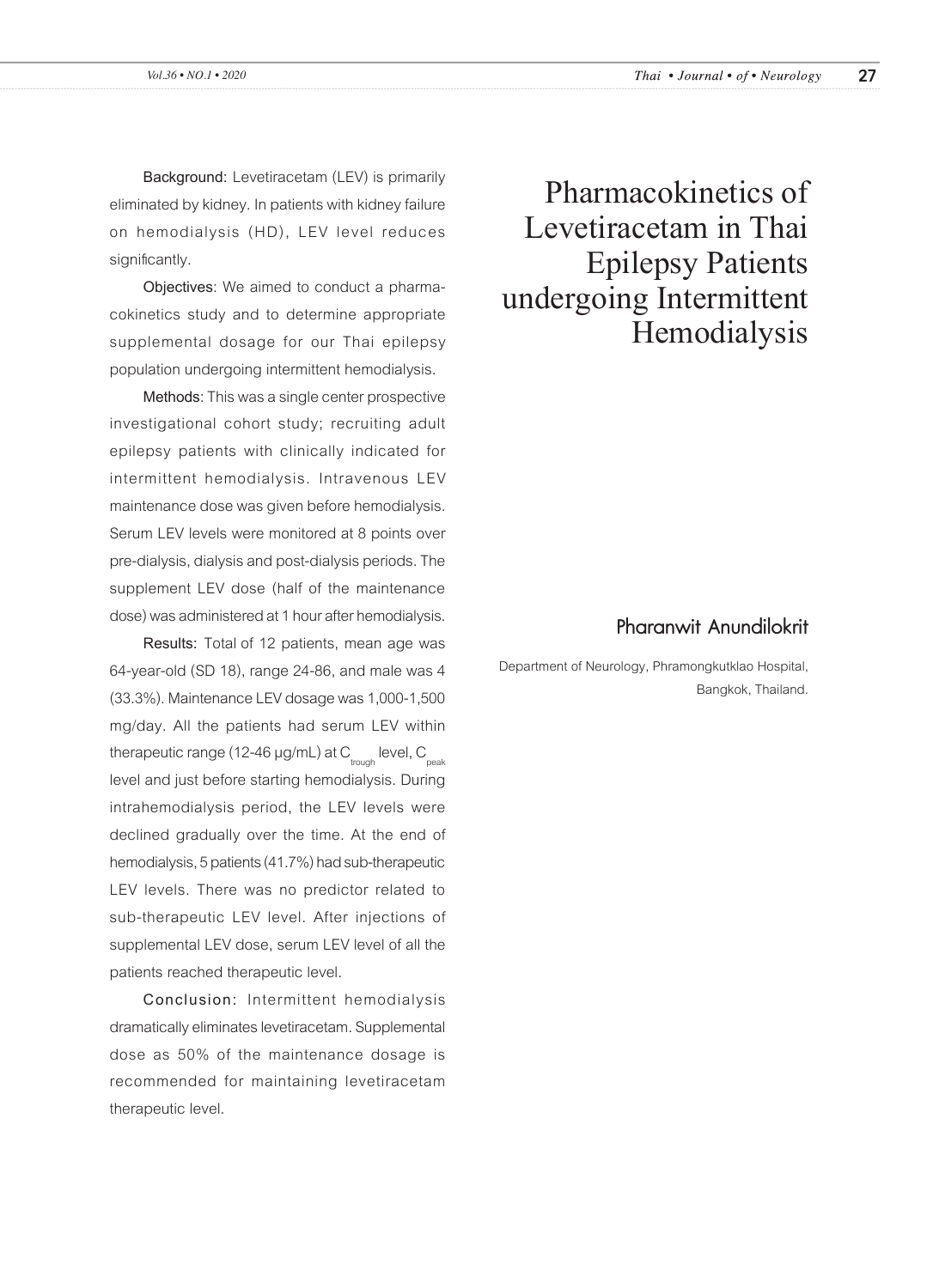**Objectives:**To study the relationship between the absorption of rivastigmine patch, skin moisture, and the area of patch attachment in Alzheimer's disease patients.

**Methods**: This analytical experiment study was conducted at Phramongkutklao Hospital. The Alzheimer's disease patients who received rivastigmine patch during October, 2018 to December, 2019 were included. The outcome was to determine the relationship between the skin moisture and the amount of rivastigmine remaining in the used patch (presented as percentage) in four different body areas (chest, upper arm, upper back, and lower back). In addition, relationship between serum rivastigmine concentration and the residue amount of rivastigmine in the used patch was also studied.

**Results:** A total of 30 patients were included in this study**.** The averages of skin moisture on chest, upper arm, upper back, and lower back were 45.97 %, 42.91 %, 45.83 %,43.23 %,respectively. The average of the drug residue level on rivastigmine patch at chest, upper arm, upper back, and lower back were 50.5 %, 55.2 %, 53.28 %, 53.4 % respectively. Negative trend relationship with no significant statistical analysis were found between the amount of rivastigmine remaining in the used patch and the skin moisture on chest, upper back, and lower back; p-value were 0.239, 0.767, 0.191 respectively. No significant correlation between serum rivastigmine concentration and the residue amount in the used patch was found.

**Conclusion:** It was found that the relationship between skin moisture and rivastigmineresidue seemed to be in indirect fashion. However, the further large amount of the sample size needed to be examined.

The Relationship between the Absorption of Rivastigmine Patch, Skin Moisture, and the Area of Patch Attachment in Alzheimer's Disease Patients

# Ratchasiri Charoensubsakul

Department of Neurology, Phramongkutklao Hospital, Bangkok, Thailand.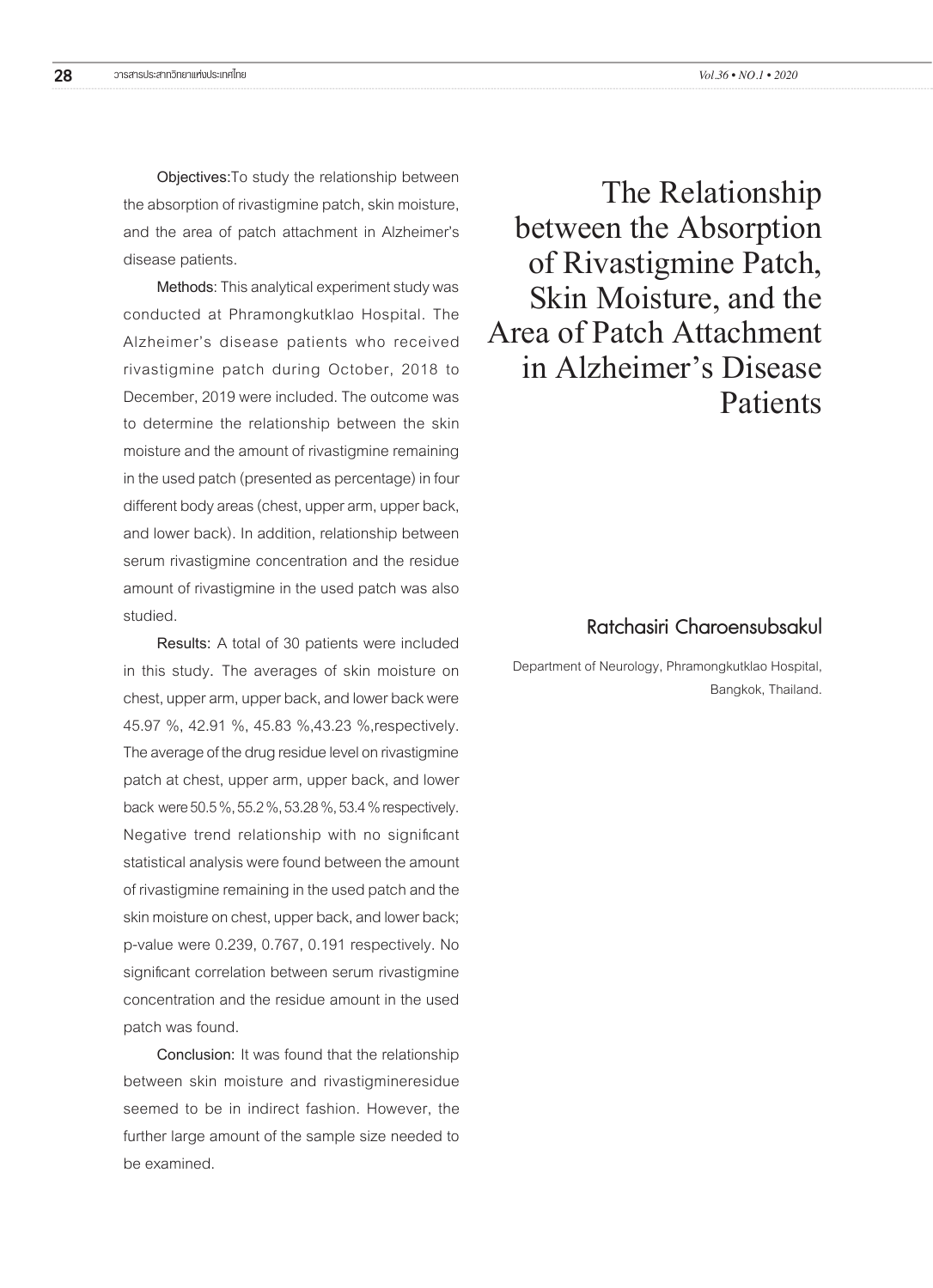**Introduction:** Parkinson's disease (PD) is recognized as the second most common neurodegenerative disorder after Alzheimer's. Previous studies have shown that Parkinson's disease patients are at a higher risk of malnutrition. The prevalence has been estimated to 0– 24%. To date, there is no clear explanation for malnutrition in these patients.

**Objectives:** To determine the prevalence of malnutrition and to analyze factors that influencing malnutrition in patients with Parkinson's disease.

**Materials and Methods:** We used cross-sectional study design. A total of 260 Parkinson's patients visiting Neurology clinic in Phramongkutklao hospital during August 2019 to January 2020 were enrolled in this study. Patients were asked to measure height and weight and met an investigator to complete the questionnaire and The Nutrition Alert Form (NAF).

**Results:** Out of 260 patients, 142 (54.62%) were male, 118 (45.38%) were female. Mean age was 74 years and the median disease duration was 5 years. Mean BMI was 23.13kg/m2,14.23% were malnourished based on NAF scores. According to demographic, clinical, psychosocial, and nutritional characteristics between malnutrition and non-malnutrition group, multiple logistic regression analysis revealed that disease duration, Modified H&Y, Depression, and BMI were significant factors influencing malnutrition in patients with Parkinson's disease

**Conclusion:** Prevalence of malnutrition in patients with Parkinson's disease in this study was 14.23%. Several factors influencing nutritional status including modifiable & non-modifiable factors. Therefore, Parkinson's disease patients should be regularly monitored for malnutrition, especially those with risk factors. Nutritional consultation with dietary regimen should become part of the regular treatment standard for Parkinson's disease patients.

# Prevalence and Factors Influencing Malnutrition in Patients with Parkinson's Disease

### Vassamon Thirasupa

Department of Neurology, Phramongkutklao Hospital, Bangkok, Thailand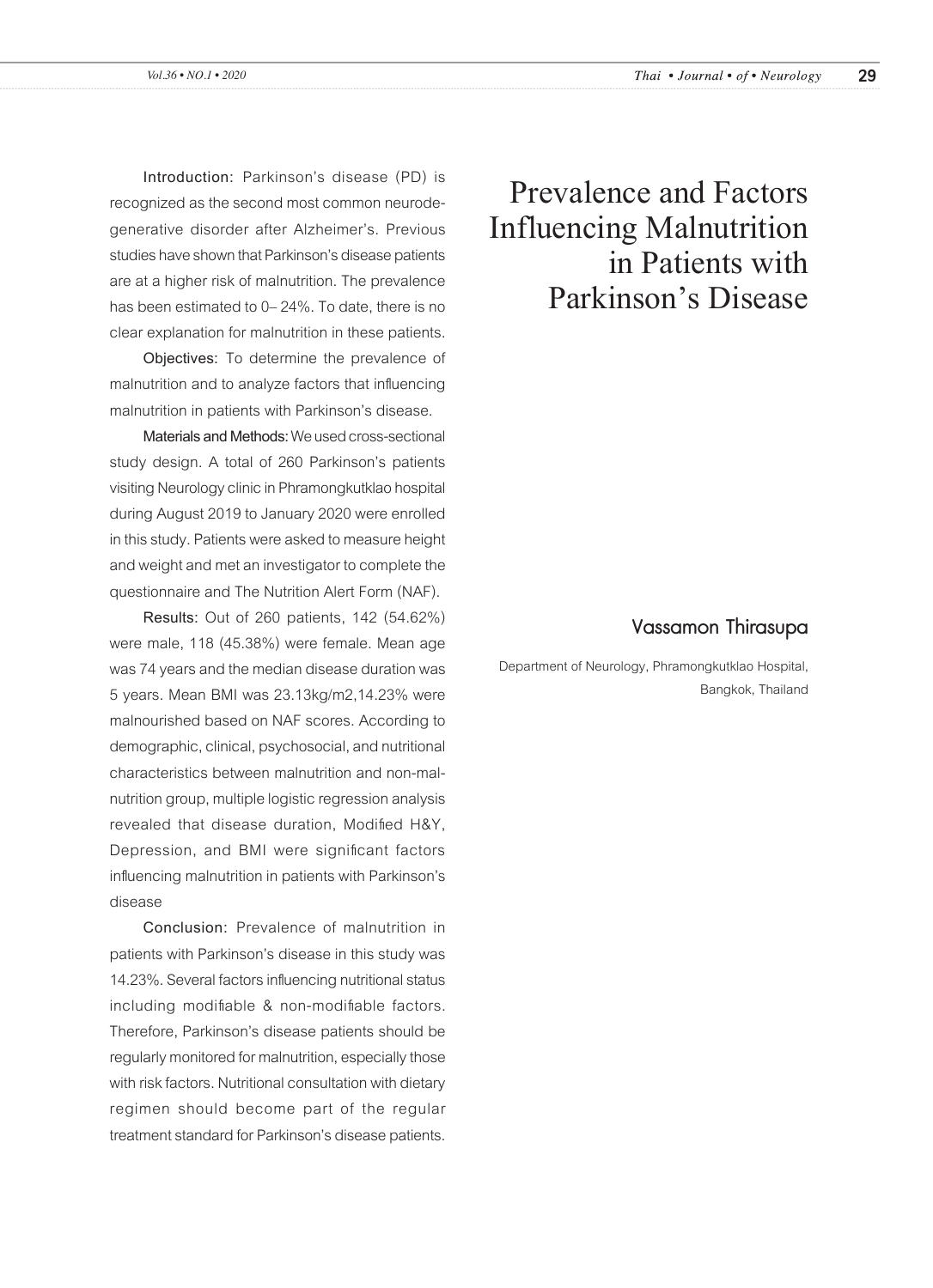**Objective**: Particulate matter (PM) 2.5 is associated with increased cerebrovascular events. There is limited data associated with PM 2.5 composition and vulnerability characteristics patients to ischemic stroke hospitalization.

**Materials and Methods**: Participant data were obtained from the universal coverage health security insurance scheme database across Thailand from  $1<sup>st</sup>$  Jan 2014 –  $31<sup>st</sup>$  Dec 2016. Air pollution data were gathered from satellite base (the MERRA-2 model reanalysis, and the Goddard chemistry, aerosol, radiation, and transport model for PM 2.5 species). We performed a Poisson log linear model analysis for the long-term exposure of PM 2.5 composition (black carbon, organic carbon, sulfate, dust, and sea salt) including patient's baseline characteristics with ischemic stroke hospitalization.

**Results**: We observed 201,024 patients who were diagnosed with ischemic stroke on admission. With every 10  $\mu$ g/m $^3$  increase in PM 2.5 exposure in patients with underlying chronic kidney disease or diabetes or atrial fibrillation increase risk for ischemic stroke hospitalization; (RR 1.35 (95%CI 1.27-1.43), 1.26 (95%CI 1.23-1.29), and 1.22 (95%CI 1.16-1.28), respectively). With every 1  $\mu$ g/m<sup>3</sup> increase in black carbon exposurein diabetic patients increase risk for ischemic stroke hospitalization (RR 1.29 (95%Cl 1.26-1.32). With every 1  $\mu$ g/m<sup>3</sup> increase in dust exposure, patients with atrial fibrillation or chronic kidney disease increase risk for ischemic stroke hospitalization(RR 1.28 (95%CI 1.22-1.34) and 1.26 (95%CI 1.19-1.33), respectively).

**Conclusion**: Long term PM 2.5 and its composition exposure increase risk for ischemic stroke hospitalization. Diabetic patient increase risk with black carbon. Atrial fibrillation and chronic kidney disease patients increase risk with dust.

PM 2.5 Air Pollution Composition and Vulnerability Characteristics Patients to Ischemic Stroke Hospitalization in Thailand

### Pipat Pattanapipitpaisal

Division of Neurology, Department of Medicine, Faculty of Medicine, Srinagarind Hospital, Khon Kaen University, Khon Kaen, Thailand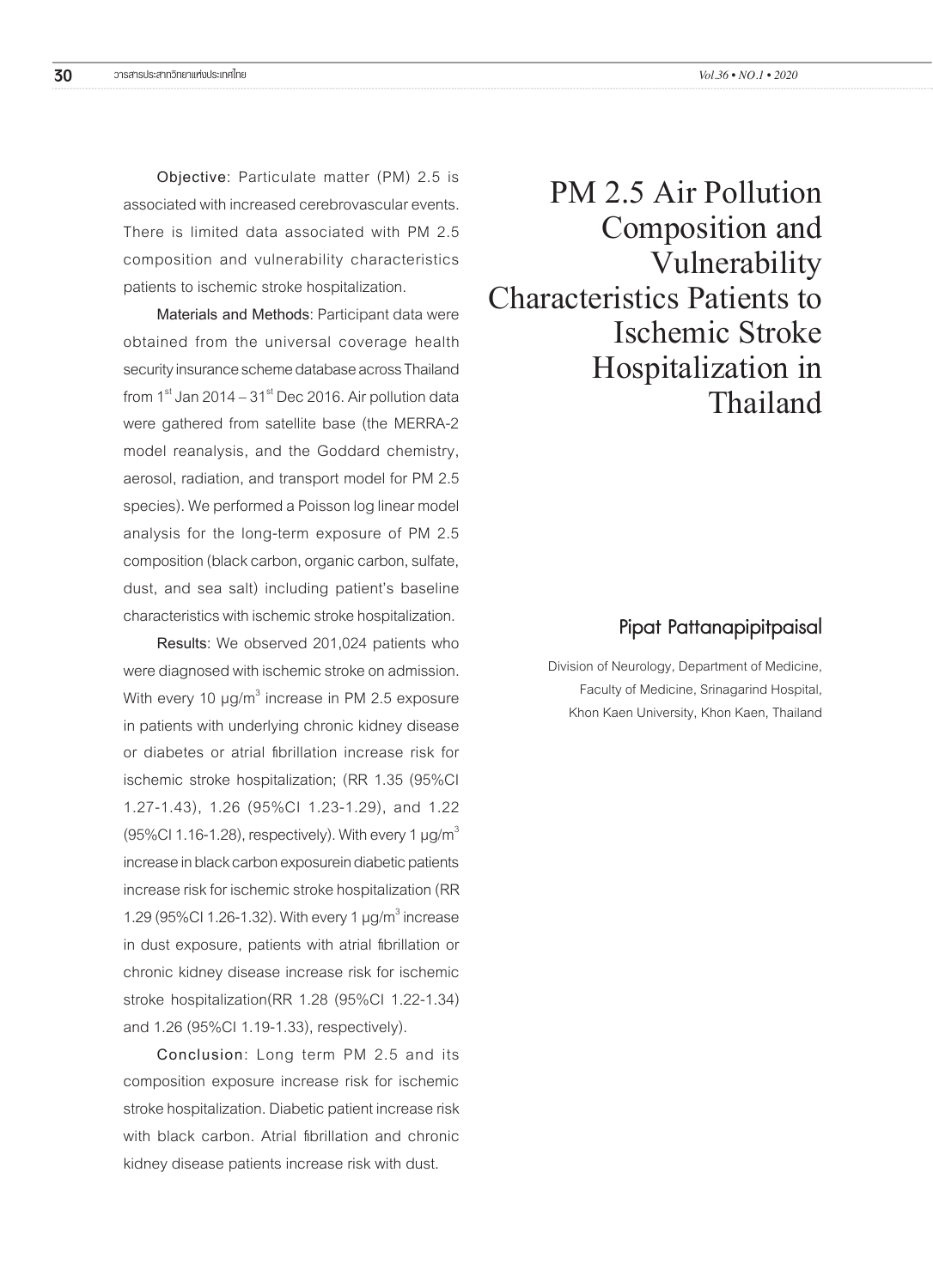**Background and Objective:** Severe ischemic stroke is a health burden and cause of death in Thailand. Thrombolysis is currently being used to treat acute ischemic stroke and quite effective. This study aims to evaluate clinical outcomes and risk factors associated with intracerebral hemorrhage (ICH) after thrombolysis (rTPA).

**Method:** This historical cohort study, patient data is obtained from the admission medical record, that sent to the National Health Security Office (NHSO) for reimbursement purposes between fiscal years of 2015-2017. We select acute ischemic stroke patients with severe (NIHSS 15-24) and very severe (NIHSS ≥ 25). Clinical outcome after thrombolysis was analyzed and investigated risk factors for ICH by multivariate method.

**Results:** 681 from 3,610 patients were included. Severe stroke group found that median Barthel index, median NIHSS at discharge and modified Rankin Scale (mRS) improved in rTPA used patients but had higher sICH (12.2% vs  $3.9\%$  p = 0.006). Very severe stroke group found that median NIHSS at discharge was lower than in the rTPA used group (15.0 vs 27.5  $P = 0.003$ ) but sICH was not different (15.3% vs  $5.7\%$  p = 0.266). The factors associated with sICH in severe stroke group are male gender (OR 1.844,95% CI 1.032-3.297) and diabetes mellitus (OR 2.085,95% CI 1.113-3.908), severe and very severe stroke group (NIHSS ≥ 15) are male gender and age (OR1.022,95% CI 1.000- 1.045).

**Conclusion:** Severe stroke patient who uses rTPA, has a higher sICH but outcomes better. Male gender, diabetes mellitus and age are risk factors for sICH after rTPA.

Clinical Features and Treatment Outcomes of Severe Strokes in Thailand: Real-World Practice in Hospitals Across Thailand

### Warut Chompoochan

Division of Neurology, Department of Medicine, Faculty of Medicine, Srinagarind Hospital, Khon Kaen University, Khon Kaen, Thailand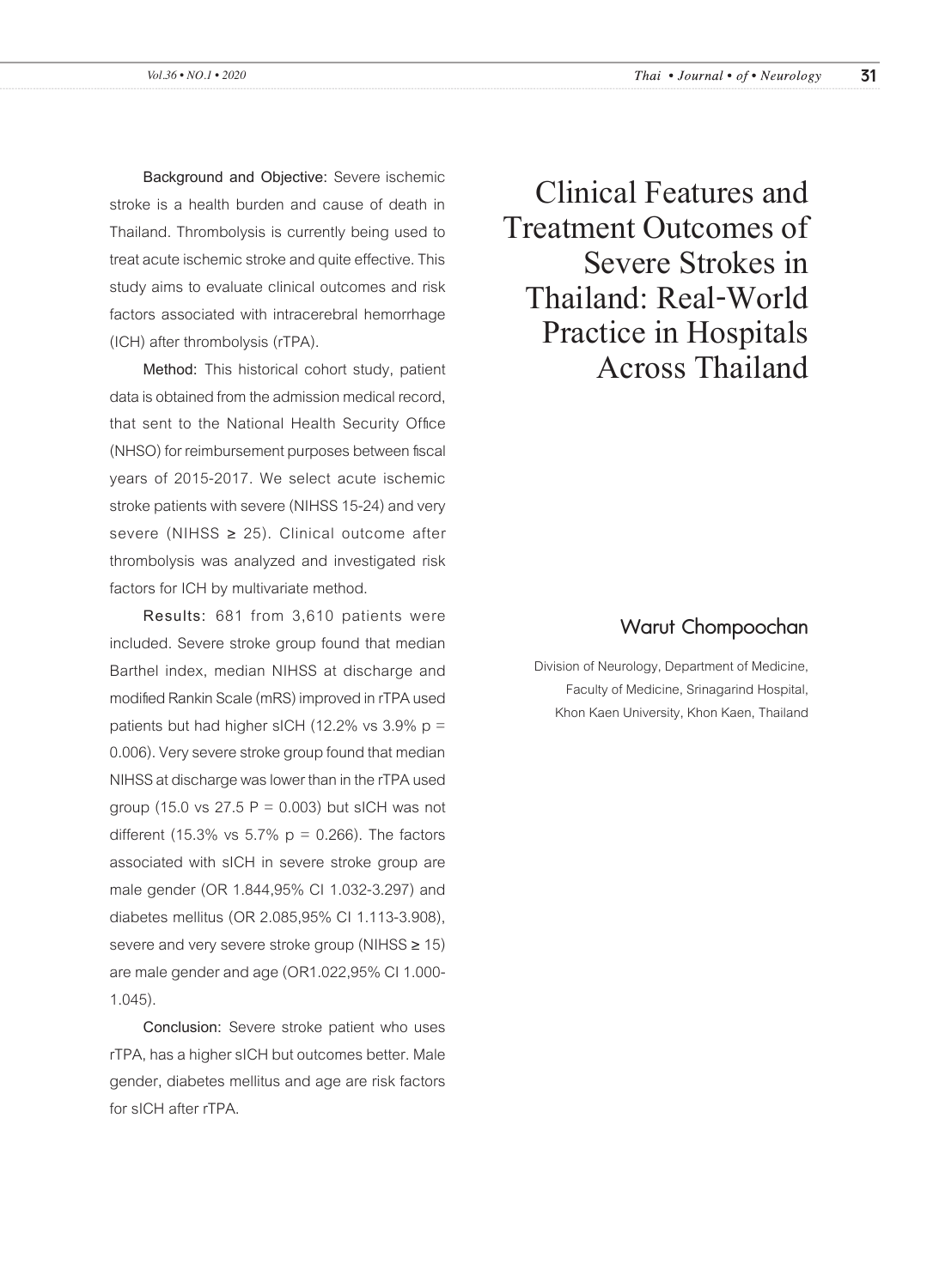**Introduction:** The human body has a temperature regulation of 36.5 - 37.5 degrees Celsius through the regulation of hypothalamus. A study demonstrated that 14% to 61% of stroke patients have fever which caused higher mortality rate.In the neurology unit , fever is the common co-morbidity in ischemic stroke patient but the data have not collected.

**Objective:** To study the incidence of fever in stroke patients**,** factors that related to fever in stroke patients and find the cause of fever in stroke patients.

**Materials and Methods:** A retrospective cross-sectional study was conducted by reviewing the medical database of ischemic stroke patients in Rajavithi Hospital who was admitted between 1<sup>st</sup> January  $2018 - 31<sup>st</sup>$  December 2019.

**Result:** 265 patients were included to this study, 73 (27.5%) patients had fever during diagnosed with ischemic stroke. Female is the only factor that statistically significant related to stroke fever (p value 0.003). In 73 stroke-fever patients,21 (28.8%) have new pulmonary infiltration in chest radiography and 13 (17.8%) have positive sputum culture.

**Conclusion:** This study showed stroke fever was more common in female and the most common cause of stroke fever is lung infections.

# The Incidence and Associated Risk Factors of Stroke Fever

### Kritsana Pansumrit

Division of Neurology, Department of Medicine, Rajavithi Hospital, Bangkok, Thailand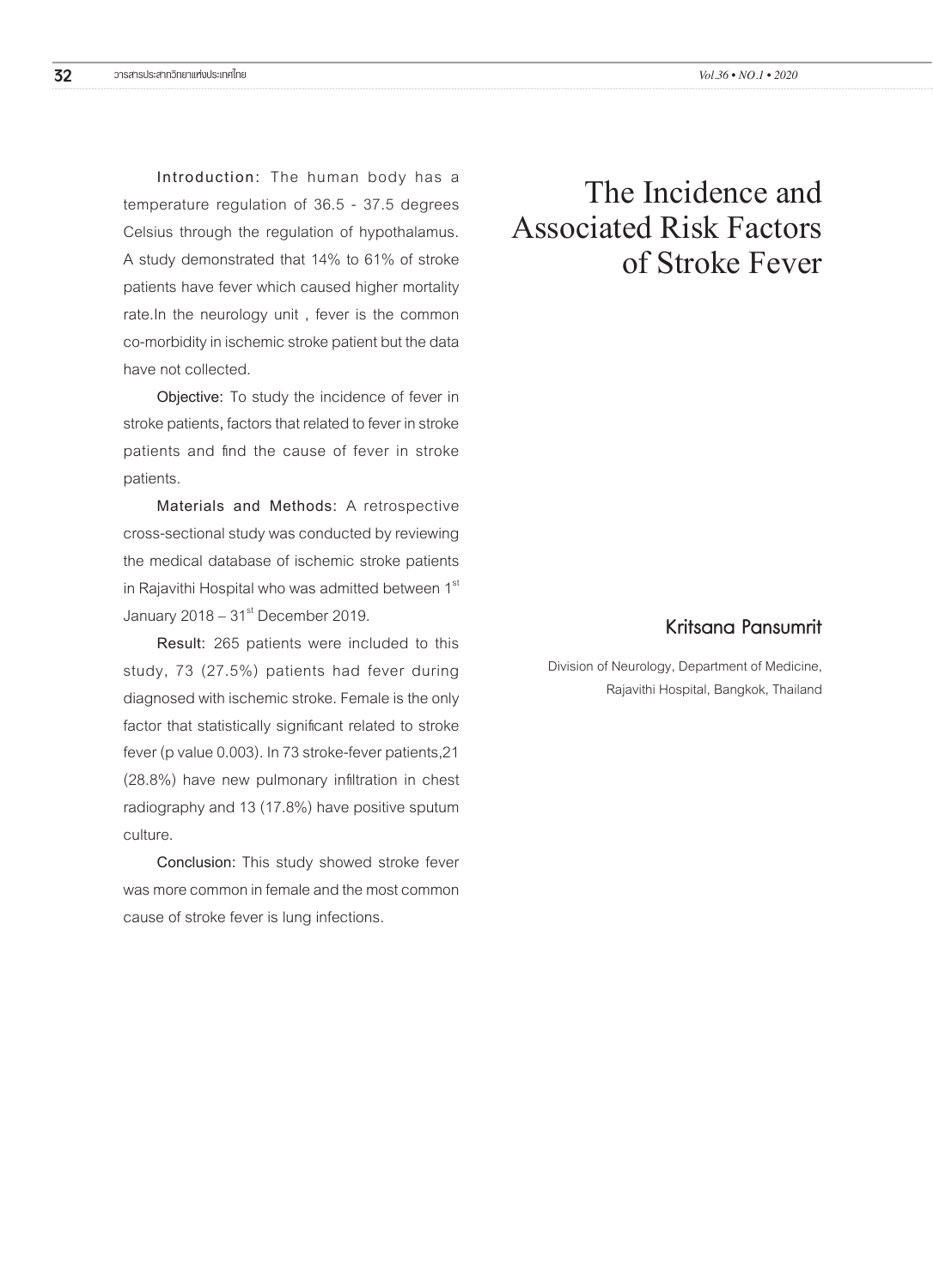**Background:** Hemifacial spasm (HFS), typical disorder presented with involuntary, unilateral, intermittent, sporadic tonic or clonic contraction of facial expression muscles. The long-term quality of life (QoL) in HFS patients after treatment with Abo-botulinum toxin A (Abo-BTX A) injection has not been studied in Thailand.

**Objective:** To evaluate long-term QoL in HFS after two years treatment with Abo-BTX A injection.

**Material and Method:** We performed 24 month, retrospective study, to determine QoL by complete hemifacial spasm-30 (HFS-30), abnormal involuntary movement scale (AIMS), medical outcome short form 36 items (SF-36), and center for epidemiologic studies-depression (CES-D) in HFS patients.

**Results:** The total of 70 patients, 52 female and 18 male, age between 20 to 80 years, which fulfilled the diagnostic criteria for idiopathic HFS, from October 2017 to September 2019 were enrolled. There were improvement of disease-specific QoL (HFS-30, AIMS-30) after two years treatment (p < 0.001). The general QoL (SF-36) also improved after two years treatment ( $p < 0.001$ ). There were no changed of depressive symptoms (CES-D) after two years treatment ( $P = 0.8453$ ).

**Conclusion:** There were significant improvement in both disease-specific and general QoL after two years treatment with Abo-BTX A, however depressive symptoms was not changed.

Quality of Life in Hemifacial Spasm after Treatment with Abo-botulinum Toxin A Injection, A 2 Years Retrospective Study

### Danuwat Adcharawan

Division of Neurology, Department of Medicine, Rajavithi Hospital, Bangkok, Thailand.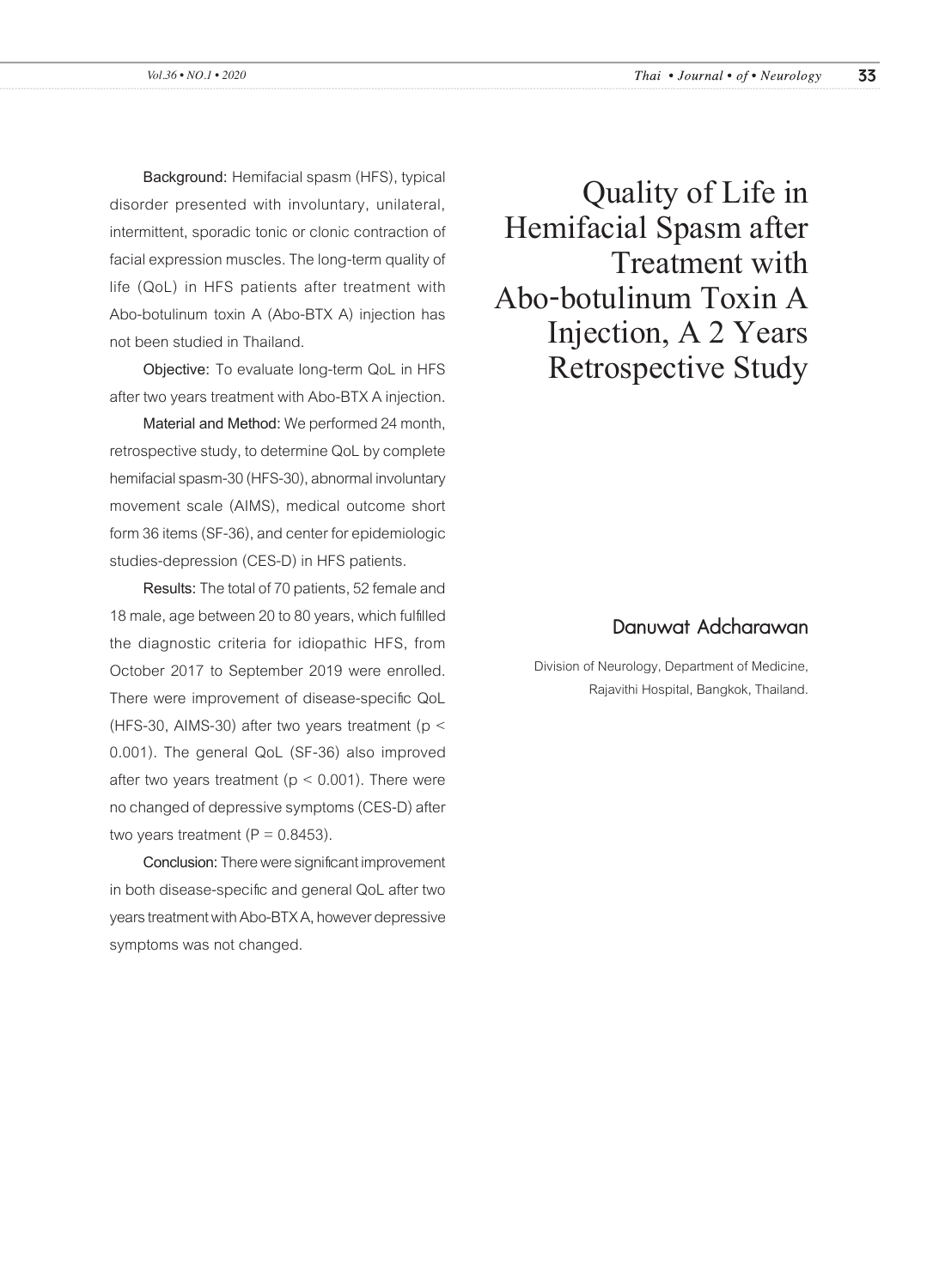**Introduction:** The previous studies revealed that 14% of ischemic stroke patients presenting at emergency department were wake-up ischemic stroke, however they did not clarify the subtypes of those wake-up ischemic stroke.

**Objective:** To study the incidences, characteristics and severity of the patients with wake-up ischemic stroke in emergency room, Rajavithi hospital.

**Materials and Methods:** A retrospective crosssectional study was conducted by reviewing the medical record database of those wake-up stroke patients or who had stroke with unknown time of symptom onset, which presented in the emergency room at Rajavithi hospital. The datawas collected between December 1, 2018 and November 30,2019 and were reviewed and analyzed. The patients who were less 15 years old would be excluded.

**Results:** From all 250 ischemic stroke patients, 70 patients with wake-up stroke were included in this study. Mean age was 62.7±12.40 years. Numbers of male and female were equal. Mean BMI was 23.55±2.05. 65.7% of patients had no underlying disease. 81.4% of them had stroke for the first time. 85.7% had mild stroke (NIHSS 0-14). Small artery occlusion was the most common subtype(51.4%), the second most common was large artery atherosclerosis (27.2%), and the third most common was cardioembolic (21.4%). No patient was in stroke of other determined etiology, or in undetermined etiology.

**Conclusion:** Small artery occlusion stroke was the most common subtype in wake-up ischemic stroke patients in the emergency department, Rajavithi hospital.

Incidences, Characteristics and Severity of Wake- up Ischemic Stroke in Emergency Room, Rajavithi Hospital

### Wuttipong Vilaivarangkul

Division of Neurology, Department of Medicine, Rajavithi Hospital, Bangkok, Thailand.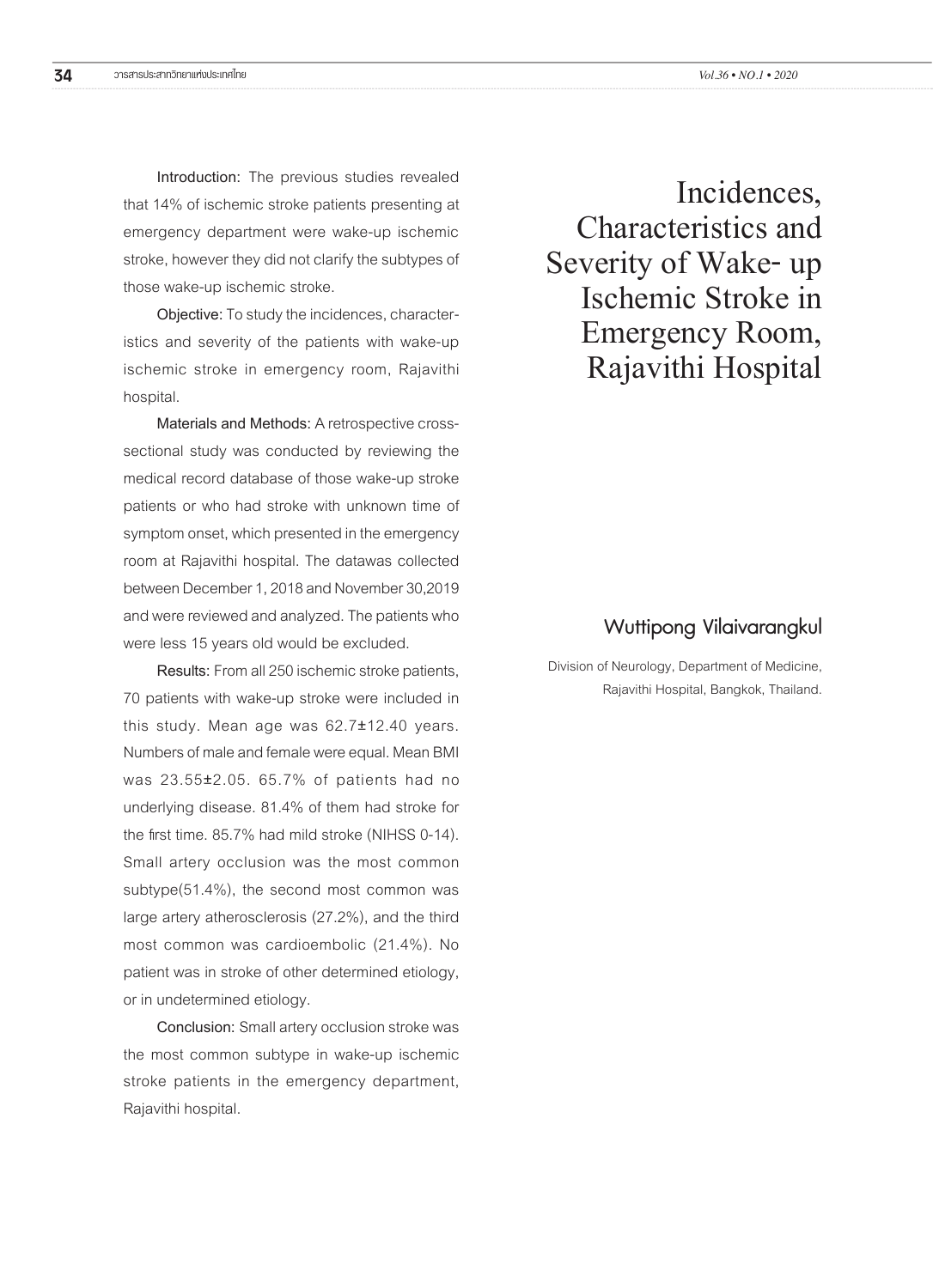**Background**: An access to presurgical evaluation and epilepsy surgery remains a considerable challenge worldwide, particularly in resource-limited settings. Given the unavailability of resources for comprehensive epilepsy care and limited number of epilepsy centers in Thailand, epilepsy surgery has been underutilized. To date, there is a paucity of data about factors contributing to the epilepsy treatment gap, epilepsy surgery outcomes and post-surgical complications.

**Objectives**: The aim of this study is to investigate factors affecting epilepsy surgery outcomes and post-surgical complications.

**Materials and Methods**: This is a retrospective cohort study. All adult and pediatric patients who underwent epilepsy surgery at Ramathibodi hospital between January 2015 and April 2019 were recruited. Logistic regression analysis was used to identify associations between factors and surgical outcomes. Kaplan-Meier curves were used to estimate the probabilities of unfavorable outcome.

**Results**: 62 patients were enrolled. During the entire follow-up period, most of our patients were classified into Engel class I. The presence of psychiatric disorders, presurgical seizure more than 4 times/month and number of anti-epileptic drugs (AEDs) at 6-month visit, were associated with no seizure freedom (defined as Engel class II, II and IV altogether). Survival analysis based on age at onset, age at surgery and waiting time are 37, 54 and 25 years of age, respectively.

**Conclusion**: Under resource-limited setting, the majority of patients who underwent epilepsy surgery had favorable outcome with rare occurrence of surgical complications. Interestingly, a delayed referral time and unavailability of presurgical evaluation have deleteriously impacted on seizure outcomes. The longest waiting time to achieve seizure freedom were 10 years in pediatric and 36 years in adult patients. Therefore, epilepsy surgery has been underutilized and should be encouraged in proper surgical candidates.

Factors Affecting Epilepsy Surgery Outcomes and Post-Surgical Complications in Patients with Epilepsy in Resource-Limited Settings

### Chatchapol Panpae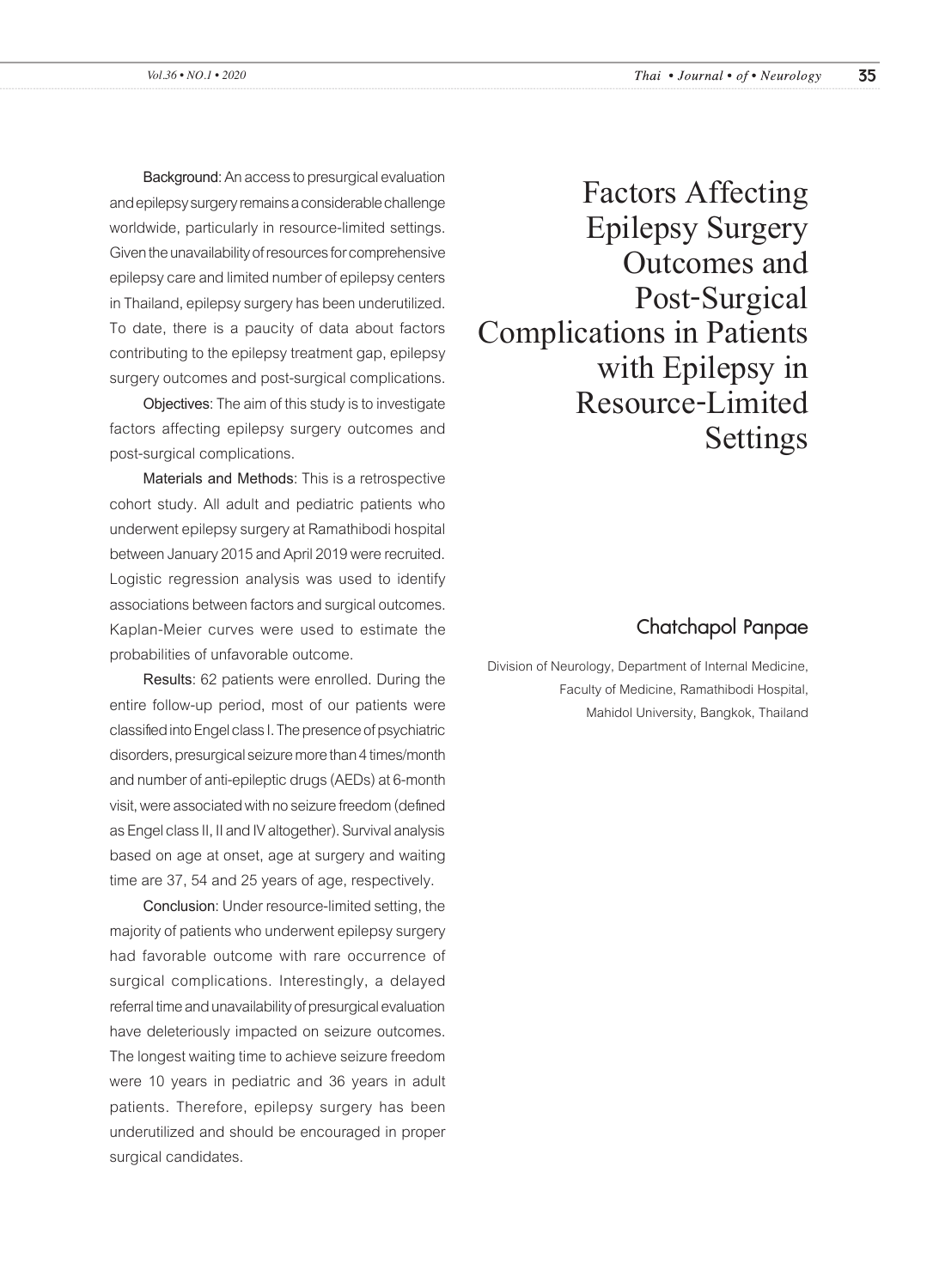**Objective:** To evaluate the value of selfphotographs (selfie) as a diagnostic tool in ocular myasthenia gravis (OMG)

**Materials and Methods:** All available consecutive patients presented with ptosis and/or diplopia were included in this diagnostic study from May 2019 to September 2019. Inclusion criteria for OMG were clinical manifestations of OMG and at least one positive result of standard tests, including AChR-Ab, RNS, and SFEMG. Inclusion criteria for control participants were patients who experienced ptosis and/or diplopia from other conditions. All participants took portrait photographs of themselves using camera phones (selfies). Selfies were recorded twice daily for seven days and measured by the ratio of palpebral fissure height to palpebral fissure width (palpebral fissure index; PFI). The PFI difference between morning and evening selfies represented fluctuation in the degree of ptosis. The maximum PFI difference was used to find the best cut-point for OMG diagnosis.

**Results:** A total of 31 patients were recruited in the study. Twenty-one of them were compatible with OMG. Ten cases were grouped into controls. The prevalence of OMG was 67.7%.There was no difference in baseline characteristics between OMG patients and controls. The best cut-point of PFI difference was 0.080, which provided the highest likelihood ratio (1.9), with 38.1% sensitivity, 80% specificity, 80% PPV, and 38.1% NPV.

**Conclusion:** A new diagnostic method, selfie, is costless, convenient, non-invasive, and mostly available. In appropriate clinical contexts, selfies might be useful for the diagnosis of OMG.

# Diagnostic Value of Self-Photographs (selfie) in Ocular Myasthenia Gravis

### Apisak Hemnilrat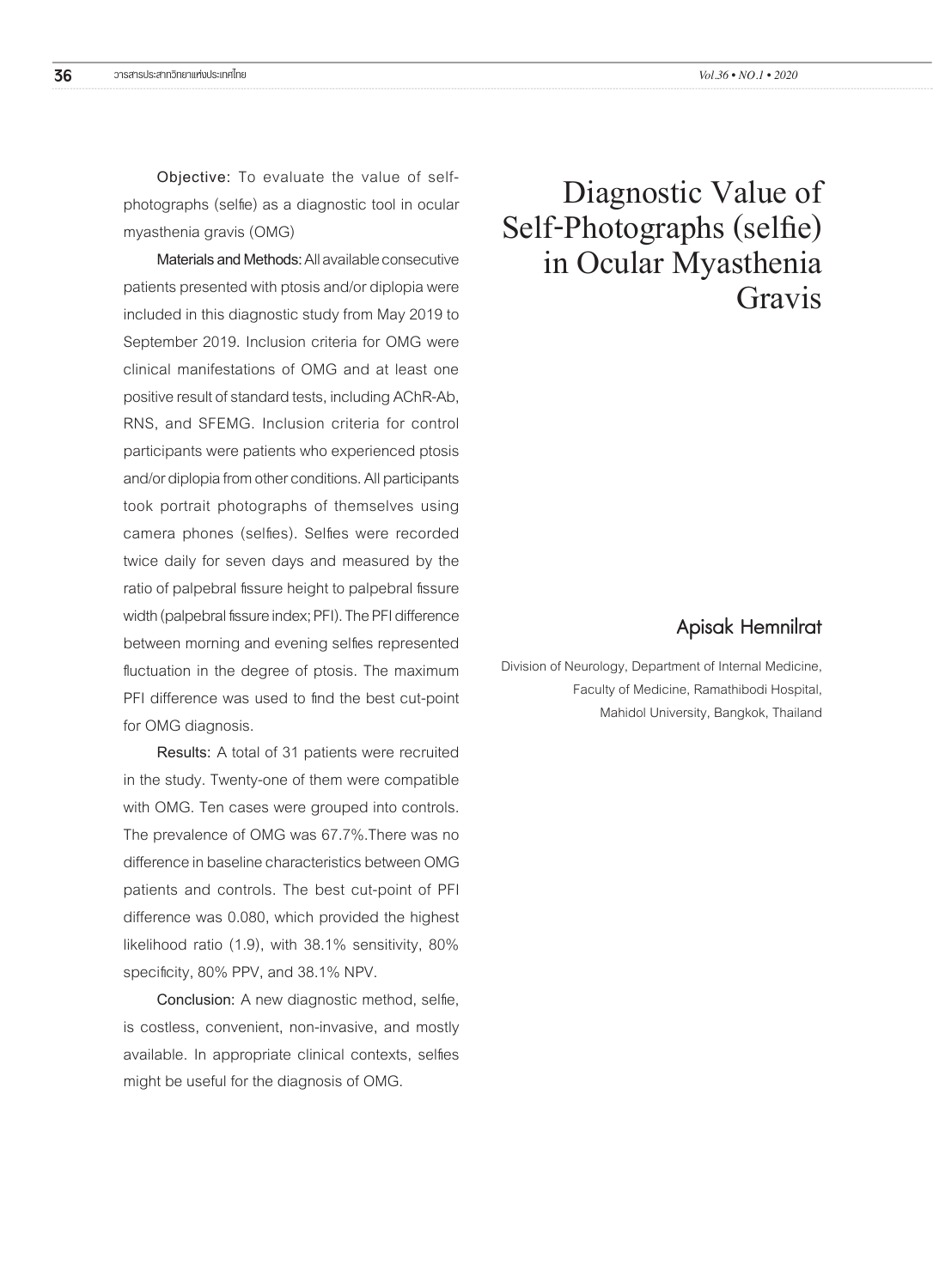**Objectives:** To investigate the specificity of the autoantibodies related to autoimmune encephalitis and also to identify possible associated factors with the false positive result.

**Materials and Methods:** This study was a prospective observational study, conducted at the Ramathibodi Hospital between June to December 2019. All patients, who had acute encephalopathy from any causes, were recruited to the study. Their serum and/or cerebrospinal fluid (CSF) were taken to analyze for autoimmune encephalitis assays and anti-thyroid antibodies. The authors did not interfere the primary physicians on any management of the patients. Clinical and laboratory data were systematically reviewed and collected from medical records. Clinical outcome was evaluated at one-month after the onset.

**Results:** Fifty-one patients were recruited. Only one patient had autoimmune encephalitis related to anti-CV2/CRMP5 antibody. Seventeen out of the remaining 50 patients had positive test for anti-thyroid antibodies in which five of them had Hashimoto's thyroiditis. Eleven remaining patients appeared to have false positive test since their medical conditions were all clearly explained by other causes. Comparison of clinical and laboratory data between patients with false positive test and patients with true negative test did not show any significant difference.

**Conclusion:** False positive anti-thyroid antibodies appear to be common in patients with acute encephalopathy. The occurrence of serum/ CSF antibody in acute encephalopathy may be true association but it may not be the cause of encephalopathy. Therefore, diagnosis of autoimmune encephalopathy should be carefully made and excluded all other possible causes.

# Autoimmune Autoantibodies Status in Non-autoimmune Encephalopathic Patients

# Attawit Charoensri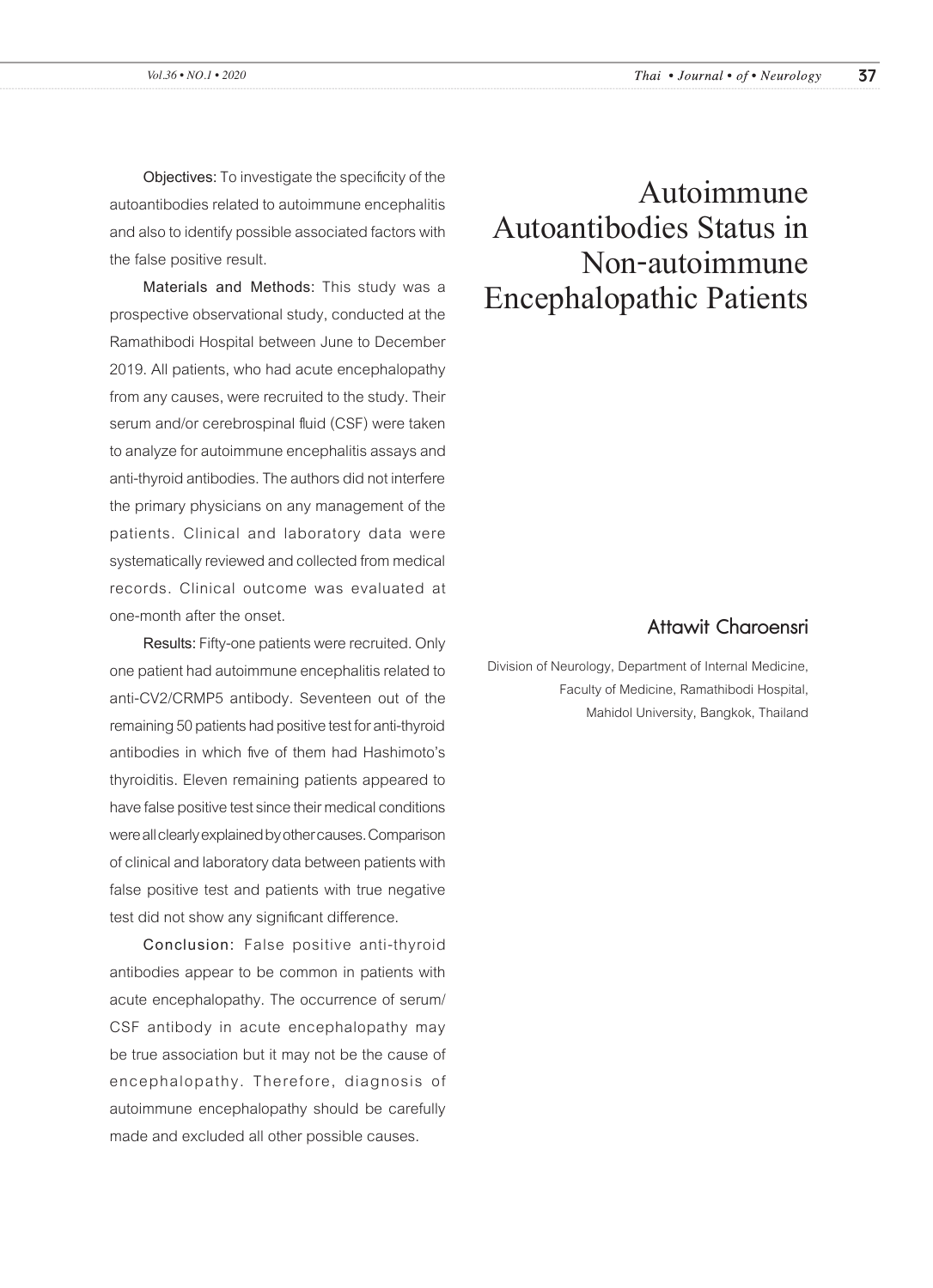**Objectives:** Firstly, to compare the prevalence of cognitive impairment and the cognitive performance between minor stroke patients and control patients at acute stroke onset and 3 months later. Secondly, to identify the risk factors associated with cognitive impairment in minor stroke patients.

**Material and Methods:** This study was a prospective cohort study during 1<sup>st</sup> July 2019 to 31<sup>st</sup> December 2019 in Ramathibodi Hospital. Seventy four acute-minor-stroke patients (NIHSS ≤ 5 or TIA) and 78 control patients were enrolled. The cognitive assessment was done usingThai Mental State Examination (TMSE) and Montreal Cognitive Assessment-Thai (MoCA-T) at baseline (within 7 days of acute stroke onset) and 3-month follow-up (90  $+/-$  14 days after). The TMSE scores of ≤ 23 and/or MoCA-T scores of < 25 were defined as cognitive impairment.

**Results:** The prevalence of cognitive impairment in minor stroke patients was significantly higher than control at 3-month follow-up (77.05% vs 59.70%; p=0.036). The minor stroke group had significantly lower TMSE and MoCA-T scores than the control group at both baseline (mean TMSE 26.30 vs 27.26; p=0.023, mean MoCA-T 19.03 vs 21.06; p=0.01) and follow-up assessments (mean TMSE 26.52 vs 27.64; p=0.028, mean MoCA-T 20.75 vs 22.67; p=0.022). The risk factors associated with cognitive impairment in the minor stroke patients were older age, lower education, hypertension, and the higher remaining NIHSS score at 3-month follow-up.

**Conclusion:** Minor stroke could be a potential cause of cognitive impairment especially in elderly with low education, hypertension, and remaining neurological deficits.

# Cognitive Impairment in Minor Ischemic Stroke Patients in Ramathibodi Hospital

### Krongkamol Ponglikitmongkol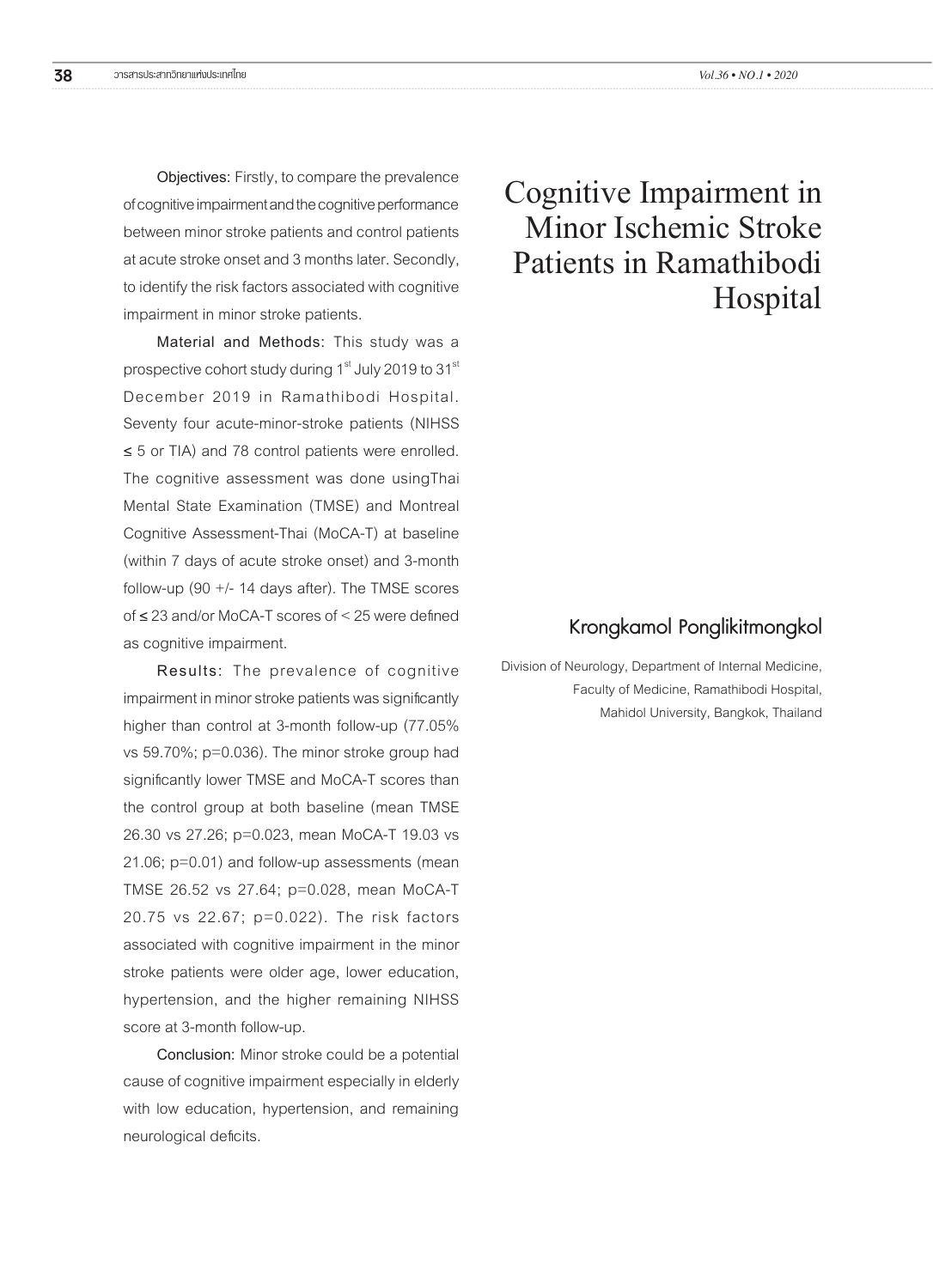**Objective:** To evaluate the feasibility of Optical Coherence Tomography (OCT) in detecting Alzheimer's disease (AD) by measuring the thickness of the retinal nerve fiber layer (RNFL) and ganglion cell layer/inner plexiform layer (GCL-IPL).

**Materials and Methods:** This was a singlecenter, cross-sectional study. The study included 29 patients with AD (mean age:  $75.61 \pm 6.24$  years) and 29 healthy age- and sex-matched controls. All subjects underwent cognitive examinations using Montreal Cognitive Assessment tests. Measurements of the RNFL thickness, as well as GCL-IPL thickness, were taken for all subjects using OCT.

**Results:** The mean RNFL thickness was significantly thinner in the AD group than in the controls group (85.24and 90.68 µm respectively, adjusted P=0.019). The superior quadrant was thinner in the AD group (adjusted P=0.042). The mean GCL-IPL thickness of the AD (68.81) was significantly thinner than that in the controls (76.42) (adjusted P=0.01). There was a negative correlation between age and mean RNFL; and between age and GCL-IPL thickness (r=-0.338, P=0.010 and r=- 0.346, P=0.008, respectively).

**Conclusion:** The means RNFL and GGL-IPL thickness were thinner in the AD than in the controls. The findings suggested that the RNFL and GCL-IPL thickness can be a biological marker for AD.

Evaluation of Retinal Nerve Fiber Layer and Ganglion Cell Layer Thickness in Alzheimer's Disease Using Optical Coherence Tomography

#### Nitchanan Hengsiri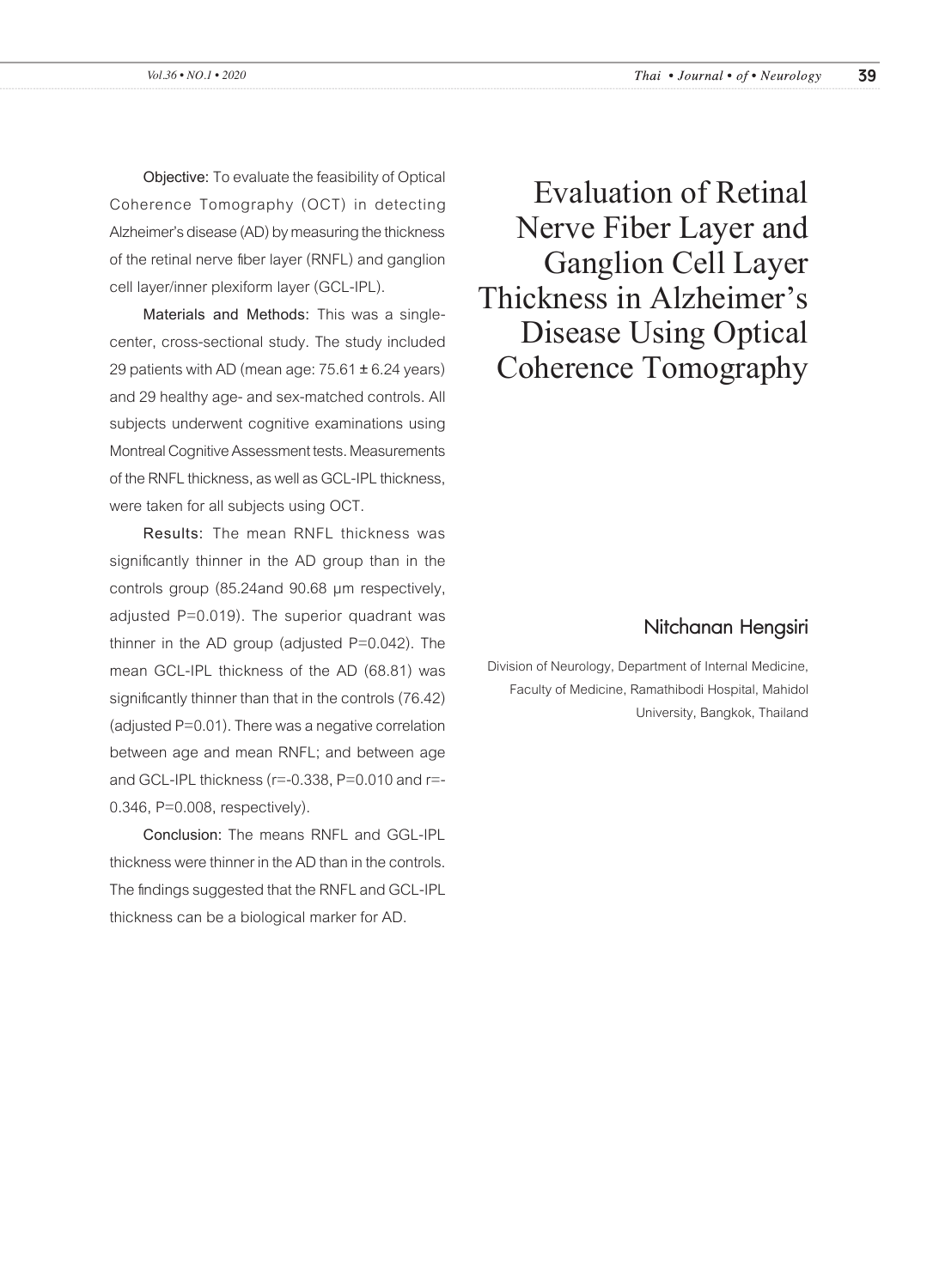**Objectives:** To identify the prevalence of migraine headache in patients with obstructive sleep apnea (OSA) and their association.

**Materials and Methods:** This was a crosssectional study which conducted at the Faculty of Medicine Ramathibodi Hospital, Mahidol University during July to December 2019. There were 141 patients with obstructive sleep apnea diagnosed by polysomnogram. All patients were interviewed via telephone using the studied questionnaire of headache evaluation.

**Results:** Regarding the classification of OSA severity, there were 18 patients (12.77%), 27 patients (19.15%) and 96 patients (68.08%) classified as mild, moderate and severe group respectively. Forty patients (28.37%) were self-reported having headache within this year. According to the ICHD-3 criteria, there were total 13 patients (9.22%) diagnosed as migraine headache. The prevalence of migraine headache in each group were similar (p=0.19) which there were 2 (11.11%), 5 (18.51%) and 6 (6.25%) patients in mild, moderate and severe OSA group respectively.

**Conclusion**: Results of this study showed no clear relationship between migraine headache and different severities of OSA. Although patients with more severe OSA tended to have more frequent attacks, the association was not significant different. This finding may affect by the limitation of the number of the participants of the study.

# The Association between Migraine Headache and Obstructive Sleep Apnea

### Doungkamol Siri-Archawawat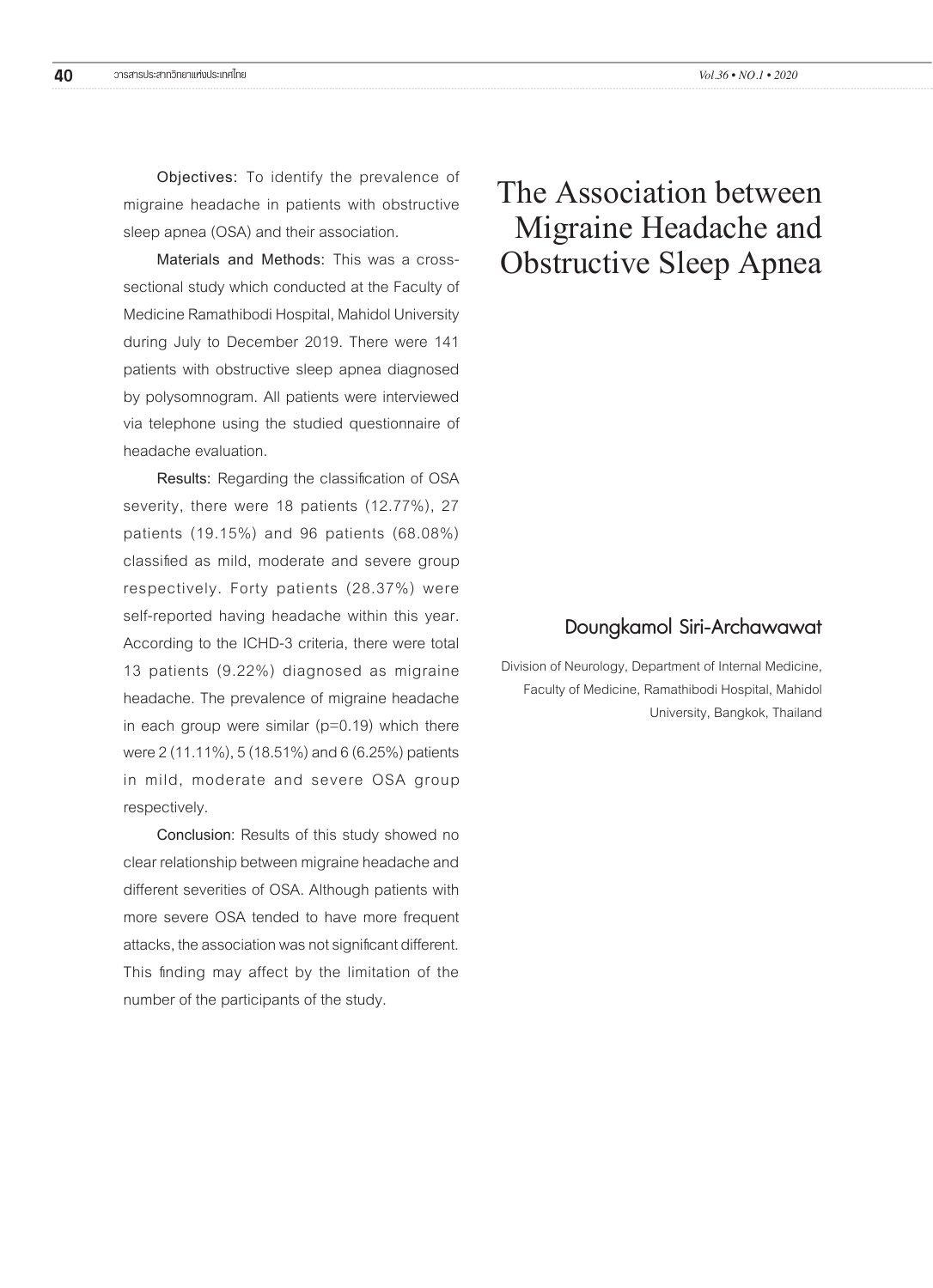**Background**: Intravenous thrombolysis is the mainstay treatment for acute ischemic stroke patients who presents within 4.5 hours of onset. Accurate outcome prediction for individual patients is essential for optimizing approach to patient management.

**Objective**: To identify factors associated unfavorable outcome following intravenous rtPA treatment.

**Methods**: We retrospectively identified acute ischemic stroke patients who received intravenous recombinant tissue plasminogen activator (IV rtPA) treatment. Multiple logistic regression was performed to identify factors associated with unfavorable outcome (modified Rankin scale at 90 days >2). Receiver operating characteristic (ROC) curve analysis was done to validate previously published prognostication models (DRAGON score and START nomogram) for our population.

**Results**: 85 patients were included in our analysis (38 males (44.71%); median age: 65 years (IQR 54.25-73); median NIHSS: 11 (IQR 7-17)). Unfavorable outcome was observed in 30 patients (35%). Multivariate logistic regression identified three factors associated with unfavorable outcome: history of diabetes mellitus (OR 9.365; 95% CI: 2.369–37.03; p = 0.001), NIHSS at presentation (OR 1.109; 95% CI: 1.007–1.221;  $p = 0.036$ ), and early infarct signs on baseline CT scan of the brain (OR 4.834; 95% CI: 1.423–16.413; p = 0.012). Area under the ROC curve (AUC-ROC) for DRAGON score and START nomogram were 0.813 (95% CI: 0.721-0.905; p < 0.001) and 0.8 (95% CI: 0.707- 0.894;  $p < 0.001$ ), respectively.

**Conclusion**: Diabetes mellitus, baseline NIHSS, and early infarct signs on baseline CT scan of the brain were associated with unfavorable outcome in acute ischemic stroke patients who received IV rtPA.

Factors Affecting Outcome in Acute Ischemic Stroke Patients with Intravenous Recombinant Tissue Plasminogen Activator (rtPA) Treatment at the Faculty of Medicine Vajira Hospital

#### Piti Sinsoongsud

Neurology Division, Department of Internal Medicine, Faculty of Medicine Vajira Hospital, Navamindradhiraj University, Bangkok, Thailand.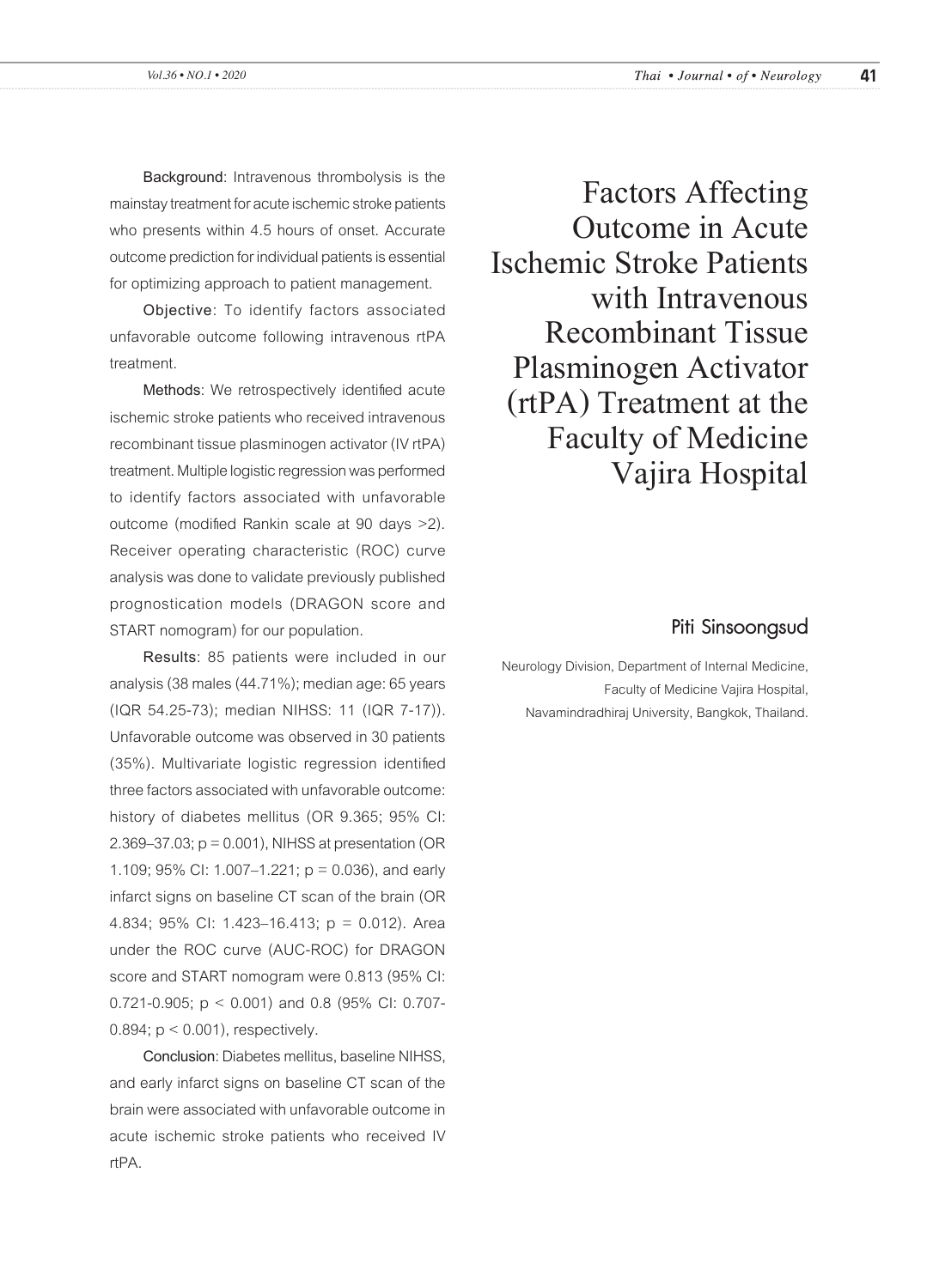**Objectives:** To study the incidence of early poststroke seizure and poststroke epilepsy amongThai people and the differences in early poststroke seizures and poststroke epilepsyassociated risk factors.

**Material and Methods**: This study conducted by studying patients who have poststroke seizures in Vajira Hospital, from 2014 to 2018. The patients were divided into two groups, including early poststroke seizures group and poststroke epilepsygroup with a minimum follow-up of 6 months.

**Results**: Three thousand six hundred patients with no history of epilepsy presented with the first stroke. 93 patients had developed seizures. Mostly, 54 patients (58.1%) were in a group of hemorrhagic stroke. For ischemic stroke patients, 39 patients (41.9%) had seizures occurred. There were 59 patients with an early poststroke seizure group, of which 44 of them (74.6%) were hemorrhagic stroke patients, and 15 of them (25.4%) were ischemic stroke patients. For poststroke epilepsy group, 34 patients were found in which 24 patients among them (70.6%) were ischemic stroke patients, and 10 of them (29.4%) were hemorrhagic stroke patients. From a comparison between two groups of early poststroke seizures, there was a relation with hemorrhagic stroke and younger age. For the poststroke epilepsy group, there was a relation with ischemic stroke subtype, older age, atrial fibrillation, abnormal kidney function, and high serum calcium.

**Conclusion**: The incidence of poststroke seizures was found to occur in 5.17 patients / 1,000 people population/year. Ischemic stroke, older age, atrial fibrillation, kidney function, and serum calcium are independent predictors for poststroke epilepsy.

The Incidence and Associated Risk Factors of Early Poststroke Seizures and Poststroke Epilepsy

### Pattaraporn Wianghok

Neurology Division, Department of Internal Medicine, Faculty of Medicine Vajira Hospital, Navamindradhiraj University, Bangkok, Thailand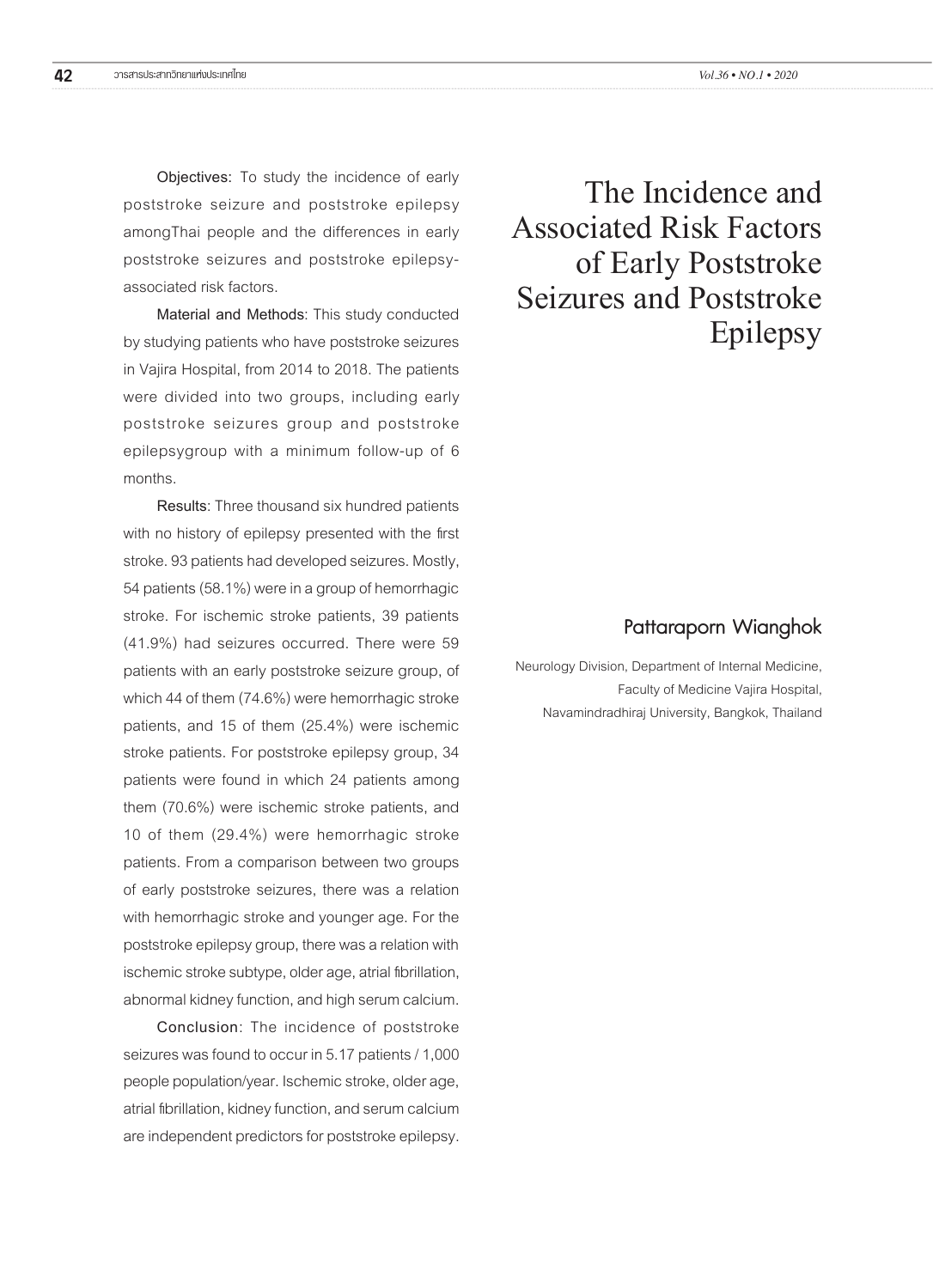**Objective:** To establish novel objective attention test to discriminate between abnormal sleepiness person and normal one.

**Materials and Methods:** Subjects were recruited during 2-months period of prospective pre-experimental design. Epworth Sleepiness Scale (ESS) Thai version was used to assess sleepiness. We develop novel attention test as consecutive 4 computer games incorporated the concept of realworld stimuli and several attention types. Reaction time (RT), response speed (1/RT), and 3 types of errors were collected. The characteristics of novel attention test were tested. The relationship between ESS scores and attention test outcome measures was tested by correlation. Mean difference of correlated parameters was also compared between ESS groups, and ROC curve was constructed.

**Results:** 54 subjects completed the study. Our attention test had significantly increased difficulty across serial 4 games, concordance to increased complexity of 4 types of attention in order (*p*< 0.001 for mean RT and mean 1/RT). Also, our test had acceptable ICC of mean RT and mean 1/RT (Cronbach's alpha > 0.70) in all 4 games. Only mean RT and mean 1/RT of Game1, adapted sustained attention principle, correlated with ESS scores ( $r_s = 0.42$ ,  $p = 0.002$  for mean RT;  $r = -0.40$ ,  $p = 0.003$  for mean 1/RT), with mean RT difference of 56 milliseconds (ms)  $(p = 0.012)$  and mean 1/RT difference of 0.34 ( $p = 0.005$ ). Regard with Game1, cut-off value was 382 ms for mean RT ( $p = 0.005$ ) and 2.8 for mean  $1/RT$  ( $p = 0.004$ ).

**Conclusion:** Mean RT and mean 1/RT from Game1 of our novel objective attention test were moderately correlated with ESS scores, and this part could be used to distinguish abnormal sleepiness person from normal one**.**

Development of Objective Attention Test for Differentiation Abnormal Sleepiness Person from Normal One

#### Nattorn Benjatikul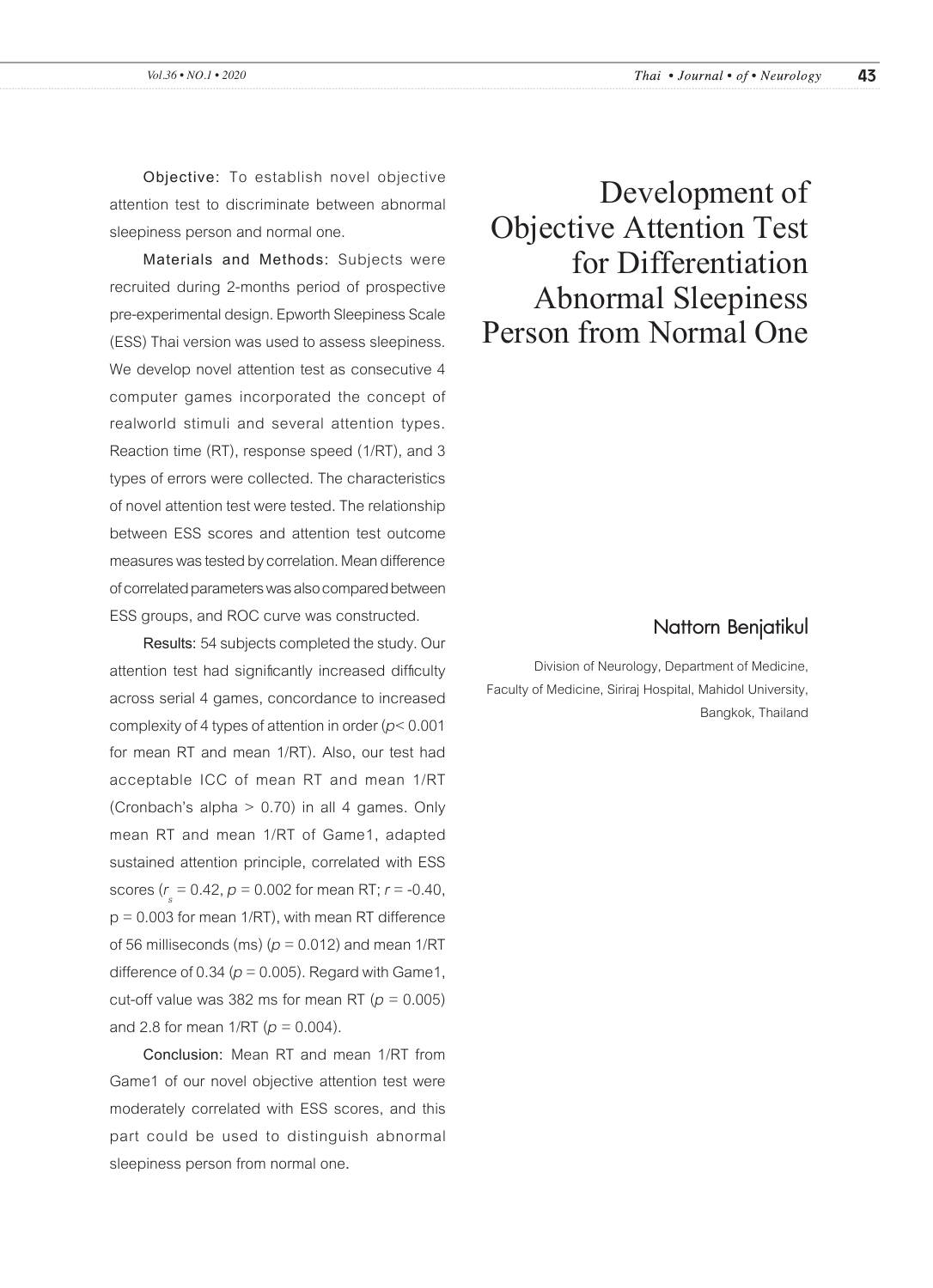**Introduction:** Sleep is essential to normal brain function for maintained mood, cognition, and hormone rhythms. Sleep disturbances associate with neurodegenerative disorders. The gold standard for measuring sleep is polysomnography, but it needs controlled setting and sleep technician. The wrist actigraphy is a new device for measuring sleep.

**Objectives:** To explore the efficacy of wrist actigraphy, in relation to gold-standard polysomnography, in Thai cognitive impairment patients and sleep problem.

**Materials and Methods:** A total of 12 participants aged over 55 years with sleep disturbance with or without cognitive impairment at Siriraj hospital were included. All participants had polysomnography (PSG) for 1 night and wrist actigraphy for 7 days. The interval between PSG and wrist actigraphy data collection was within 1 year. Half of participants had dementia. Demographic data, medical history, history related to cognition, and sleep history were collected from participants.

**Results:** Actigraphy and PSG had significant and good correlation in onset latency ( $P = 0.03$ ,  $r =$ 0.64). But the time in bed (TIB)  $(P = 0.22)$ , total sleep time (TST) ( $P = 0.38$ ), sleep efficacy ( $P = 0.47$ ), wake after sleep onset (WASO) ( $P = 0.27$ ), and number of wake bouts ( $P = 0.50$ ) were not correlated. Addition, actigraphy and TIB from sleep diary (P < 0.001, r 0.92) and TST (P = 0.002,  $r = 0.84$ ) were significantly correlated. But onset latency ( $P = 0.19$ ) and sleep efficacy ( $P = 0.10$ ) were not correlated. These was no relationship between WASO or sleep efficacy from actigraphy with questionnaire, cognitive status, light exposure, and continuous positive airway pressure (CPAP) treatment.

**Conclusion:** Actigraphy can be used in real life for evaluation of sleep. The use of actigraphy should add some questionnaire to explore sleep movement abnormality to explain poorer sleep efficacy.

Pilot Study: A Validation of Wrist Actigraphy in Thai Cognitive Impairment Patients with Sleep Problem

### Pisan Tangketmookda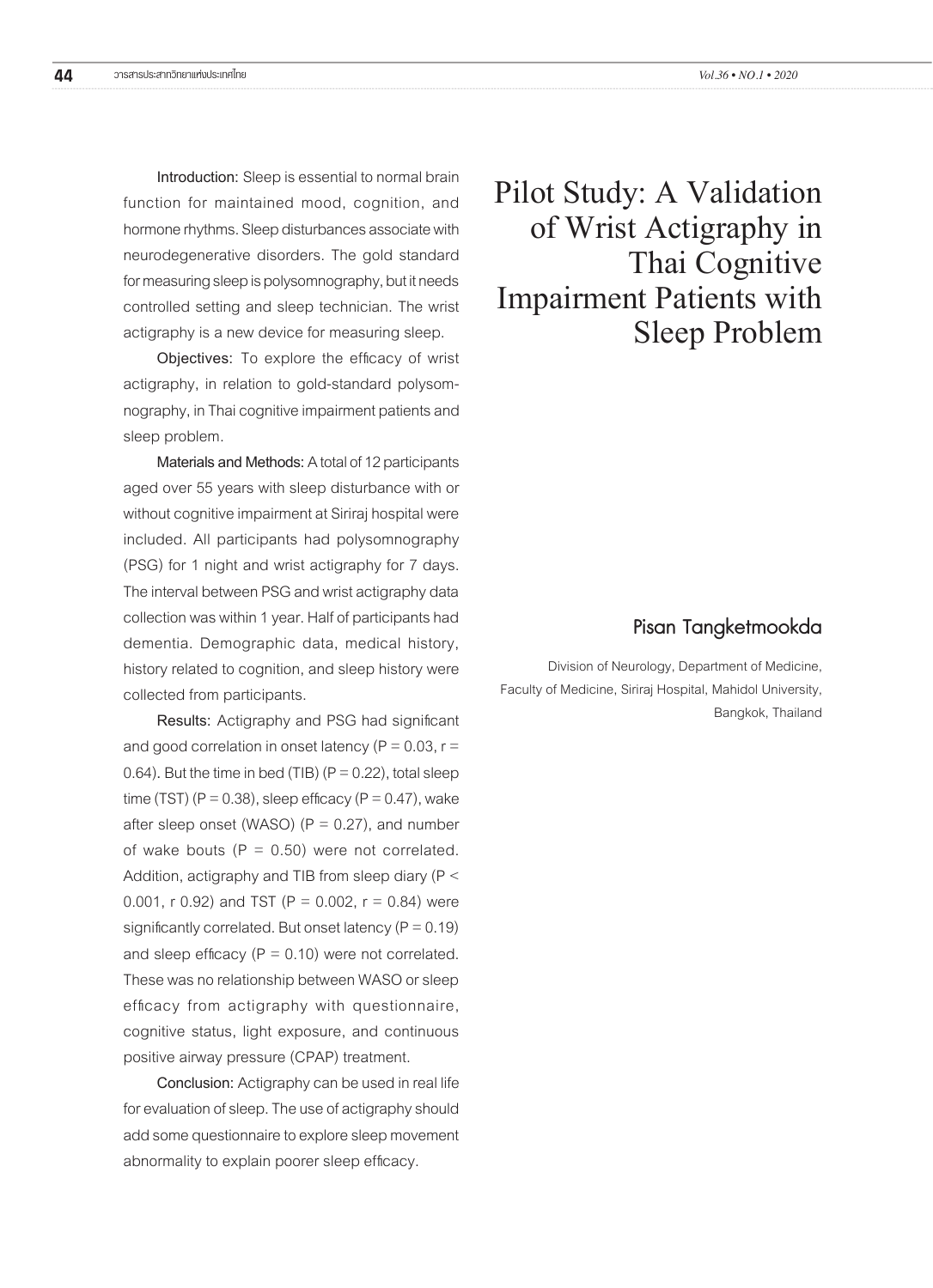**Background:** Gemistocytic astrocytoma (GA) isa rare but distinct and more aggressive variant of diffuse astrocytoma (DA, WHO grade II). As GA is associated with early malignant transformation, adjuvant treatment following surgery is recommended. However, histological diagnosis of GA remains a challenge even among experienced neuropathologists. DNA methylation-based classification may provide a better approach for diagnosis of GA with higher accuracy.

**Objectives:** We aimed to differentiate GA from non-GA-DA, by DNA methylation profiling and to compare their respective clinical outcomes.

**Methods:** This study was originally designed as a case-control study for comparing DNA methylation profiles between GA and non-GA-DA. However, significant number of GA and non-GA-DAsamples failed to undergo successful DNA methylation profiling due to poor DNA quality in old archival tumors. Therefore, meaningful comparison of methylation profiles cannot be performed. We here reported clinical outcomes and DNA methylation profiling of GA and non-GA-DA as case series.

**Results:** GA and non-GA-DA were clustered within the glioma family, *IDH* mutant, subclass astrocytoma according to Heidelberg methylation classification. Of note, all non-GA-DA were positive for IDH1R132H immunostaining (non-GA-DA<sub>IDHmut</sub>). One case of GA and three cases of non-GA-DA<sub>IDHmut</sub> showed *CCND2* amplification, the most common abnormality found in GA in a prior report. *CDKN2A/B* deletion, an emerging marker of poor prognosis for WHO grade II-III glioma, was seen in four out of nine cases (44%) of non-GA- DA<sub>IDHmut</sub> and one patient with this alteration had short progression-free survival.

**Conclusions:** GA is associated with poor prognosis when compared to non-GA-DA<sub>IDHmut</sub>. DNA methylation profiling can precisely classify *IDH-*mutant WHO grade II astrocytoma including the GA subset. Future studies in larger patient populations with adequate tumor DNA quality are required to elucidate the genetic marker of GA.

Clinical Outcomes and DNA Methylation Profiles of Gemistocytic Astrocytoma in Thai Patients

### Weerawat Saengphatrachai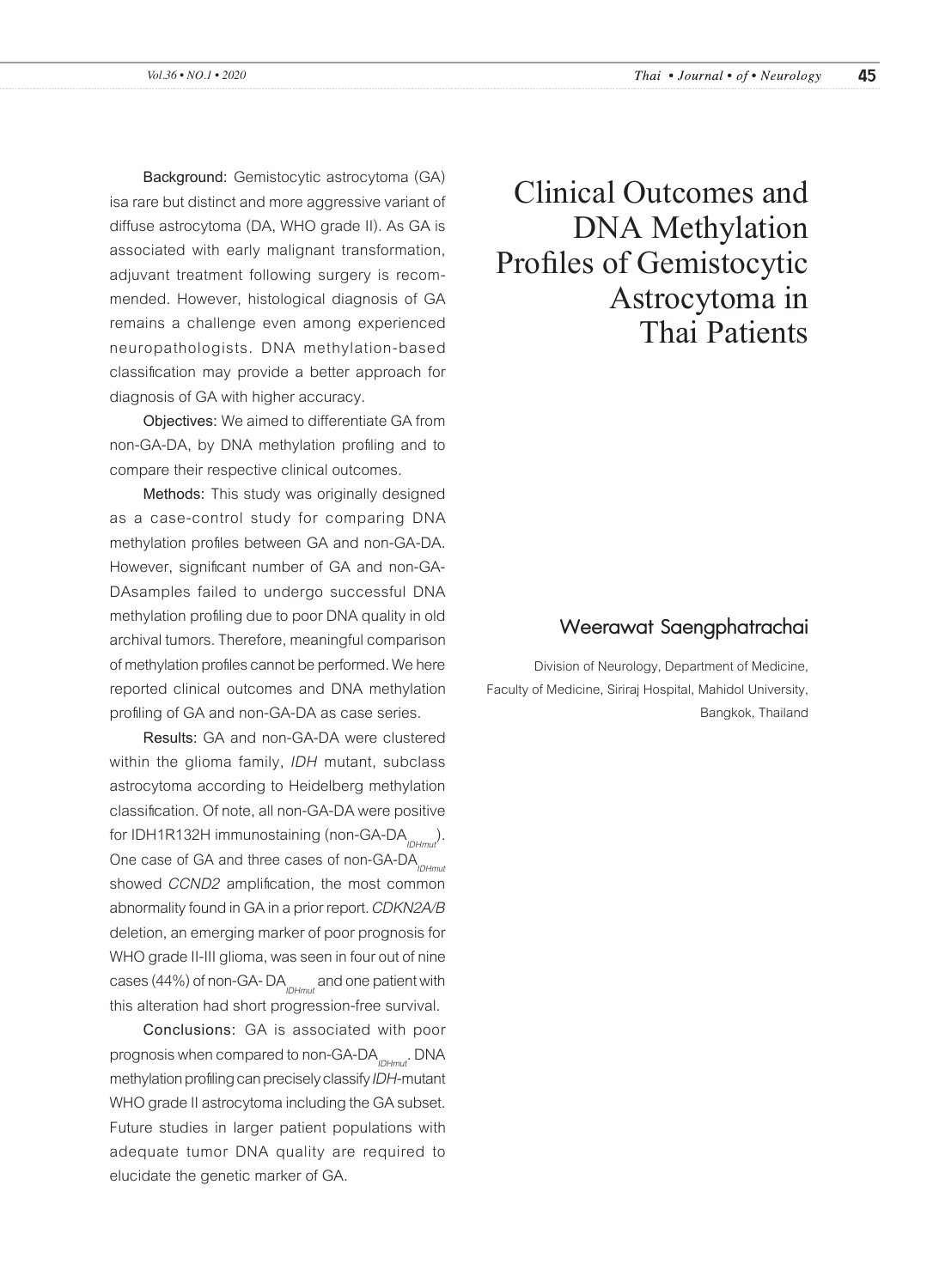and characteristics of cognitive function in Thai patients with NMO at Siriraj Hospital. **Materials and Methods:** We recruited 83

participants diagnosed with NMO by the international consensus diagnostic criteria for NMO spectrum disorder 2015 who visited the Demyelinating Disease Clinic of Siriraj Hospital from August 2019 to January 2020. We assessed cognitive function by using the Montreal Cognitive Assessment (MoCA) and Frontal Assessment Battery (FAB) test. Descriptive statistics were used to describe the primary outcome and inferential statistics for the relationship between clinical characteristics and cognitive profiles.

**Results:** The majority (54%) of patients with NMO had cognitive impairment according to the MoCA score less than the cut-off (<25). The mean MoCA score in this study is 22.96±3.82. Lower education and disease severity evaluated by the Expanded Disability Severity Scale (EDSS) were associated with objective cognitive impairment in NMO (P-value <0.001 and 0.014, respectively). Age, annual relapse rate, duration of disease, and Aquaporin-4 (AQP4) antibody status were not associated with cognitive impairment (all P-value > 0.05). The informant-report of NMO patient's cognitive decline was associated with poorer cognitive performance (P-value  $= 0.032$ ), not the self-report (P-value  $= 0.397$ ).

**Conclusion**: Most of Thai patients with NMO had cognitive impairment, which associated with education, disease severity, and also the perception of their relatives. Further studies on more comprehensive cognitive tests, mood and behavior, and subjective cognitive complaints, are needed for better care in the future.

# Prevalence and Characteristics of Cognitive Decline in Thai Patients with Neuromyelitis Optica

### Chompoonuch Lerttanatum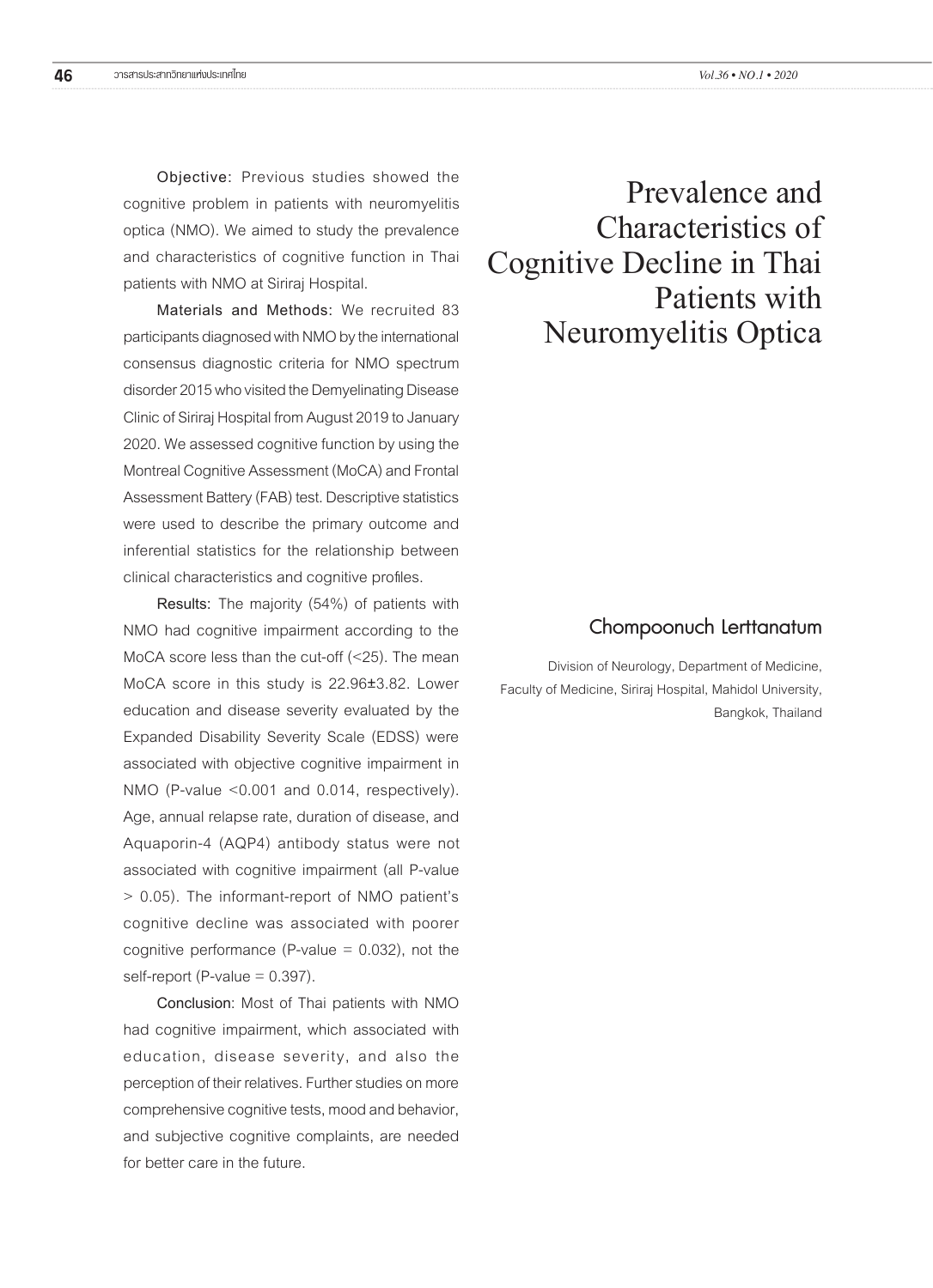**Background: N**euromyelitis optica spectrum disorder (NMOSD) is an autoimmune, inflammatory disorder of the CNS with a predilection for the optic nerves and spinal cord. The frequent relapses lead to morbidity and mortality.

**Objectives:** To compare the clinical outcomes in terms of disability and mortality between the patients with AQP4-IgG positive and negative **NMOSD** 

**Materials and Methods:** A retrospective chart review was performed from the patients diagnosed with AQP4-IgG positive and negative in Siriraj Hospital between 1994 and 2019.

**Main measure outcomes:** Expanded Disability Status Scale (EDSS), Multiple Sclerosis Score (MSSS), unilateral and bilateral blindness using the logarithm of the minimum angle of resolution (logMAR), requirement of urinary and feeding tube catheterization, as well as, the mortality cases.

**Results:** Total numbers of all clinical attack and those of optic neuritis (ON) or transverse myelitis (TM) in the group with AQP4-IgG positive NMOSD were higher than those with seronegative NMOSD leading to the significantly worse visual acuity (logMAR VA) and EDSS. Additionally, there was also the higher incidence of bulbar dysfunction and bowel/bladder involvement in aquaporin-4 positive NMOSD group. However, our study did not show statistically different between the two groups in terms of MSSS. We also demonstrated major cause of death among the patients in our hospital.

**Conclusion:** AQP4-Ab seropositivity and relapsing course had an influence on the morbidity in NMOSD. Most mortality cases had a poor functional status before death, and the cause of death was infections.

Morbidity and Mortality in Aquaporin-4 Antibody-Positive and Negative Patients with Neuromyelitis Optica Spectrum Disorder: A Retrospective Chart Review Study

### Saikaew Lapanakoakiat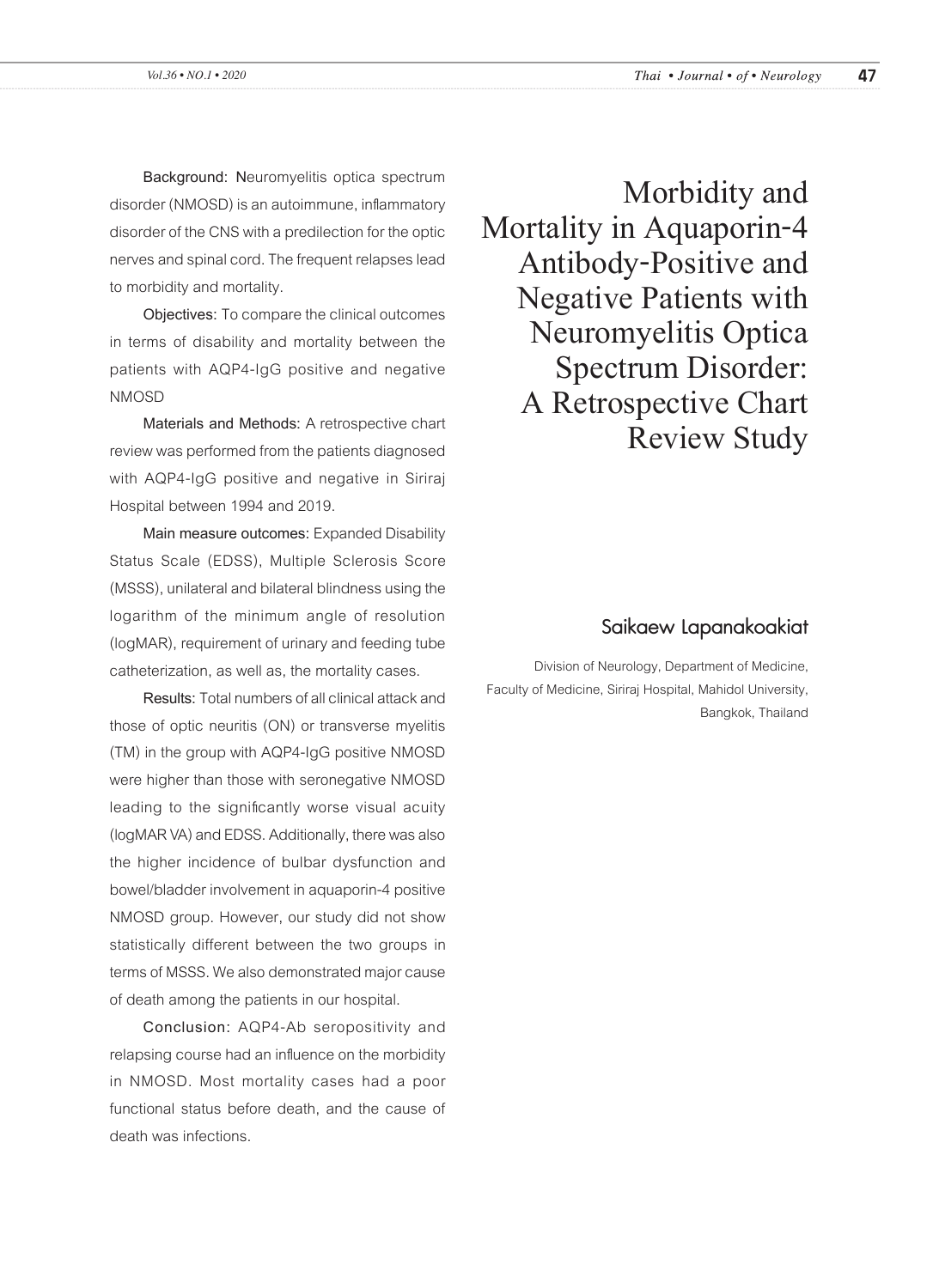**Objectives:** To study the treatment outcomes of early versus late immunotherapy administration in neuromyelitis optica spectrum disorder (NMOSD) and myelin oligodendrocyte glycoprotein (MOG) immunoglobulin (IgG)-associated disease at Siriraj Hospital.

**Materials and Methods:** Patients were identified by searching the Siriraj Hospital Electronic Health Record (January 1994 to December 2019) following criteria 1) age at presentation ≥ 15 years, 2) diagnosed with one of these following; NMOSD according to the 2015 diagnostic criteria or MOG-IgG-associated disease, and 3) had excluded other demyelinating diseases. Early versus late immunotherapy administration was defined by duration of onset of first attack to initiate immunotherapy less than 6 months, and more than 6 months, respectively.

**Results:** The median pretreatment annualized relapse rate (ARR) of the early and late immunotherapy administration group were 7.8 (range 4.7-12.0) and 1 (range 0.5-2.7), respectively ( $p < 0.001$ ). The posttreatment ARR of the early immunotherapy was 0 (range 0.2-0.4) and late immunotherapy was 0 (range  $0.1 - 0.4$ ), (p = 0.651). The reduction of pretreatment and posttreatment ARR between early and late immunotherapy group were 7.9 (4.9 - 12.7), 0.8 (0.2 - 2.4), respectively, p < 0.001). No significant difference in visual function (27.9%, 36.8%,  $p = 0.314$ ), mortality rate  $(0, 4.6\% , p = 0.563)$ between early and late treatment group, respectively.

**Conclusions:** Early starting the immunotherapy within 6 months had significant reduction in relapse rates, total numbers of attack in both seropositive and seronegative NMOSD patients. However, results in patient with MOG IgG associated disease was limited due to small number of patients.

Outcome of Early vs Late Immunosuppressive Drug Treatment in Neuromyelitis Optica Spectrum Disorder and Myelin Oligodendrocyte Glycoprotein Associated Disease

#### Pimkamon Siengwattana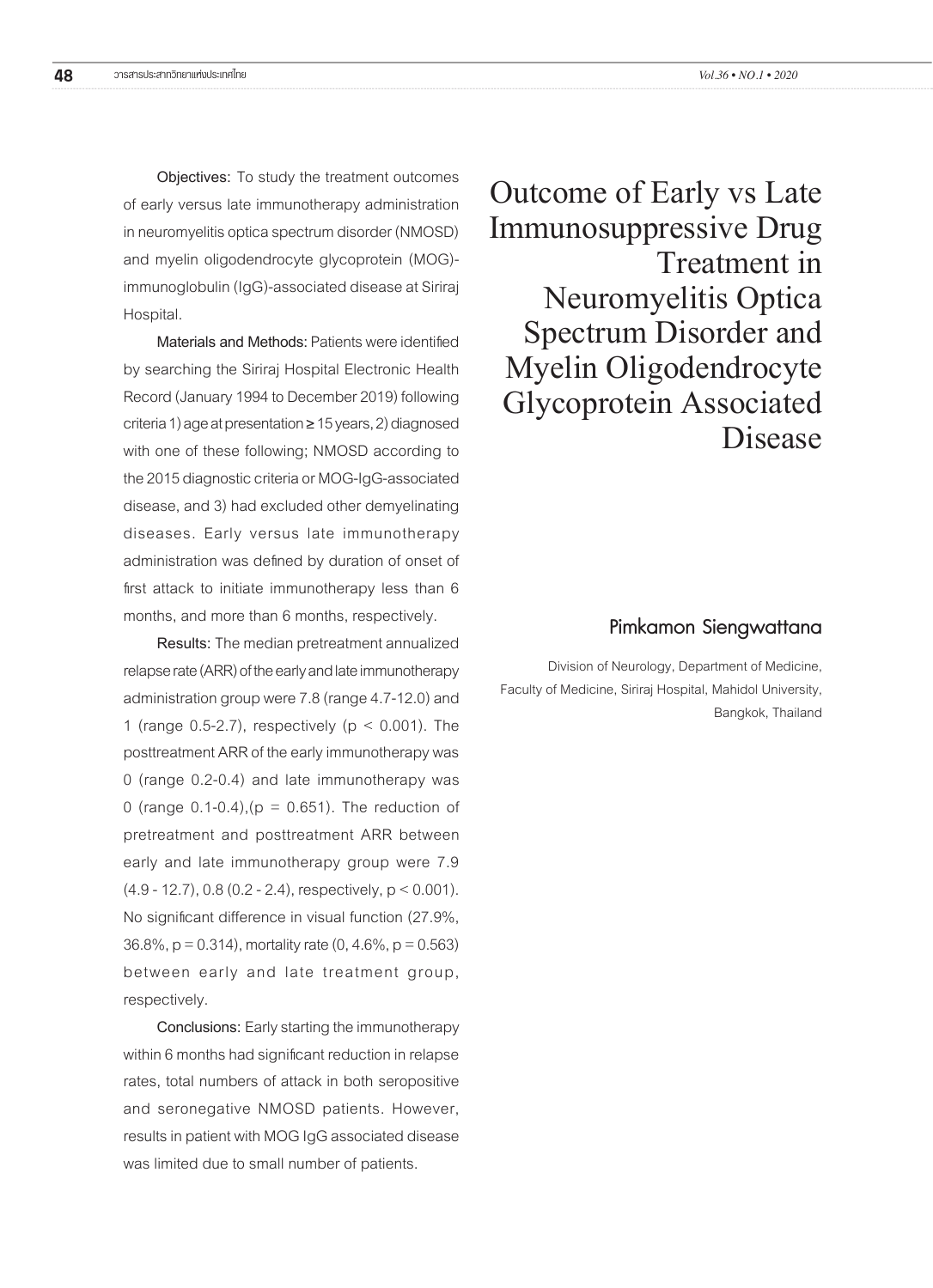**Objective:** We sought to investigate the relationship between the SUDEP-7 inventory, sudden unexpected death in epilepsy (SUDEP) biomarker and apnea-hypopnea index (AHI).

**Materials and Methods:** We conducted a cross-sectional study of consecutive subjects more than 15-year-old without known sleep disorders or prior PSG were recruited from a single epilepsy clinic in a tertiary care facility. Participants underwent polysomnography. Scoring was performed by a blinded board-certified sleep physician and senior sleep technologist.

**Results:** Our study population consisted of 97 participants. Median AHI of our populations was 2.4 (range =  $0 - 82.4$ ). 16 (16.4%) patients with epilepsy were found OSA (AHI  $\geq$  15), 12 patients have mild to moderate OSA and 4 patients have severe OSA. Median rSUDEP-7 inventory score was 1 (range = 0 - 7). There were no significant differences in total rSUDEP-7 inventory score and AHI or non-REM AHI or REM AHI or supine AHI or non-supine AHI. Also, rSUDEP-7 inventory score  $\geq$  4 did not showed association with AHI or non-REM AHI or REM AHI or supine AHI or non-supine AHI.

**Conclusions:** Our study did not found association between OSA and SUDEP biomarker in an unselected patient with unknown cause epilepsy. Obstructive Sleep Apnea and Sudden Unexpected Dead in Epilepsy in Unselected Patients with Epilepsy: Does Its Association?

#### Prut Koonalintip

Neurology Unit, Department of Medicine, Faculty of Medicine, Prince of Sonkla University, Hat Yai, Songkhla, Thailand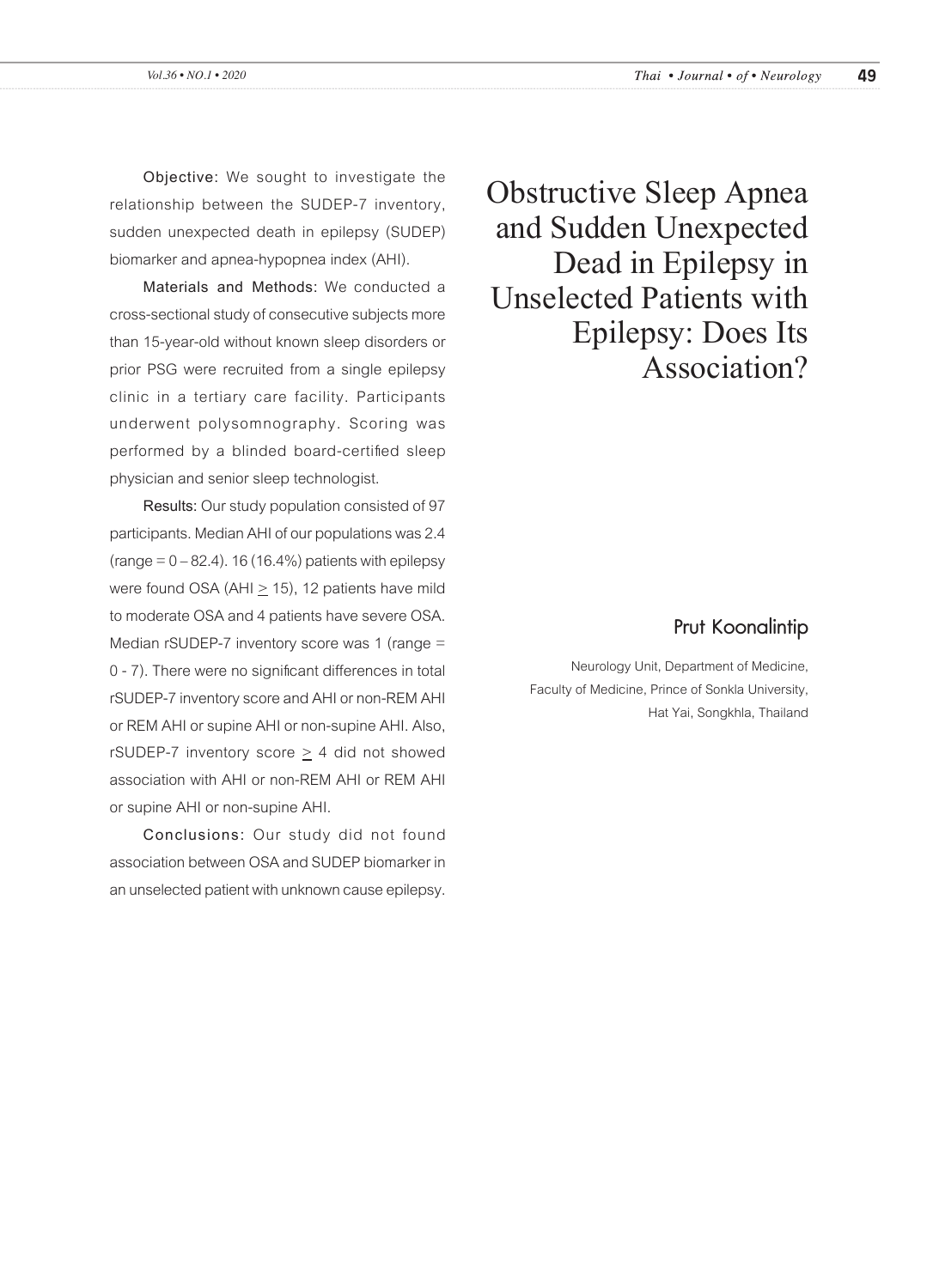**Introduction**: The association between pregnancy associated Bell's palsy (PABP) and gestational hypertension (GHT), preeclampsia (PE), eclampsia (ES), and gestational diabetes mellitus (GDM) remains inconclusive.

**Objectives**: To study the association between PABP and the pregnancy-related complications mentioned by matched case-control study.

**Materials and Methods:** This is a retrospective 1:5, case-control study matching specific maternal age and specific order of gravidity of the pregnant women with PABP (PABP (+)) with those without PABP (PABP(-)) from 2006 to 2016 in Songklanagarind Hospital. Descriptive statistics were used to describe the general demographics, medical and gestational data, gestational age at the onset of Bell's palsy (BP), the development of GHT, PE, ES and GDM. The association between PABP and GHT, PE, ES and GDM were analyzed by logistic regression analysis. The newborns of PABP (+) and PABP (-) mother were also matched in corresponding to their mothers. The differences of neonatal parameters were analyzed by descriptive statistics.

**Results:** There were eight cases of PABP (+) of 12,350 pregnant women found during the study period. Most of the cases were first and second gravidity pregnancy, and experienced BP during the third trimester. PABP (+) mother had greater risk to associate with GDM. (adj. OR 16.73, 95% CI 2.01,139.26 p< 0.007). Nevertheless, no significant risk of elevated SBP and DBP in PABP (+) mothers was shown. Neonatal health was acceptably good in both groups.

**Conclusion:** PABP is a significant risk for GDM but not for GHT, PE and ES.

# Pregnancy Associated Bell's Palsy: A Retrospective, Matched Case-control Study

### Sumonthip Leelawai

Neurology Unit, Department of Medicine, Faculty of Medicine, Prince of Sonkla University, Hat Yai, Songkhla, Thailand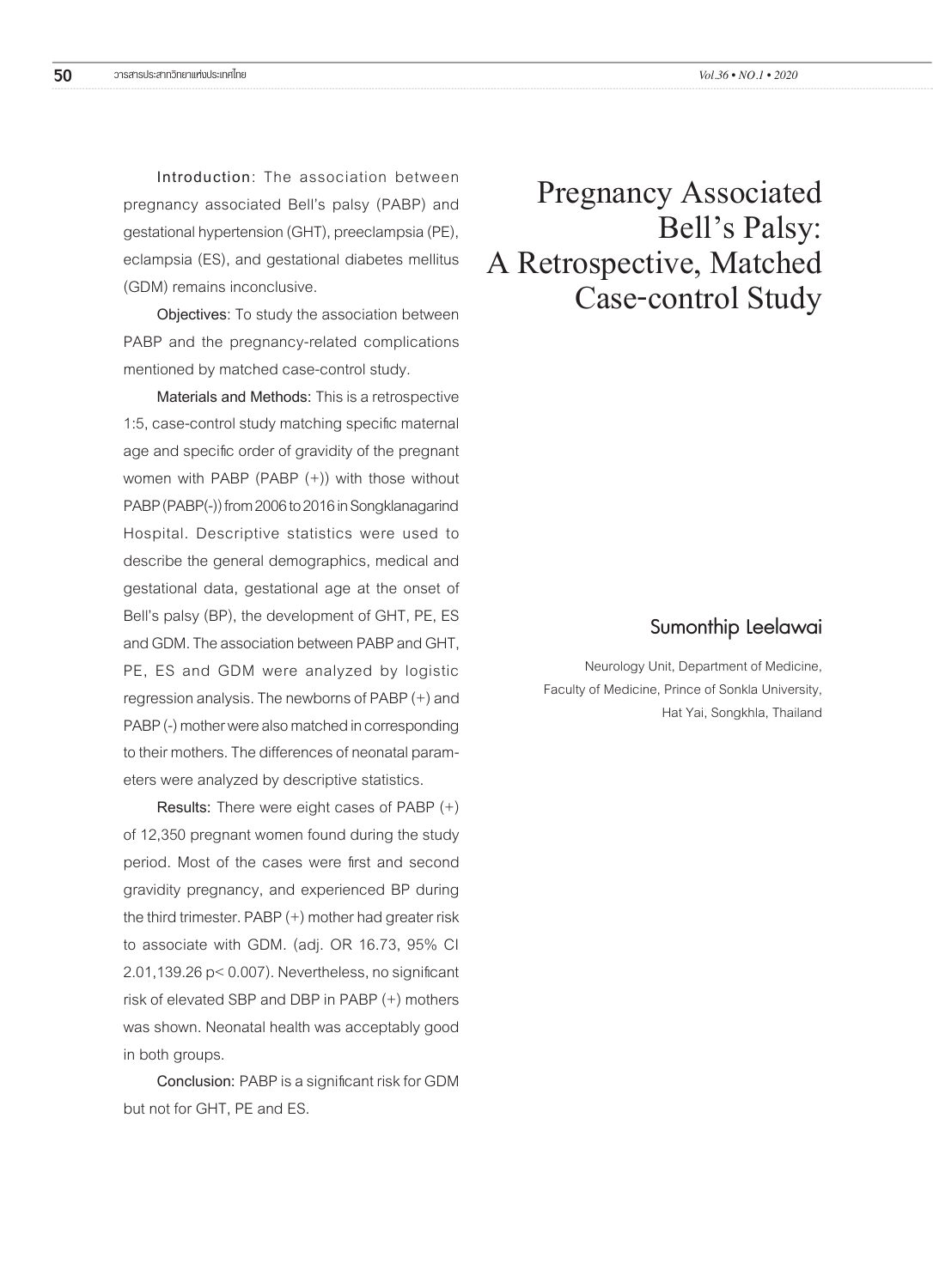**Background:** Trigeminal neuralgia (TN) is a neuropathic facial pain condition. Botulinum toxin type A (BTX-A) has been approved by FDA in treating chronic migraine and has been studied as a therapeutic option in various types of neuropathic pain.

**Objective**s**:** To evaluate the efficacy and safety of a BTX-A in patients with refractory TN.

**Methods:** In this open-label pilot clinical trial, twelve patients with refractory idiopathic or classical TN were included. All patients were received 25 units of BTX-A in painful trigger points using subcutaneous and intradermal techniques as an additional treatment, while all patients received their conventional treatment concurrently. The primary outcomes were pain severity assessed by visual analogue scales (VAS) and attack frequency per day (F). Both VAS and F were compared from baseline to eight-week endpoint. The secondary outcomes were patient' quality of life assessed by Quality of Life Scale (QoL scale) and Penn Facial Pain Score-Revised (Penn FBS-R).

**Results:** A total of 12 patients completed the study. Seven women and five men aged 47-80 years (median 57.5, IQR 20.5) suffering TN from 2 to 15 years (median 5.5, IQR 4.25). In primary outcomes, VAS and F were significant reduced from baseline to endpoint (p=0.05, p=0.02) respectively. For secondary outcomes, patient's quality of life as measured by QoL scale and Penn FBS-R were also improved. No systemic adverse event was noted. The reported side effect was transient facial asymmetry in one patient which automatically disappeared in 4 weeks.

**Conclusion:** This pilot study supports other previous studies and demonstrated that BTX-A is a minimally invasive and effective treatment for intractable TN before step up to other more invasive therapies.

The Effects of Botulinum Toxin Type A for the Treatment of Trigeminal Neuralgia in Prasat Neurological Institute

# Suppata Maytharakcheep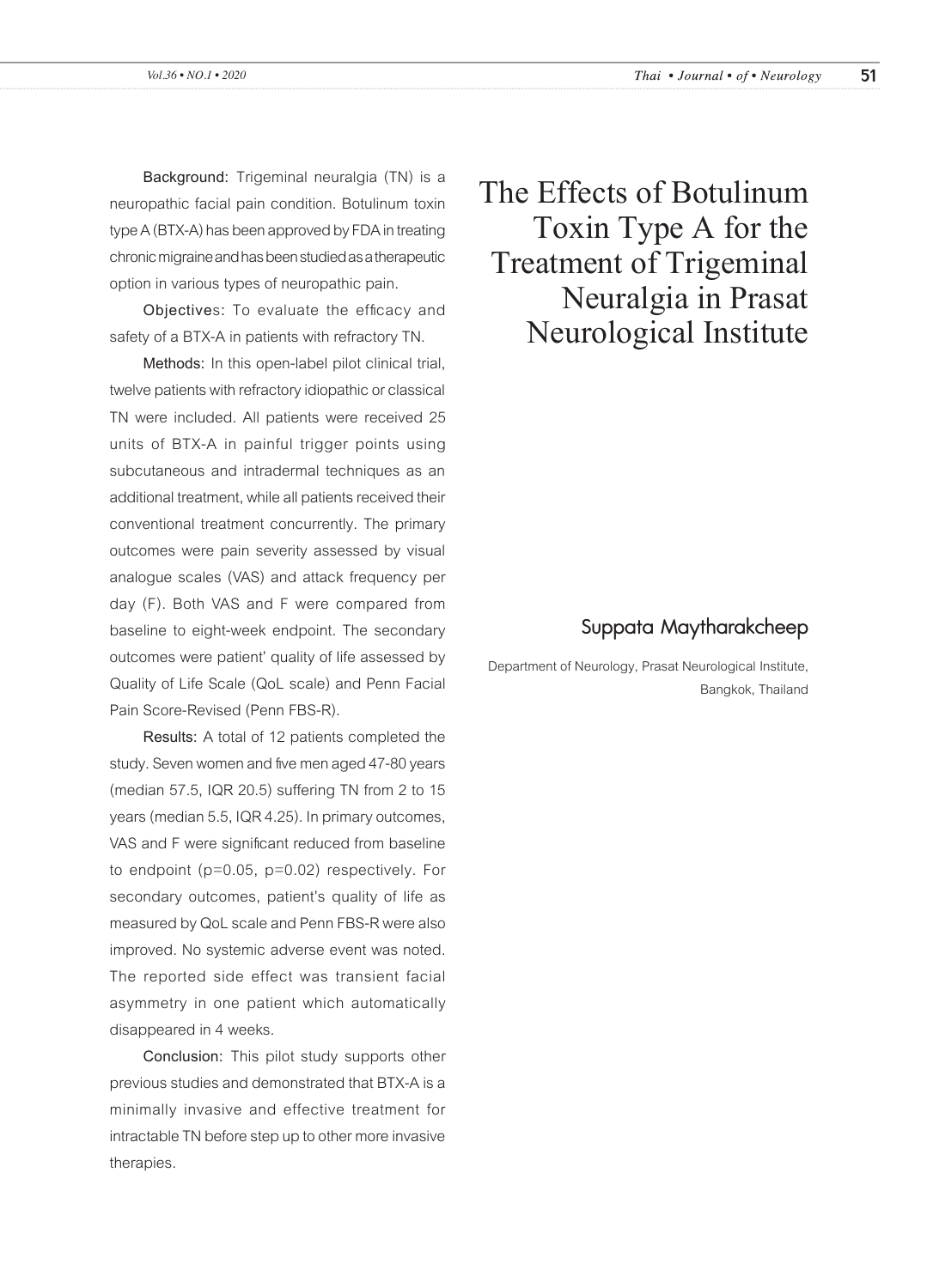**Background:** Clinical outcome after large vessel occlusive strokes depends on admitting clinical condition, successful recanalization, and collateral circulation. Some of variables may be adjustable for the better outcome. This study tried to find out the modifiable prognostic factors of acute large vessel occlusion when treated with mechanical thrombectomy.

**Methods:** This is a retrospective single-center analysis of 60 patients with large vessel occlusion treated with mechanical thrombectomy. Data of patient demographics, laboratory investigation, neuroimaging, procedural characteristics, and clinical outcomes were recorded and analyzed. Primary outcome was set for functional independence at 90 days after stroke onset (modified Rankin Scale score of 0–2 ). Secondary outcome were death during hospitalization, neurological complications and systemic complications.

**Results:** The patients with mTICI reperfusion grade 3 have significantly good functional outcome when compared to the mTICI0-2b (odds ratio [OR] 8.532; 95% confidence interval [CI] 1.843-39.501). While the successful recanalization (mTICI2b or 3) did not show significantly different between group of good clinical outcome (mRS 0-2 at 90 days after onset) and group of poor clinical outcome (mRS  $\geq$  3 at 90 days after onset) (93.8% vs.  $75.0\%$ ;  $P = 0.69$ ). In addition, patients with hypertension and diabetic mellitus had poorer clinical outcomes in comparison with patients without these risk factors (78.6% vs. 37.5%;  $P = 0.02$ and 39.3% vs.  $6.2\%$ ;  $P = 0.04$ , respectively). And high baseline NIHSS (>25) score showed higher rate of death at discharge (NIHSS 16-25; 80% vs. 53.8% and NIHSS  $> 25$ ; 20% vs. 0%; P = 0.011).

Predictive Factors Associated Clinical Outcome and Mortality in Post Mechanical Thrombectomy in Large Vessel Occlusion in Prasat Neurological Institute

**Conclusions:** mTICI3 reperfusion is associated with superior outcome and independent function at 90 days after stroke onset than mTICI2b patients. As reperfusion quality is the most important modifiable predictor of patient outcome, the endovascular treatment approaching to mTICI3 may be considered. Furthermore, the patients with high baseline NIHSS > 25 may be associate with higher rate of death. And patients with risk of intracranial atherosclerosis (hypertension and diabetic mellitus) could bring about poorer clinical outcome.

#### Pimolpan Liankruea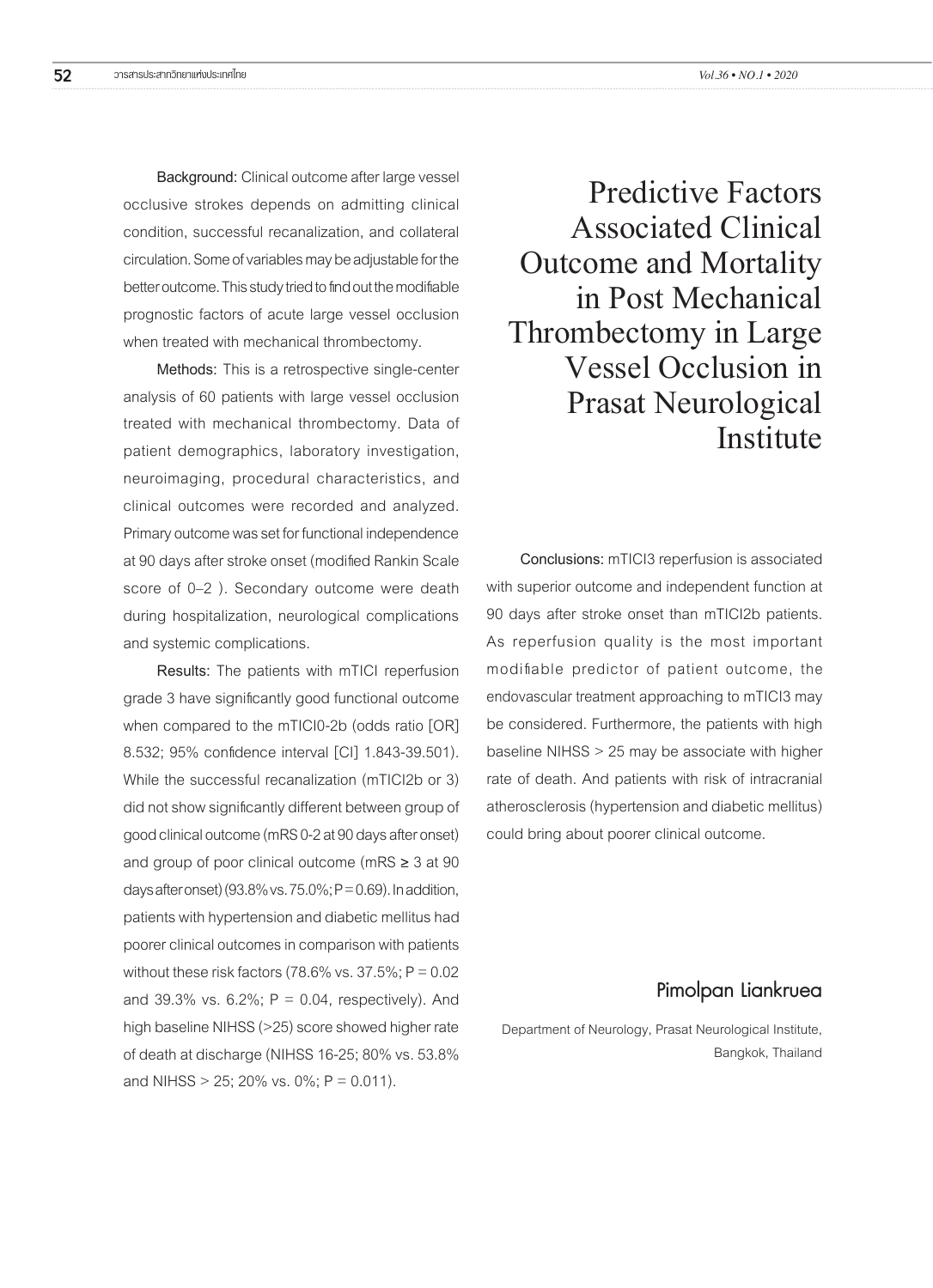**Background:** Myasthenia gravis is a most common neuromuscular junction disorders and is caused by autoantibodies responses against acetylcholine receptor in the postsynaptic muscle endplate. Although thymectomy is the current standard treatment but the benefit in long-term outcomes and in non-thymomatous generalized MG patients with negative AChR antibody are still unclear.

**Objective:** To determine the treatment outcomes of thymectomy in non-thymomatous generalized MG patients with or without AChR antibody and identify features were related to remission.

**Methods:** Retrospective chart review of diagnosed of non-thymomatous generalized MG patients from January  $1<sup>st</sup>$ ,2014 to December  $31<sup>th</sup>$ , 2018. Patients were classified into two groups: patients with thymectomy (thymectomy group) and patients with no thymectomy (medication group). All baseline clinical features, investigation and treatment response were comparable.

**Results:** At 6 and 12 months follow up, most patients in both groups had a good response to treatment. At 24 months follow up, thymectomy group was in complete stable remission higher than medication group (25% vs. 7.5%) and all patients had positive Acetylcholine receptor antibody. The thymectomy group was required prednisone, azathioprine and cholinesterase inhibitor slower than medication group.

**Conclusion:** Thymectomy is associated with a high probability of achieving remission, reduced cholinesterase inhibitors and immunosuppressive drugs when compared to medication group. Therefore, thymectomy should be considered strongly for non-thymomatous generalized MG patient with positive AChR antibodypatient and may considered in non-thymomatous generalized MG with negative AChR antibodypatient.

Treatment Outcome of Thymectomy in Myasthenia Gravis Patients at Prasat Neurological Institute

### Kotchakorn Pongpisarl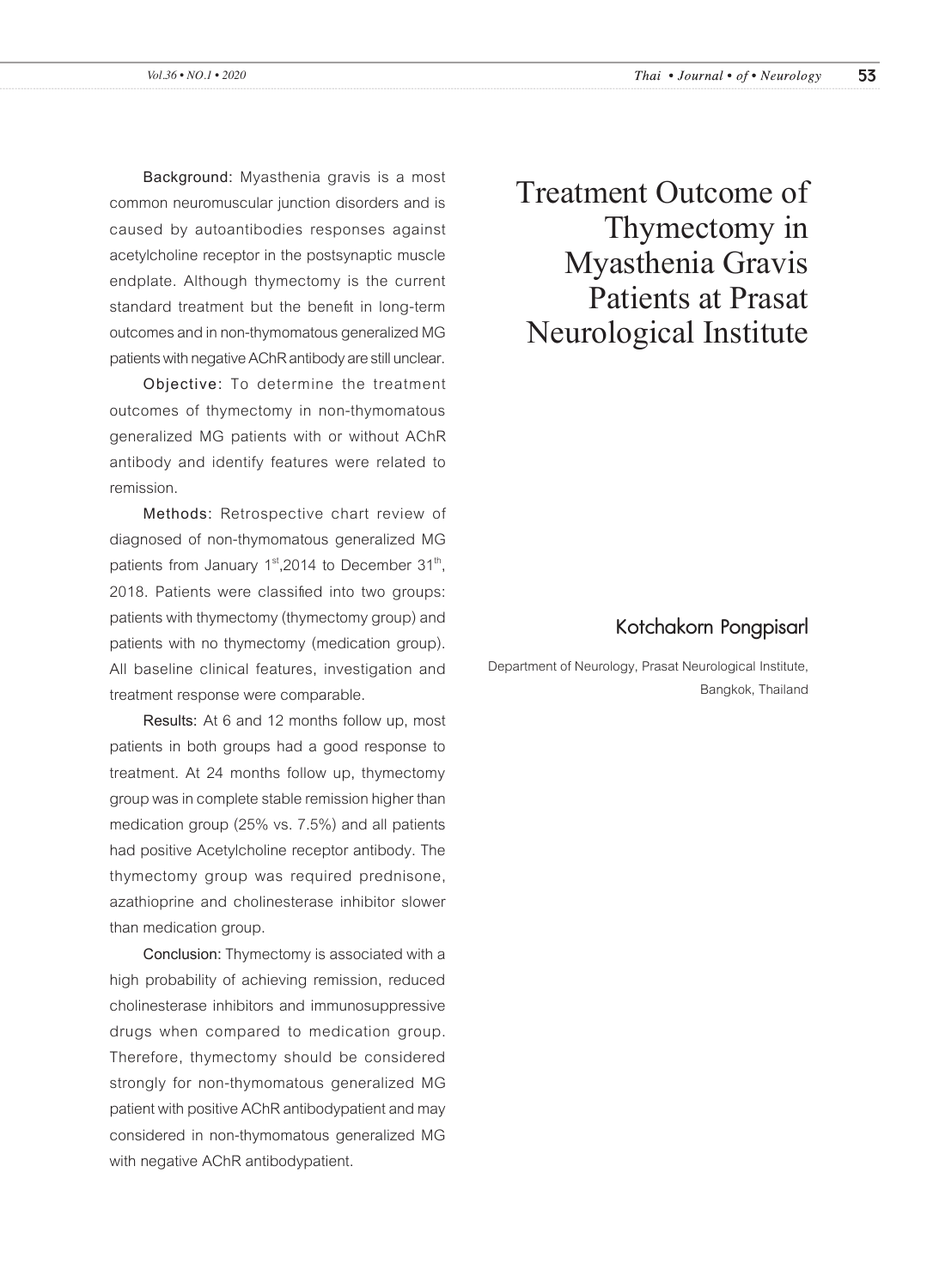**Background:** Hypertrophic pachymeningitis (HP) can be categorized into primary (idiopathic) and secondary HP depend on identifiable underlying cause. Nowadays, it is difficult to distinguish between them.

**Objective:** The primary aim of this study was identified distinct characteristic between primary and secondary HP by clinical manifestations, investigation and treatment response in Prasat Neurological Institute.

**Methods:** A retrospective study was conducted between January 2012 until June 2019. We reviewed the clinical records which diagnosis of HP consist of clinical features, laboratory data, MRI finding and treatment. Fisher's exact test and Mann-Whitney U were used for determine the statistically significant differences (p-values < 0.05) between etiology groups of HP.

**Results:** 84 patients with HP were included with 50 female and 34 male, median age at onset was 51 (38-62) years. Etiologies of HP were classified to idiopathic HP 64.3%, IgG4-related HP 21.4%, ANCArelated HP 2.4%, and the other such as meningioma, neurosarcoidosis, aspergillosis. Common clinical presentation were double vision, focal headache, ptosis and abnormal facial sensation which no different of IgG4-related HP and idiopathic HP. The T1WGd MRI of IgG4-related HP showed irregular pattern of dural thickening and enhancement more than idiopathic HP (50% vs 13%), significant difference (p-value 0.002). The distribution of lesions presented diffuse in IgG4-related HP more than idiopathic HP (27.8% vs 7.4%), significant difference (p-value 0.031).IgG4-related HP showed positive of ANA, increased ESR/CRP and decreased hematocrit more than idiopathic HP. The recurrence rate of idiopathic HP was 26% and IgG4-related HP was 22%.

**Conclusion:** Idiopathic HP was the most common type and IgG4-related HP was the most common coexisting disease. The clinical features and response to corticosteroid therapy were similar between idiopathic and IgG4-related HP. The MRI showed irregular and diffuse dural enhancement combine with positive ANA test, high serum ESR/CRP, lower hematocrit may be clues to help identified IgG4 related HP.

Primary and Secondary Hypertrophic Pachymeningitis in Prasat Neurological Institute: Clinical, Laboratory and Neuroradiologic Features

### Wiwatchai Sakdee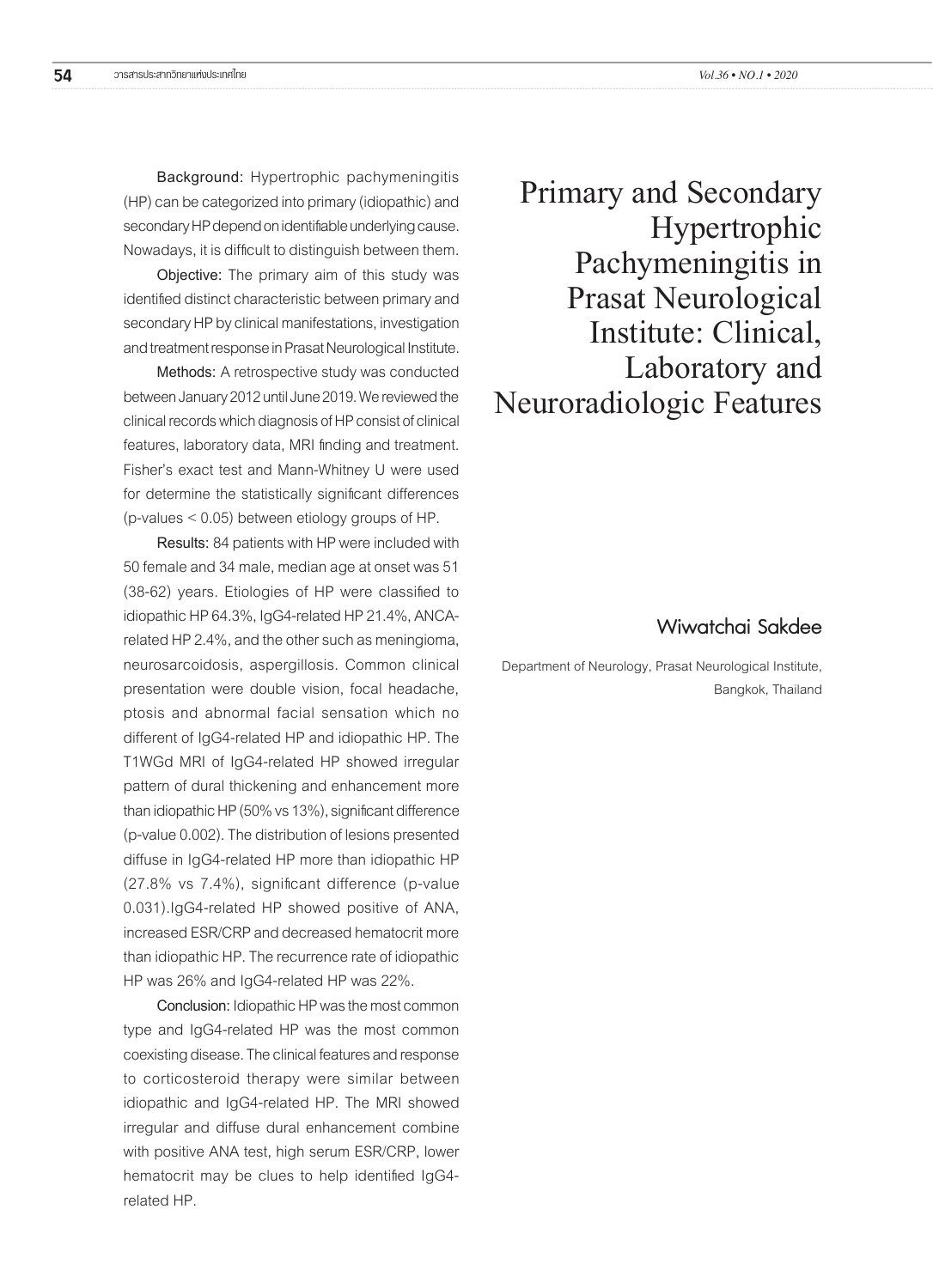**Background:** In Thailand, stroke is the first leading cause of death. Moreover, stroke brings major burdens of disability for patients and their families. the prevalence of stroke of Thai populations age over 65 is 2.7%. Current treatment of acute ischemic stroke (AIS) can decrease mortality and disability rate including IV thrombolysis and endovascular treatment. For endovascular treatment, rapid screening tools are needed to clarify the patient who had large vessel occlusion stroke (LVOS) and rapid transport to comprehensive stroke center for proper management. Now, there are no standard screening tools to predict LVOS in patient with AIS. In this study, we used NIHSS  $\geq 6$  from inclusion criteria of AHA guidelines for endovascular treatment 2019 compared with FAST-ED and VAN.

**Materials and Methods:** Demographic and imaging data (CTA, MRA, conventional angiogram) of acute ischemic stroke patients who presented within 6 hours after onset in Prasat neurological institute (PNI) from May 2018 to October 2019 was collected. LVOS were defined as total occlusions or severe stenosis of ICA, MCA-M1, MCA-M2, and Basilar artery by using CTA, MRA or cerebral angiogram as a gold standard. Sensitivity, specificity, positive (PPV) and negative predictive values (NPV) of FAST-ED, VAN were compared with the NIHSS.

**Result**: LVOS was detected in 34(54%) of 63 qualifying patients. FAST-ED, VAN and NIHSS were compared in predicting LVOS. A FAST-ED ≥ 4 had sensitivity of 0.88, specificity =  $0.93$ , PPV =  $0.93$ ,  $NPV = 0.87$  and accuracy = 0.90 versus VAN had sensitivity, specificity, PPV, and NPV =  $1.0$ , 0.89, 0.92, 1, 0.95 respectively whereas NIHSS  $\geq 6$  had 0.97, 0.79, 0.84, 0.95, 0.89 respectively.

**Conclusion:** FAST-ED scale and VAN assessment may be the reasonably screening tools for LVOS in AIS patients. However, VAN assessment had the best ability to discrimination than FAST-ED.

Comparison Screening Tools for Large Vessel Occlusion in Acute Ischemic Stroke by Using VAN, FAST-ED and NIHSS Tools

### Wordad Kanchanasuvarna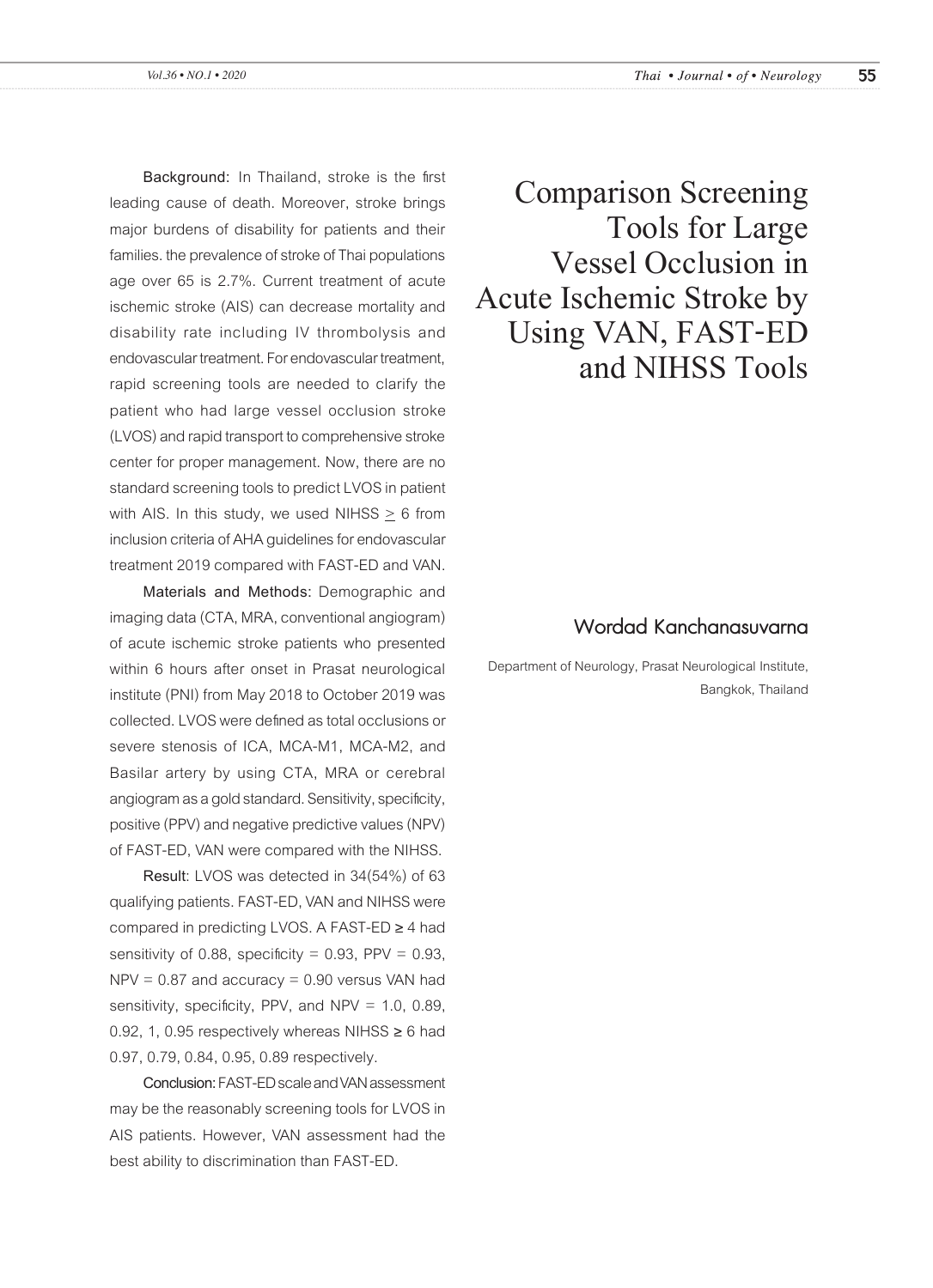**Background:** Multiple sclerosis (MS) is the immune-mediated inflammatory demyelinating disease of the central nervous system. Axonal injury is a prominent pathologic feature leads to white matter loss. In last decade many studies using MRI in patients with MS shown gray matter loss which correlates with neurological disability. The longitudinal study of cortical loss by MRI software may provide the prognosis of patient.

**Methods:** Demographic and MRI data of MS patients from Prasat Neurological Institute in the past 5 years was collected. Each pair of MRIs in T1MPRAGE protocol was analyzed by MRI base volumetric software MAP18. The primary end point was annualized rate volume loss in each part of brain. The secondary outcome was identifying the relevant factors which related to specific part of brain volume loss.

**Results:** A total 487 MS patients were recruited from medical record. Twenty-four patients and 38 pairs of MRI scans met criteria. The mean age was 36.4 years. Most of the patients are Asian with relapse-remitting phenotype and 70% of these were on one of disease modifying therapy. Mean MRI follow up duration was 19 months and mean number of pair scans was 1.58. The adjusted annualized brain volume loss was shown significant decreased in three axis including whole brain, whole gray matter and cerebral gray matter. The rate of declining of those parts were -0.68%(95% CI: -1.11 to -0.25, P: <0.01), -1.31% (95% CI: -1.84 to -1.78, P: <0.01) and -1.33% (95% CI: -1.96 to -0.69, P: <0.01) respectively. The secondary outcome was subgroup analysis of gray matter loss in difference conditions. There was no significance gray matter volume loss when considered age (<35, >35

The Pilot Study of Using MAP18 Programs to Measurement Brain Atrophy in MS Patients; Longitudinal Cohort Study

years old), initial clinical phenotype (ex. CIS, RRMS), and regarding of specific type of DMT.

**Conclusion:** MAP18 may be used in measuring brain volume inMS patients. The data from MAP18 was comparable with previous other morphometric volume base measurements software in whole brain (e.g. SIENA, SIENAX), cortical gray matter (e.g. FreeSurfer). Among of these, cortical gray matter is the most significant loss which may predict the disease progression in subclinical ongoing disease.

#### Nutpisit Nawaratthara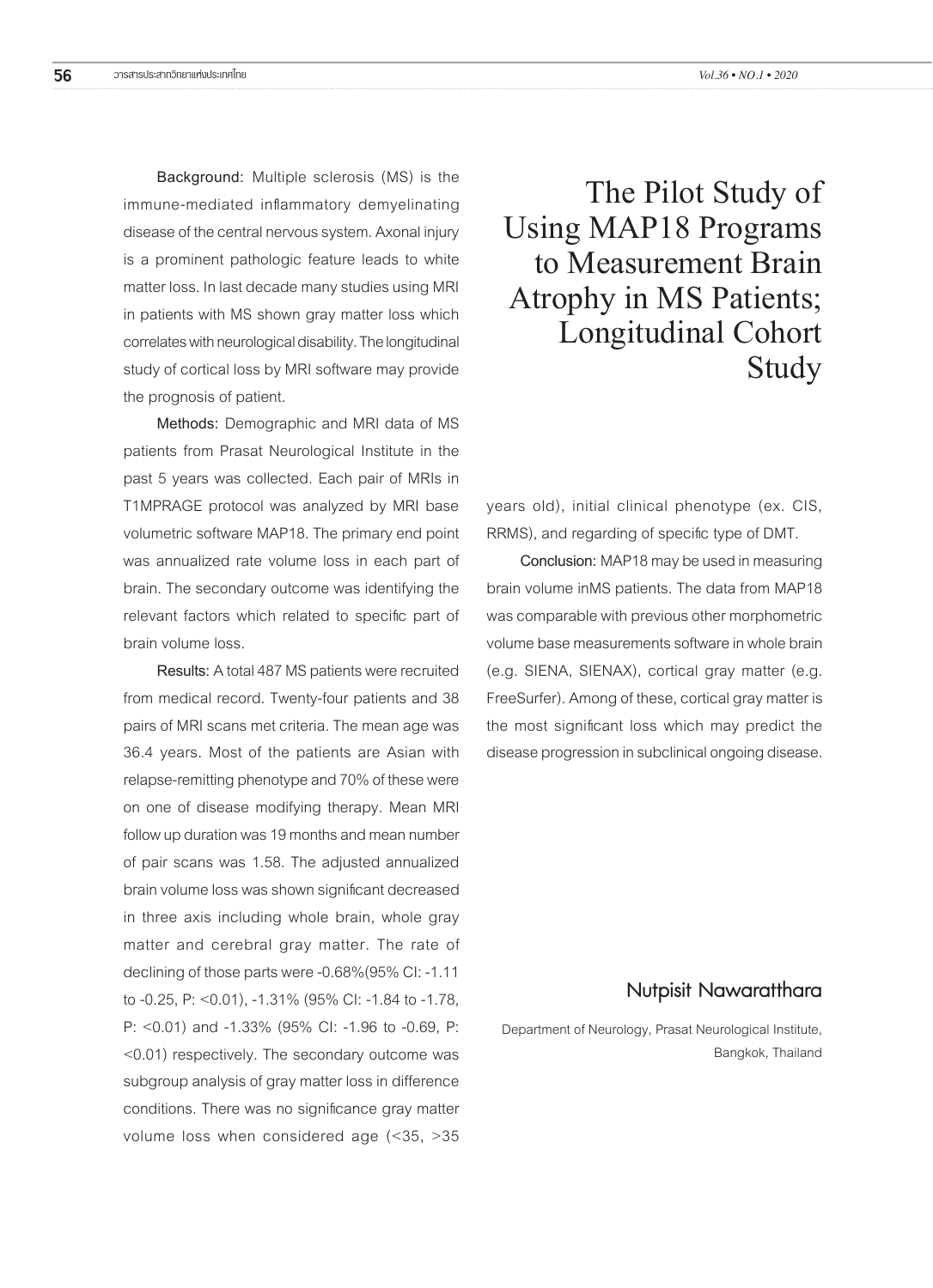**Background**: Autoimmune epilepsy is now increasingly recognized. It can present in the spectrum of limbic encephalitis and seizures, which can decrease quality of life and increase morbidity. Current data shows no specific seizure or seizure mimic semiology for these diseases and very few studies have analyzed the seizure semiology characteristics of antibody-mediated autoimmune epilepsy in detail.

**Objective**: To describe the clinical seizure/ seizure mimic semiology characteristics and some investigation results of specific antibody autoimmune epilepsy, which may remind us to test neuronal autoantibodies earlier and initiate immunotherapy as soon as possible.

**Methods**: Retrospective studies of 44 autoimmune encephalitis presenting with seizure or seizure mimic. Demographic data, seizure/ seizure mimic semiology characteristics, associated neurological symptoms, epilepsy risk factors, neurophysiological results (EEG both inter-ictal and ictal), radiological (MRI) and serological/ CSF (inflammatory markers, neural autoantibody) findings were recorded in each group of patients with specific antibody and describe the difference characteristics between each groups.

**Results**: Forty-four patients with autoantibody positive autoimmune encephalitis were identified. Specific autoimmune antibodies were detected anti-NMDA-R in 20patients (46%), anti-LGI-1 in 15 patients (34%), anti-CASPR2 in 2 patients (5%), anti-GABAB-R in 5 (11%) patients, anti-GAD65 in 1 patient (2%) and anti-PCA-1 in 1 patient (2%). Among anti-NMDAR encephalitis patients, there were only 2 of 20 patients had true seizure, the others presented with seizure mimics. The most characteristic is oral dyskinesia which can mimic oral automotor seizure. Among anti-LGI-1 encephalitis patients, most of them had memory impairment.

Clinical Characteristic of Seizure or Seizure Mimics with Specified Antibody Autoimmune Encephalitis Patients in Prasat Neurological Institute

Facio-brachial dystonic seizure (FBDS) is the most common seizure semiology of anti LGI-1 encephalitis, which can be preceded by piloerection seizure or aura. GTC seizure at onset was found in patients with anti-GABAB-R and anti-CASPR2 encephalitis. Other seizure semiologic characteristics were difficult to differentiate because of low amount of patients in each groups.

**Conclusion**: In our study, most common seizure mimic semiology in anti-NMDA-R encephalitis patients were oral dyskinesia which can be confused with automotor seizures. So antiepileptic drug use and management must be considered with caution. Clinical of memory impairment, piloerection seizure, FBDS and hyponatremia can be helpful in specific diagnosis of anti-LGI-1 antibody encephalitis. Whereas other specific antibody-mediated encephalitis have no specific seizure semiology characteristics.

### Chaichana Sinthuwong